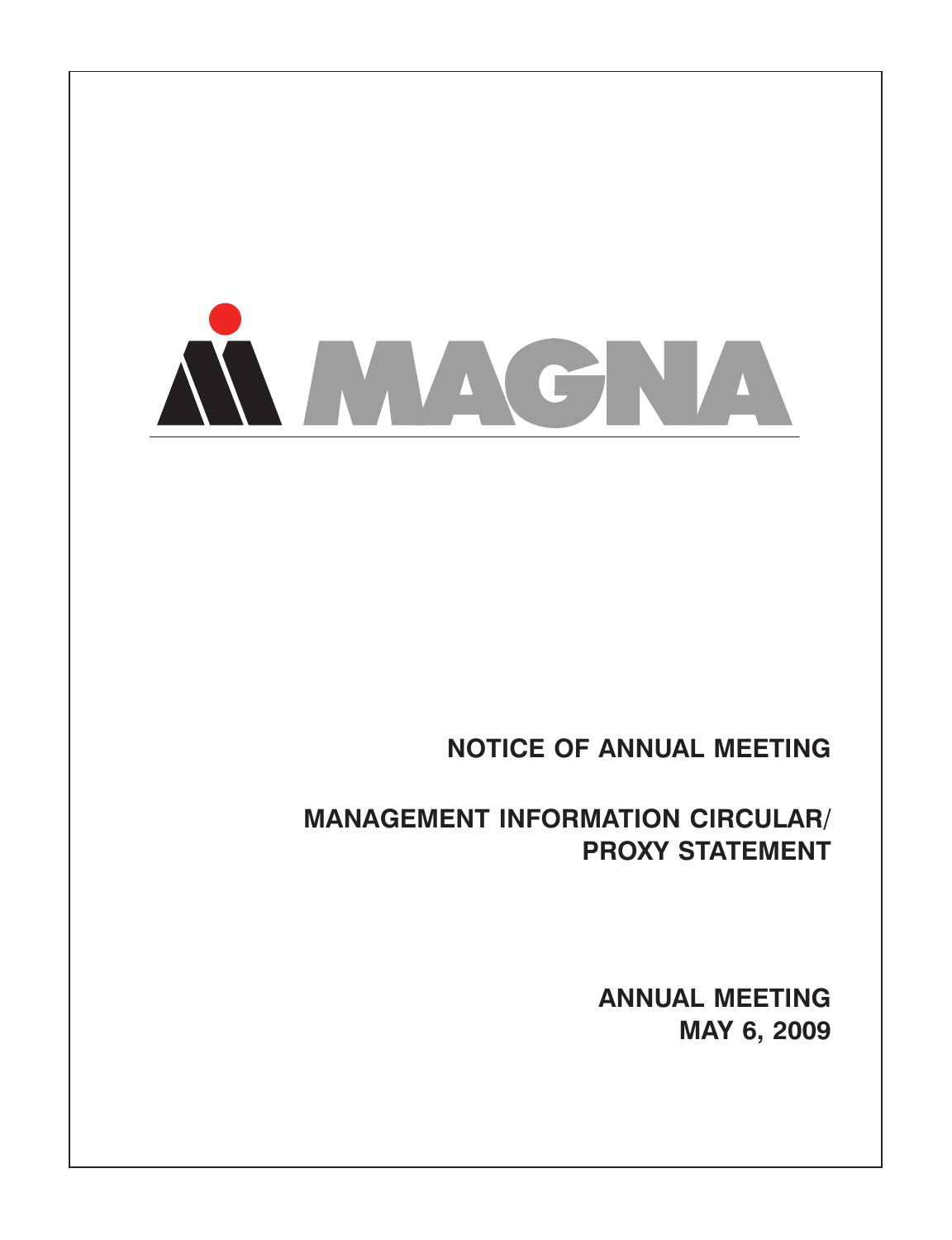

## **Magna International Inc.**

337 Magna Drive Aurora, Ontario, Canada L4G 7K1 Tel (905) 726-2462 Fax (905) 726-7164

March 27, 2009

Dear Shareholder:

On behalf of both Management and our Board of Directors, we are pleased to invite you to attend the Annual Meeting of Shareholders of Magna International Inc. The Annual Meeting will be held at 10:00 a.m. (Toronto time) on Wednesday, May 6, 2009 at:

> Hilton Suites Toronto/Markham Conference Centre 8500 Warden Avenue Markham, Ontario Canada

Accompanying this letter are the Notice of Annual Meeting of Shareholders, Management Information Circular/Proxy Statement and a proxy or voting form. In addition, if you have previously requested it, a copy of our Annual Report to Shareholders for the fiscal year ended December 31, 2008 also accompanies this letter.

We encourage you to attend the Annual Meeting in person in order to vote your shares and hear Management's presentations on the past year, current conditions and plans for the future.

If you are unable to attend the Annual Meeting in person, please complete and return the enclosed form of proxy in accordance with the instructions set out in the form and the enclosed Management Information Circular/Proxy Statement under "How to Vote Your Shares — Registered Shareholders". If you are a nonregistered shareholder, you should refer to "How to Vote Your Shares — Non-Registered Shareholders" to find out how to attend the Annual Meeting or instruct your intermediary with respect to the voting of your shares.

A simultaneous webcast of the Annual Meeting will also be available through Magna's website at www.magna.com.

We look forward to seeing you at the Annual Meeting.

Sincerely,

*/ s/ "Frank Stronach"* 

Frank Stronach Chairman of the Board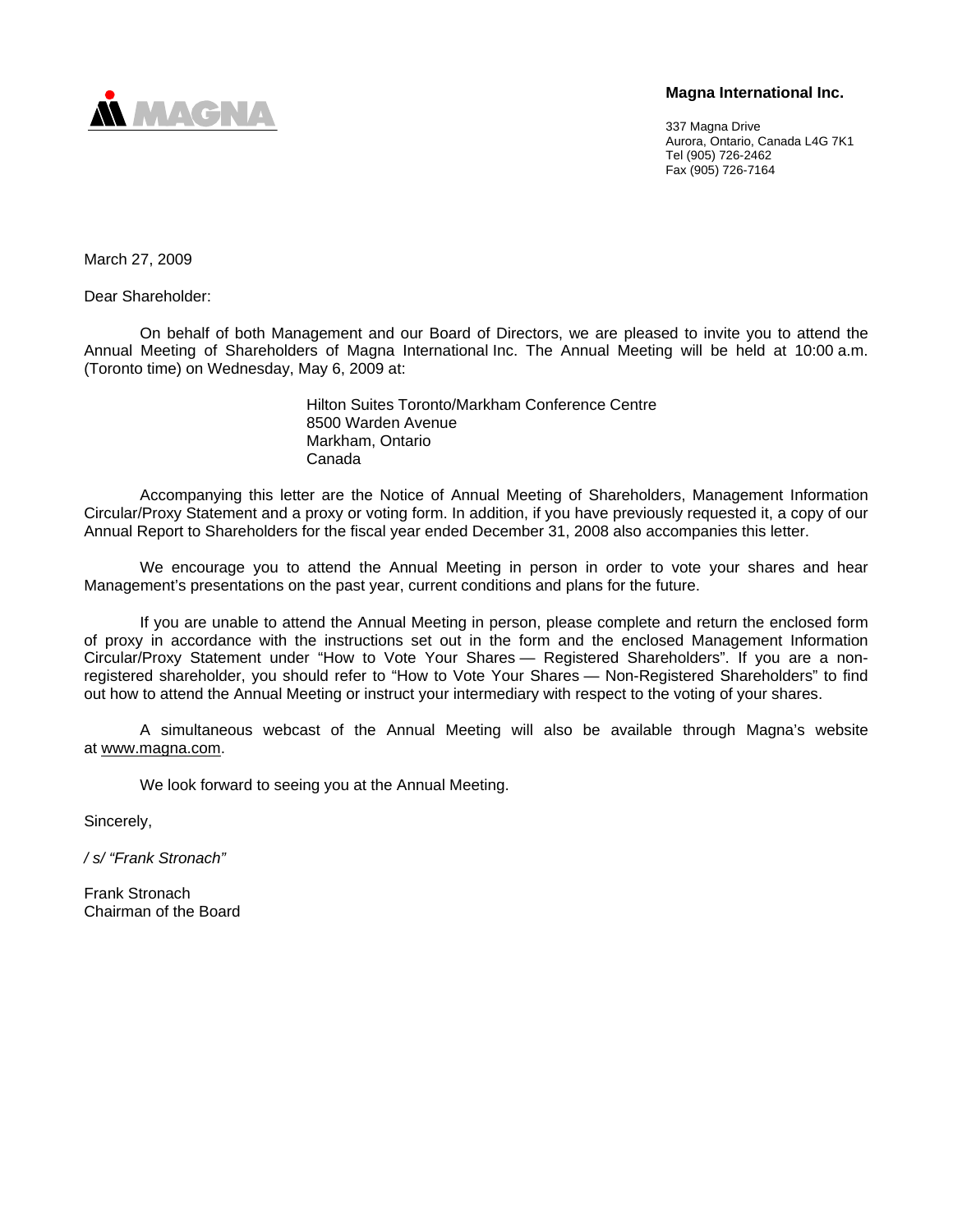

#### **NOTICE OF ANNUAL MEETING OF SHAREHOLDERS**

Date: Wednesday, May 6, 2009

Time: 10:00 a.m. (Toronto time)

Place: Hilton Suites Toronto/Markham Conference Centre 8500 Warden Avenue Markham, Ontario Canada

The Annual Meeting is being held to:

- 1. receive Magna's Consolidated Financial Statements and the independent Auditor's Report thereon for the fiscal year ended December 31, 2008;
- 2. elect directors;
- 3. reappoint the independent Auditor, based on the recommendation of the Audit Committee of the Board of Directors, and authorize the Audit Committee to fix the independent Auditor's remuneration; and
- 4. transact any other business or matters that may properly come before the Annual Meeting.

As a holder of record of Magna Class A Subordinate Voting Shares or Class B Shares at the close of business on March 17, 2009, you are entitled to receive notice of and vote at the Annual Meeting.

If you are unable to attend the Annual Meeting and want to ensure that your shares are voted, please complete, sign, date and return your proxy so that it reaches Computershare Trust Company of Canada, 9<sup>th</sup> Floor, 100 University Avenue, Toronto, Ontario, Canada M5J 2Y1, Attention: Proxy Department, not later than 5:00 p.m. (Toronto time) on May 4, 2009, or, if the Annual Meeting is adjourned or postponed, not later than 48 hours (excluding Saturdays, Sundays and holidays) prior to any adjournment or postponement of the Annual Meeting. For further information, refer to "How to Vote Your Shares" in the accompanying Management Information Circular/Proxy Statement.

A simultaneous webcast of the Annual Meeting will also be available through Magna's website at www.magna.com.

Accompanying this Notice of Annual Meeting is Magna's Management Information Circular/Proxy Statement, which contains more information on the matters to be addressed at the Annual Meeting.

By order of the Board of Directors.

*/s/ "Bassem Shakeel"* 

March 27, 2009 Aurora, Ontario

BASSEM A. SHAKEEL **Secretary**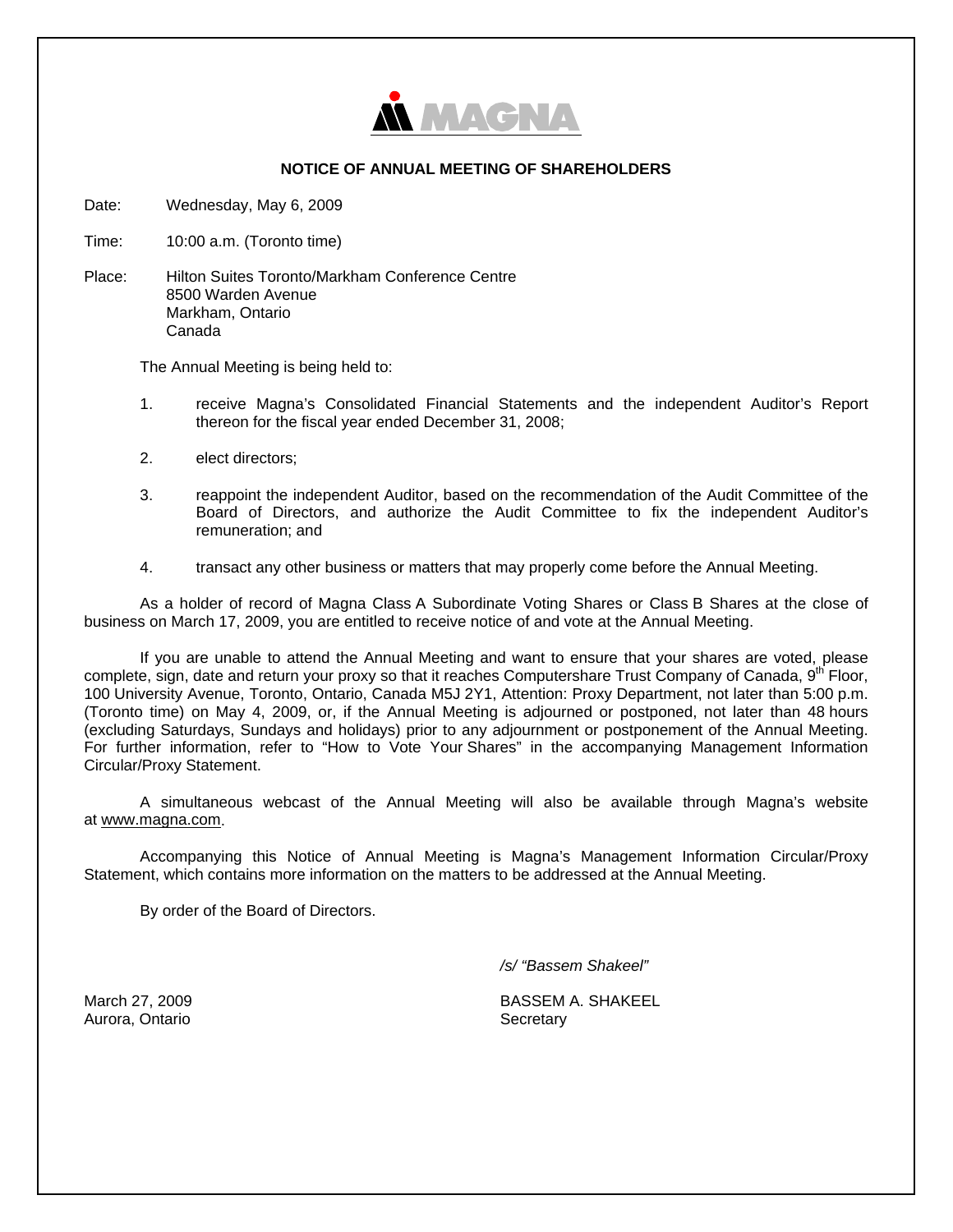# **TABLE OF CONTENTS**

|                                                                                                                                                                                                                                | Page                             |
|--------------------------------------------------------------------------------------------------------------------------------------------------------------------------------------------------------------------------------|----------------------------------|
| SHARES, VOTES AND PRINCIPAL SHAREHOLDERS (and all and all and all and all and all and all and all and all and t                                                                                                                | $\mathbf{1}$                     |
|                                                                                                                                                                                                                                | 1                                |
|                                                                                                                                                                                                                                | 1                                |
|                                                                                                                                                                                                                                | 1<br>1                           |
|                                                                                                                                                                                                                                |                                  |
| HOW TO VOTE YOUR SHARES Allanda and the contract of the contract of the contract of the contract of the contract of the contract of the contract of the contract of the contract of the contract of the contract of the contra | $\overline{2}$                   |
|                                                                                                                                                                                                                                | $\overline{2}$<br>$\overline{4}$ |
|                                                                                                                                                                                                                                |                                  |
|                                                                                                                                                                                                                                | 5                                |
|                                                                                                                                                                                                                                | 5<br>5                           |
|                                                                                                                                                                                                                                | 5                                |
|                                                                                                                                                                                                                                | 5                                |
|                                                                                                                                                                                                                                | 9                                |
|                                                                                                                                                                                                                                | 9                                |
|                                                                                                                                                                                                                                | 10                               |
|                                                                                                                                                                                                                                | 10                               |
|                                                                                                                                                                                                                                | 11                               |
|                                                                                                                                                                                                                                | 11                               |
|                                                                                                                                                                                                                                | 12<br>13                         |
|                                                                                                                                                                                                                                | 13                               |
|                                                                                                                                                                                                                                | 14                               |
|                                                                                                                                                                                                                                | 15                               |
|                                                                                                                                                                                                                                | 16                               |
|                                                                                                                                                                                                                                | 16                               |
| Outstanding Option-Based Awards National Account of the Content of the Content of the Content of the Content of the Content of the Content of the Content of the Content of the Content of the Content of the Content of the C | 17                               |
|                                                                                                                                                                                                                                | 17<br>18                         |
|                                                                                                                                                                                                                                |                                  |
| CORPORATE GOVERNANCE PRACTICES (and all and all and all and all and all and all and all and all and all and all and all and all and all and all and all and all and all and all and all and all and all and all and all and al | 18                               |
| COMPENSATION DISCUSSION AND ANALYSIS NULLER CONTRACT COMPONENT AND THE COMPENSATION DISCUSSION AND ANALYSIS                                                                                                                    | 19                               |
|                                                                                                                                                                                                                                | 20                               |
|                                                                                                                                                                                                                                | 20                               |
|                                                                                                                                                                                                                                | 21<br>24                         |
|                                                                                                                                                                                                                                | 25                               |
|                                                                                                                                                                                                                                | 26                               |
|                                                                                                                                                                                                                                | 26                               |
|                                                                                                                                                                                                                                | 32                               |
|                                                                                                                                                                                                                                | 36                               |
|                                                                                                                                                                                                                                | 37                               |
|                                                                                                                                                                                                                                | 40                               |
|                                                                                                                                                                                                                                | 41                               |
|                                                                                                                                                                                                                                | 41                               |
|                                                                                                                                                                                                                                | 42                               |
|                                                                                                                                                                                                                                | 43                               |
|                                                                                                                                                                                                                                | 43                               |
|                                                                                                                                                                                                                                | 43                               |
|                                                                                                                                                                                                                                | 43                               |
|                                                                                                                                                                                                                                | 44                               |
| INTERESTS OF MANAGEMENT AND OTHER INSIDERS IN CERTAIN TRANSACTIONS                                                                                                                                                             | 45                               |
|                                                                                                                                                                                                                                | 45                               |
|                                                                                                                                                                                                                                | 45                               |
|                                                                                                                                                                                                                                | 45                               |
|                                                                                                                                                                                                                                | 45                               |
|                                                                                                                                                                                                                                | 46                               |
| Indebtedness of Directors and Executive Officers etherapy and the contract of the contract of the Contract of T                                                                                                                | 46                               |
| Directors' and Officers' Insurance enterpresentation of the contract of the contract of the contract of the contract of the contract of the contract of the contract of the contract of the contract of the contract of the co | 46                               |
|                                                                                                                                                                                                                                | 46                               |
|                                                                                                                                                                                                                                | 46                               |
|                                                                                                                                                                                                                                | 46                               |
|                                                                                                                                                                                                                                | A-1                              |

*In this document, referred to as the ''Circular'', the terms ''you'' and ''your'' refer to the shareholder, while ''we'', ''us'', ''our'' and ''Magna'' refer to Magna International Inc. and, where applicable, its subsidiaries. The information in this Circular is current as of March 23, 2009 and all amounts referred to in this Circular are presented in U.S. dollars, in each case, unless otherwise stated. In this Circular, a reference to ''fiscal year'' is a reference to the fiscal or financial year from January 1 to December 31 of the year stated.*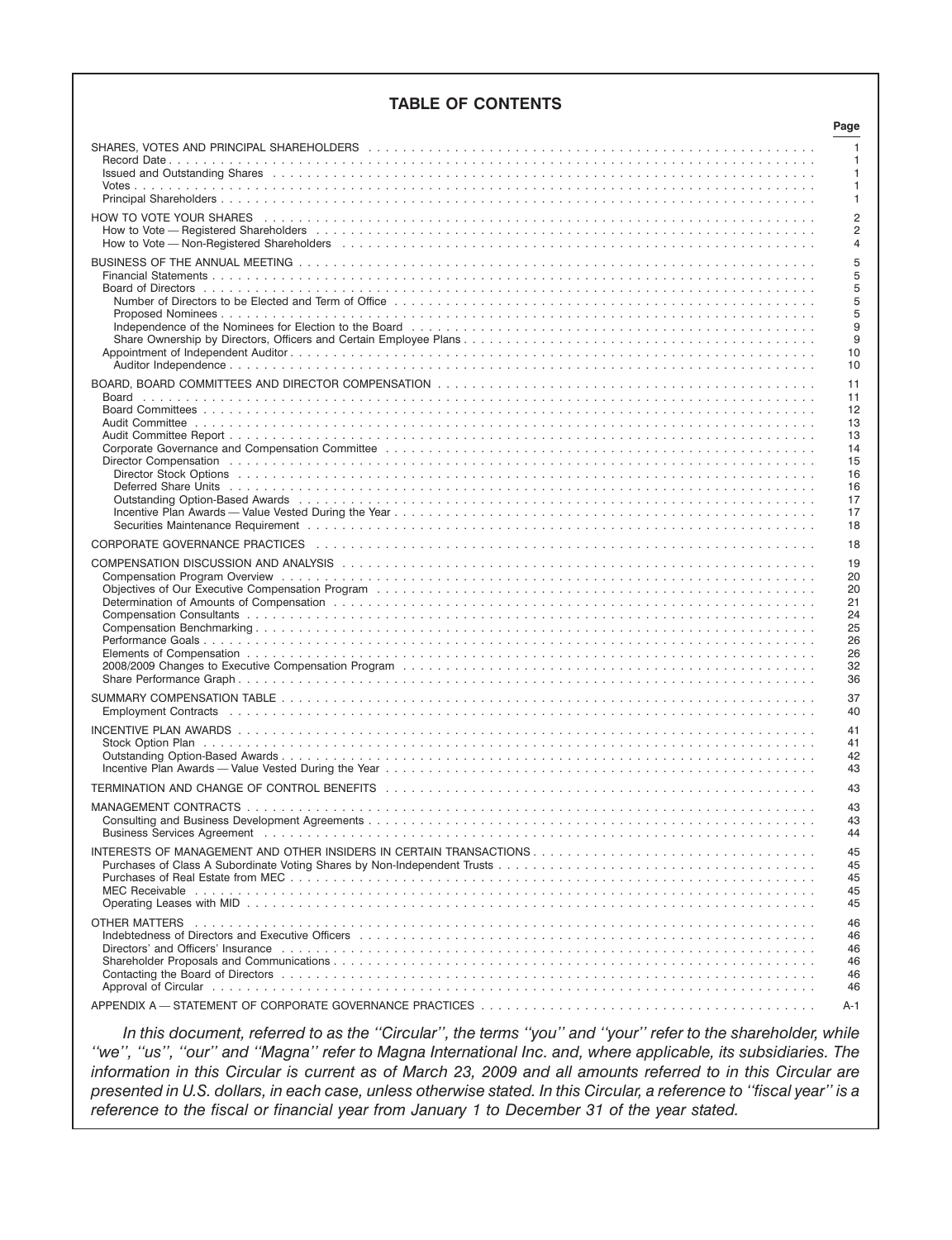# **MANAGEMENT INFORMATION CIRCULAR/PROXY STATEMENT**

This Circular is being provided to you in connection with the Annual Meeting of Magna's shareholders (the ''Annual Meeting''), which is being held on Wednesday, May 6, 2009 commencing at 10:00 a.m. (Toronto time) at the Hilton Suites Toronto/Markham Conference Centre, 8500 Warden Avenue, Markham, Ontario, Canada.

## **SHARES, VOTES AND PRINCIPAL SHAREHOLDERS**

### **Record Date**

March 17, 2009 is the record date for the Annual Meeting (the ''Record Date'').

Only shareholders of record as of the close of business on the Record Date are entitled to receive notice of and to attend and vote at the Annual Meeting.

### **Issued and Outstanding Shares**

As of the Record Date, the only Magna shares which were issued and outstanding were 111,879,059 Class A Subordinate Voting Shares and 726,829 Class B Shares.

#### **Votes**

Each Magna Class A Subordinate Voting Share is entitled to one vote per share and each Magna Class B Share is entitled to 300 votes per share. As a result, the votes represented by the outstanding Magna Class A Subordinate Voting Shares are approximately 33.9% of the total votes represented by all of Magna's outstanding shares.

### **Principal Shareholders**

To our knowledge, the only shareholder that beneficially owns or exercises control or direction, directly or indirectly, over 10% or more of Magna's Class A Subordinate Voting Shares or Class B Shares outstanding as at the Record Date is:

|                                     | Class of Shares   No. of Shares |         | Direct/Indirect   % of Class |      |
|-------------------------------------|---------------------------------|---------|------------------------------|------|
| M Unicar Inc. ("M Unicar") $(1)(2)$ | Class B                         | 726.829 | Indirect                     | 100% |

Notes:

- (1) M Unicar is a holding company. Approximately 92.4% of the voting rights attaching to M Unicar's shares are indirectly held by the Stronach Trust, a trust existing under the laws of Ontario, which serves as an estate planning vehicle for the Stronach family. Mr. Frank Stronach and Ms. Belinda Stronach, our Chairman and Executive Vice-Chairman, respectively, and two other members of the Stronach family are trustees and members of the class of potential beneficiaries of the Stronach Trust. The remaining approximately 7.6% of the voting rights attaching to M Unicar's shares are held by MPMAG Holdings Inc., a holding company which is indirectly controlled by the Stronach Trust, but in which five of our executive officers (Donald J. Walker, Siegfried Wolf, Vincent J. Galifi, Peter Koob and Jeffrey O. Palmer (collectively, the ''Principals'')) are shareholders.
- (2) M Unicar also holds 605,000 Class A Subordinate Voting Shares representing approximately 0.5% of the class. These shares were contributed to M Unicar by the Principals, each of whom may withdraw his shares in certain circumstances.

We have been advised that M Unicar intends to vote or cause its Class A Subordinate Voting Shares and Class B Shares to be voted at the Annual Meeting:

- **FOR** the election to the Magna Board of Directors of the nominees named in this Circular; and
- **FOR** the re-appointment of Ernst & Young LLP as Magna's independent Auditor and the authorization of the Audit Committee to fix the independent Auditor's remuneration.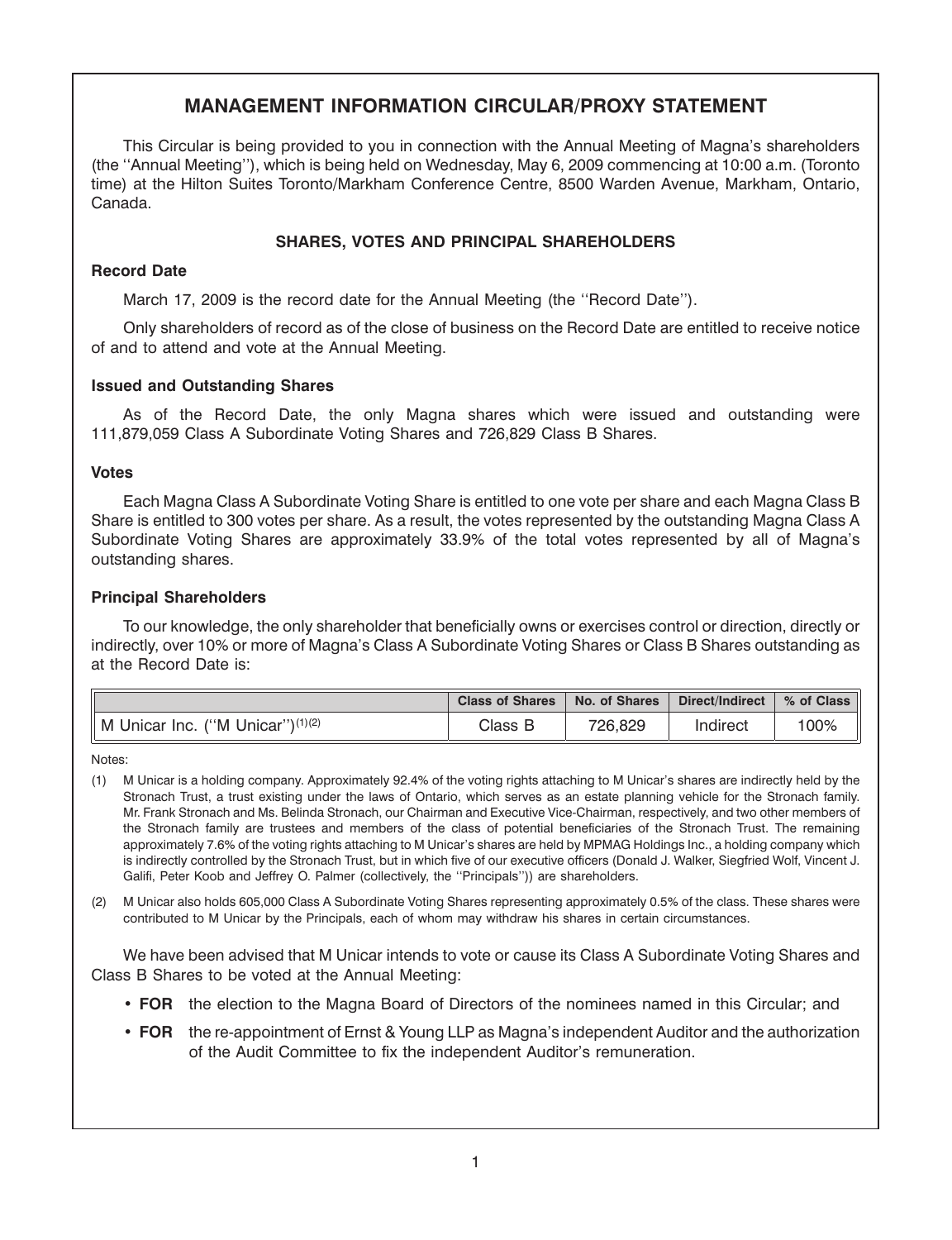# **HOW TO VOTE YOUR SHARES**

Your vote is important. Please read the information below, then vote your shares, either by proxy or in person at the Annual Meeting.

How you vote your shares depends on whether you are a **registered shareholder** or a **non-registered shareholder**. In either case, there are two ways you can vote at the Annual Meeting — by appointing a proxyholder or by attending in person, although the specifics may differ slightly.

**Registered Shareholder:** You are a registered shareholder if you hold one or more share certificates which indicate your name and the number of Magna Class A Subordinate Voting Shares which you own. As a registered shareholder, you will receive a form of proxy from Computershare Trust Company of Canada (''Computershare'') representing the shares you hold. If you are a registered shareholder, refer to ''How to Vote — Registered Shareholders''.

**Non-Registered Shareholder:** You are a non-registered shareholder if a securities dealer, broker, bank, trust company or other nominee holds your shares for you, or for someone else on your behalf. As a non-registered shareholder, you will most likely receive a Voting Instruction Form from either Computershare or Broadridge, although in some cases you may receive a form of proxy from the securities dealer, broker, bank or trust company or other nominee holding your shares. If you are a non-registered shareholder, refer to ''How to Vote — Non-Registered Shareholders''.

**Management is soliciting your proxy in connection with the matters to be addressed at the Annual Meeting.** We will bear all costs incurred in connection with Management's solicitation of proxies, including the cost of preparing and mailing this Circular and accompanying materials. Proxies will be solicited primarily by mail, although our officers and employees may (for no additional compensation) also directly solicit proxies by phone, fax or other electronic methods. Banks, brokerage houses and other custodians, nominees or fiduciaries will be requested to forward proxy solicitation material to the persons on whose behalf they hold Magna shares and to obtain authorizations for the execution of proxies. These institutions will be reimbursed for their reasonable expenses in doing so.

# **How to Vote — Registered Shareholders**

If you are a registered shareholder, you may either vote by proxy or in person at the Annual Meeting.

# *Appointment of Proxyholder*

If you choose to vote by proxy, you are giving the person (referred to as a ''proxyholder'') or people named on your form of proxy the authority to vote your shares on your behalf at the Annual Meeting (including any adjournments or postponements). You may indicate on the form of proxy how you want your proxyholder to vote your shares, or you can let your proxyholder make that decision for you. If you do not specify on the form of proxy how you want your shares to be voted, your proxyholder will have the discretion to vote your shares as the proxyholder sees fit.

### **If you have not appointed a proxyholder in place of the Magna officers whose names are pre-printed on the form of proxy and have not specified how you want your shares to be voted, your shares will be voted:**

- **FOR** the election to the Magna Board of Directors of the nominees named in this Circular; and
- **FOR** the re-appointment of Ernst & Young LLP as Magna's independent Auditor and the authorization of the Audit Committee to fix the independent Auditor's remuneration.

The form of proxy accompanying this Circular gives the proxyholder discretion with respect to any amendments or changes to matters described in the Notice of Annual Meeting and with respect to any other matters which may properly come before the Annual Meeting (including any adjournment or postponement of the Annual Meeting). As of the date of this Circular, we are not aware of any amendments, changes or other matters to be addressed at the Annual Meeting.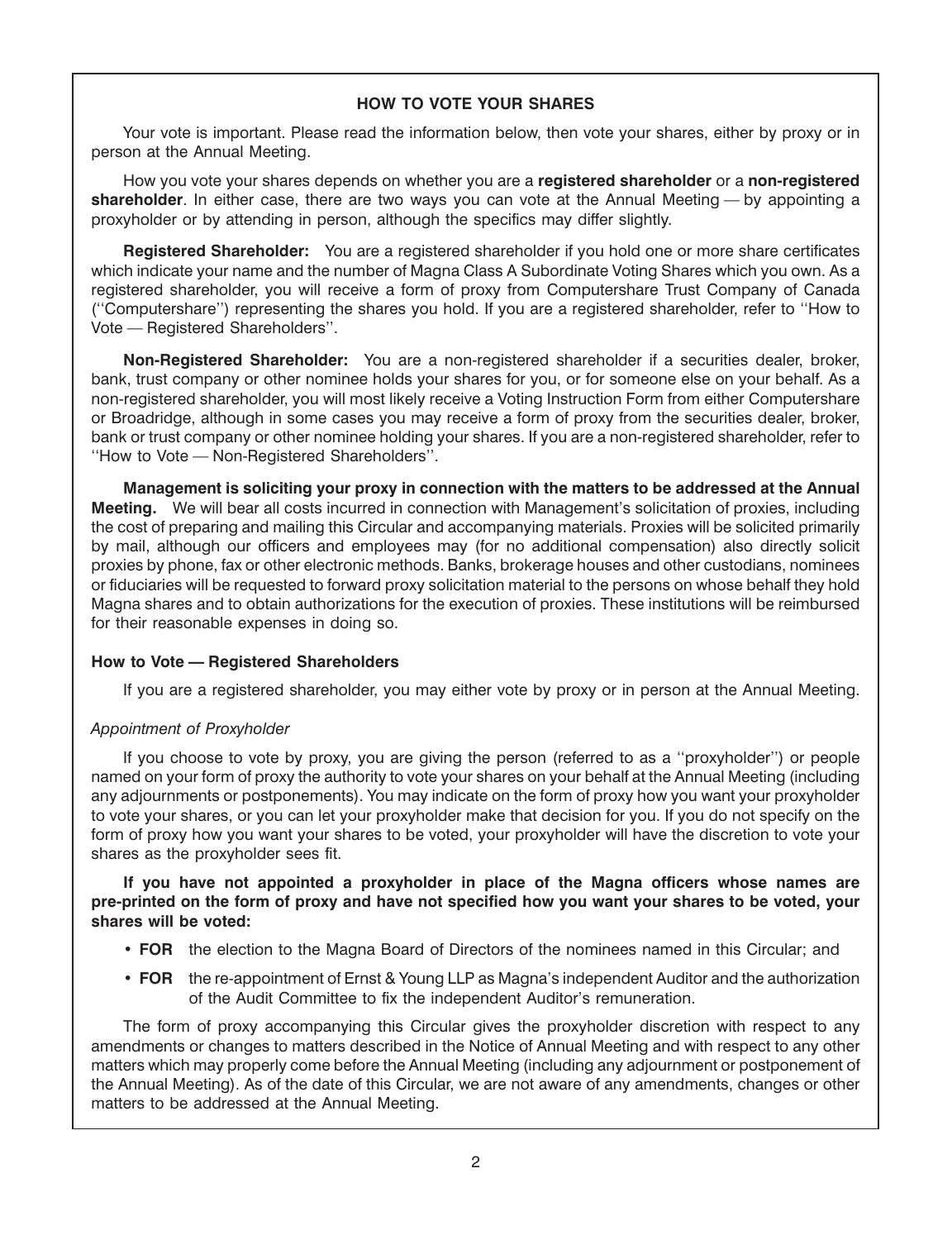## *Submitting Votes by Proxy*

There are four different ways you can submit your vote by proxy — by telephone, internet, mail or fax, in accordance with the instructions on the form of proxy.

If you are voting by telephone or internet, you will require the Control Number, Holder Account Number and Access Number which have been pre-printed on your form of proxy.

The people whose names have been pre-printed on your proxy form are all officers of Magna and they will vote your shares unless you appoint someone else to be your proxyholder. **You have the right to appoint someone else (who need not be a shareholder) as your proxyholder; however, if you do, that person must vote your shares in person on your behalf at the Annual Meeting**. To appoint someone other than our officers as your proxyholder, insert the person's name in the blank space provided on the form of proxy or, alternatively, complete, sign, date and submit another proper form of proxy naming that person as your proxyholder.

A proxy submitted by mail or fax must be in writing, dated the date on which you signed it and be signed by you (or your authorized attorney). If such a proxy is being submitted on behalf of a corporate shareholder, the proxy must be signed by an authorized officer or attorney of that corporation. If a proxy is not dated, it will be deemed to bear the date on which it was sent to you.

If you are voting your shares by proxy, you must ensure that your completed and signed proxy form or your phone or internet vote is received by Computershare not later than 5:00 p.m. (Toronto time) on May 4, 2009. If the Annual Meeting is adjourned or postponed, you must ensure that your completed and signed proxy form or your phone or internet vote is received by Computershare not later than 48 hours (excluding Saturdays, Sundays and holidays) prior to any adjournment or postponement of the Annual Meeting.

### *Voting In Person*

If you attend in person, you do not need to complete or return your form of proxy. When you arrive at the Annual Meeting, a representative of Computershare will register your attendance before you enter the meeting.

If you vote in person at the Annual Meeting and had previously completed and returned your form of proxy, your proxy will be automatically revoked and any votes you cast on a poll at the Annual Meeting will count.

# *Revoking a Vote Made by Proxy*

You have the right to revoke a proxy with respect to any matter on which a vote has not already been cast. In order to do so, you must take **ONE** of the following actions:

- Vote again by telephone or internet not later than 5:00 p.m. (Toronto time) on May 4, 2009 (or not later than 48 hours prior to any adjournment or postponement of the Annual Meeting);
- Deliver another completed and signed form of proxy, dated later than the first form of proxy, by mail or fax such that it is received by Computershare not later than 5:00 p.m. (Toronto time) on May 4, 2009 (or not later than 48 hours prior to any adjournment or postponement of the Annual Meeting);
- Deliver to us at the following address a written notice revoking the proxy, provided it is received not later than 5:00 p.m. (Toronto time) on May 5, 2009 (or the last business day prior to any adjournment or postponement of the Annual Meeting):

Magna International Inc. 337 Magna Drive Aurora, Ontario Canada L4G 7K1 Attention: Secretary of the Corporation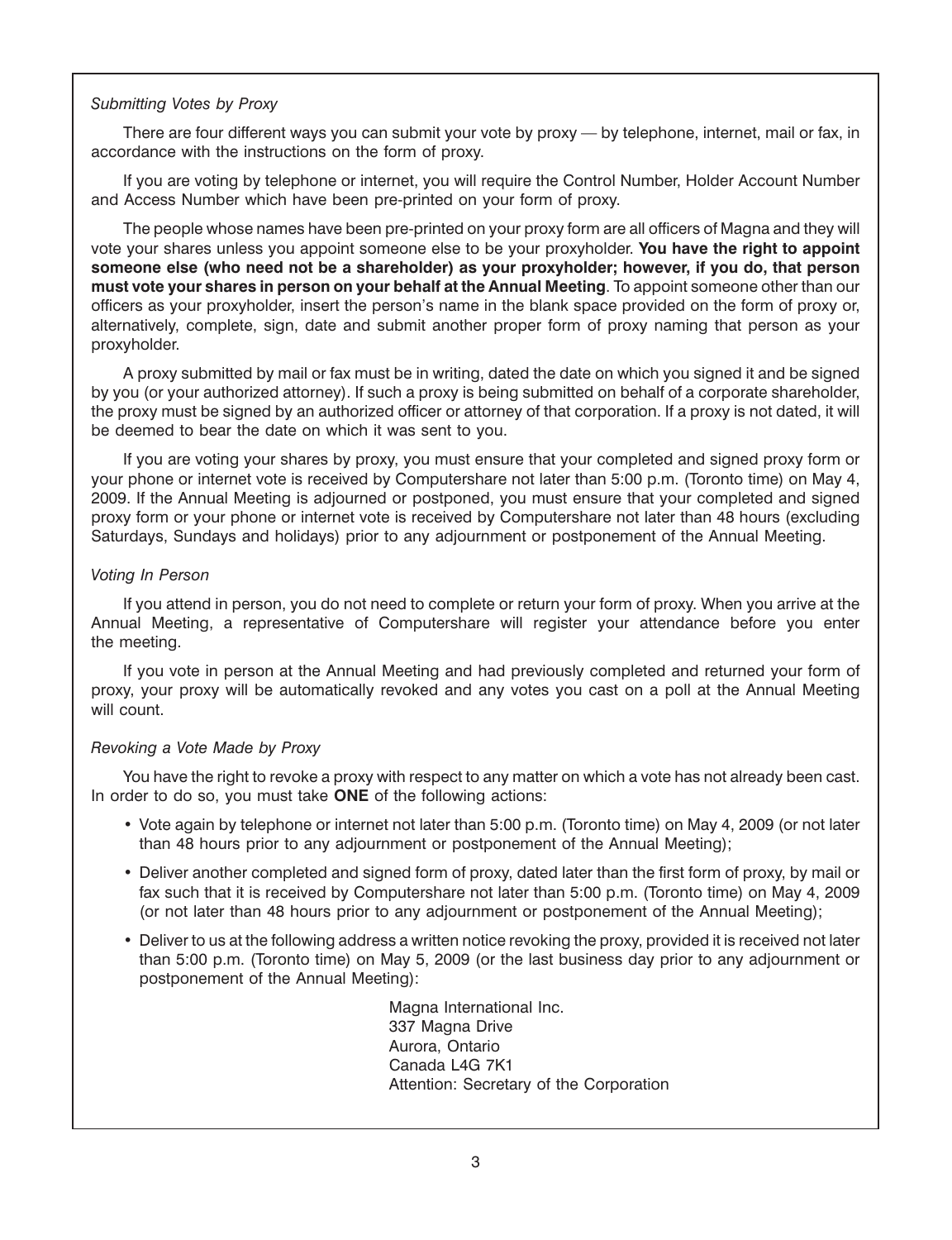• Deliver a signed written notice revoking the proxy to the scrutineers of the Annual Meeting, to the attention of the Chairman of the Annual Meeting, at or prior to the commencement of the Annual Meeting (including in the case of any adjournment or postponement of the Annual Meeting).

#### **How to Vote — Non-Registered Shareholders**

*These securityholder materials are being sent to both registered and non-registered owners of the securities. If you are a non-registered owner and the issuer or its agent has sent these materials directly to you, your name, address and information about your holdings of securities have been obtained in accordance with applicable securities regulatory requirements from the intermediary holding on your behalf. By choosing to send these materials directly to you, the issuer (and not the intermediary holding on your behalf) has assumed responsibility for (i) delivering these materials to you and (ii) executing your proper voting instructions. Please return your voting instructions as specified in the request for voting instructions.*

### *Submitting Voting Instructions*

If you are a non-registered shareholder and have received a Voting Instruction Form from Computershare, you must complete and submit your vote by phone, internet, mail or fax, in accordance with the instructions on the Voting Instruction Form. On receipt of a properly completed and submitted form, a legal form of proxy will be submitted on your behalf.

You must ensure that your completed, signed and dated Voting Instruction Form or your phone or internet vote is received by Computershare not later than 5:00 p.m. (Toronto time) on May 4, 2009. If the Annual Meeting is adjourned or postponed, you must ensure that your completed, signed and dated Voting Instruction Form or your phone or internet vote is received by Computershare not later than 48 hours (excluding Saturdays, Sundays and holidays) prior to any adjournment or postponement of the Annual Meeting. If a Voting Instruction Form submitted by mail is not dated, it will be deemed to bear the date on which it was sent to you.

If you are a non-registered shareholder and have received a Voting Instruction Form from Broadridge, please complete it and submit your vote by proxy in accordance with the instructions provided to you on the form, including any deadline specified by Broadridge.

In some cases, you may have received a form of proxy instead of a Voting Instruction Form, even though you are a non-registered shareholder. Such a form of proxy will likely be stamped by the securities dealer, broker, bank, trust company or other nominee holding your shares and be restricted as to the number of shares to which it relates. In this case, you must complete the form of proxy and submit it to Computershare as described under ''How to Vote — Registered Shareholders *— Submitting Votes By Proxy''*.

#### *Voting in Person*

If you have received a Voting Instruction Form and wish to attend the Annual Meeting in person or have someone else attend on your behalf, you must complete, sign and return the Voting Instruction Form in accordance with the instructions in the form. Computershare or Broadridge, as applicable, will send you a form of proxy giving you the right to attend the Annual Meeting.

If you have received a form of proxy and wish to attend the Annual Meeting in person or have someone else attend on your behalf, you must insert your name, or the name of the person you wish to attend on your behalf, in the blank space provided on the form of proxy. When you arrive at the Annual Meeting, a representative of Computershare will register your attendance before you enter the meeting.

#### *Revoking a Voting Instruction Form or Proxy*

If you wish to revoke a Voting Instruction Form or form of proxy with respect to any matter on which a vote has not already been cast, you must contact Computershare (for Voting Instruction Forms sent to you by Computershare), Broadridge (for Voting Instruction Forms sent to you by Broadridge) or your securities dealer, broker, bank, trust company or other nominee or intermediary (for a form of proxy sent to you by such intermediary) and comply with any applicable requirements relating to the revocation of votes made by Voting Instruction Form or proxy.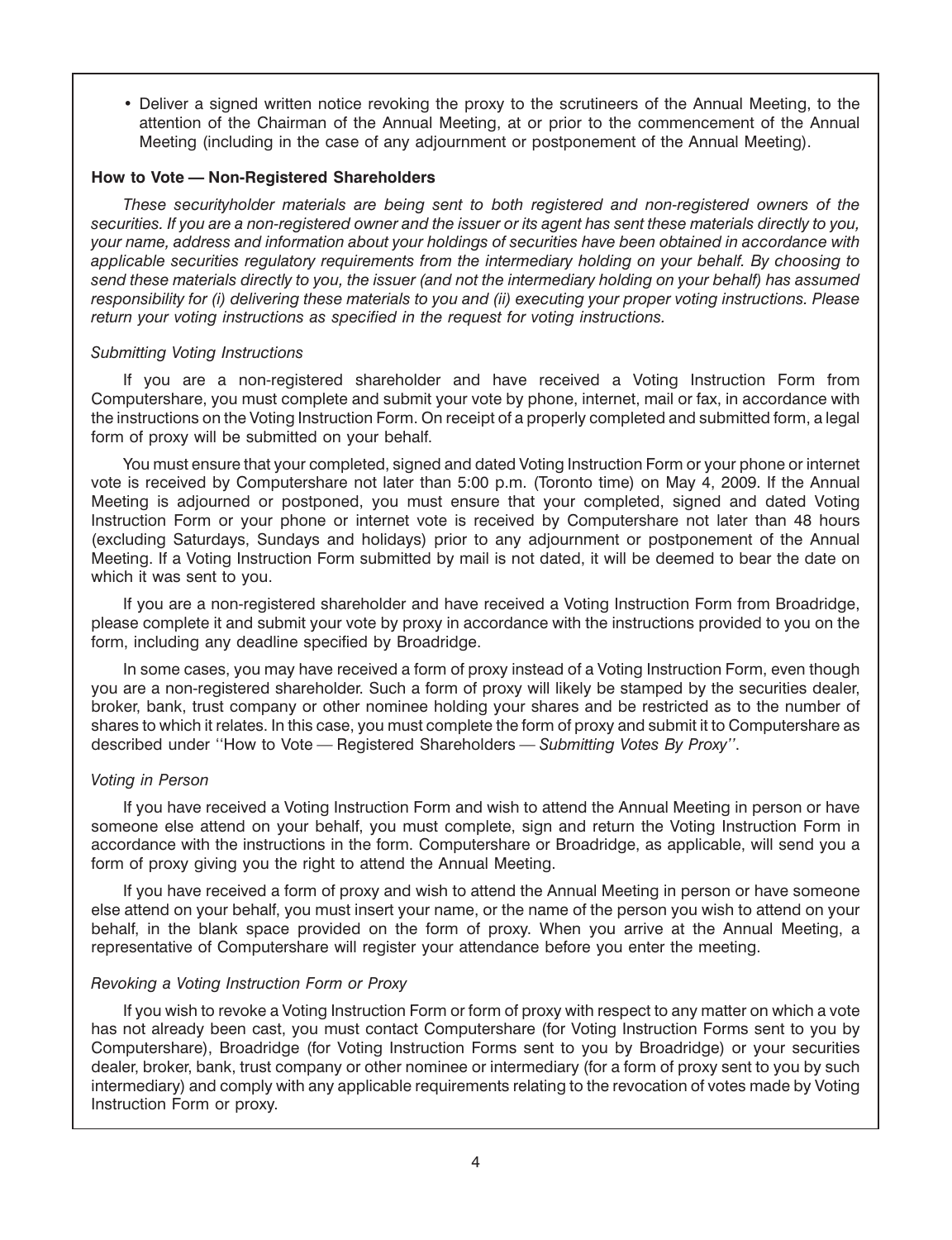## **BUSINESS OF THE ANNUAL MEETING**

The Annual Meeting is being held to receive our financial statements, elect directors, re-appoint our independent Auditor and transact any other business which properly comes before the Annual Meeting. As of the date of this Circular, we are not aware of any other business to be transacted at the Annual Meeting.

#### **Financial Statements**

Management, on behalf of Magna's Board of Directors (the ''Board''), will submit to Magna shareholders at the Annual Meeting its Consolidated Financial Statements for the fiscal year ended December 31, 2008, together with the independent Auditor's report on such financial statements. No shareholder vote is required in connection with Magna's financial statements or the independent Auditor's report on the financial **statements** 

#### **Board of Directors**

#### *Number of Directors to be Elected and Term of Office*

The number of directors to be elected at the Annual Meeting is ten.

Each director is elected annually, with that director's term expiring at the next Annual Meeting following the election of the director. A vacancy on the Board which occurs between annual meetings may be filled by the Board appointing a director to serve until the next Annual Meeting. All of the nominees for election at the Annual Meeting are current directors of Magna who were elected at Magna's annual meeting of shareholders held on May 1, 2008.

#### *Proposed Nominees*

The following table<sup>(1)</sup> sets forth information with respect to each of the Management nominees for director, including a brief biography, areas of expertise, date first elected or appointed as a director of Magna, Board and Committee attendance, the number of Magna securities owned, or controlled or directed, directly or indirectly, by each nominee and the total value of such securities<sup>(2)</sup> as at the Record Date, as well as other public company boards on which the nominee currently serves or has recently served.

Unless a shareholder instructs otherwise, the Magna officers whose names have been pre-printed on the form of proxy intend to vote **FOR** the nominees listed below. If for any reason a nominee becomes unable to stand for election as a director of Magna, or if Management proposes any additional nominees for election as directors, the Magna officers whose names have been pre-printed on the form of proxy intend to vote for any substitute or additional nominee proposed by Management.

| Michael D. Harris, 64<br>Ontario, Canada | Mr. Harris is a Consultant and Senior Business Advisor at Goodmans LLP, a law firm. Mr. Harris served as a member of<br>provincial parliament in Ontario, Canada (1981 to 2002), including as the Premier (1995 to 2002), as well as Minister<br>of Natural Resources and Minister of Energy (1985). In addition to serving on Magna's Board, Mr. Harris serves on the<br>public company boards listed below, as well as the board of Grant Forest Products, Inc., Tim Horton Children's<br>Foundation and Mount Royal College Foundation. Mr. Harris is a Senior Fellow of the Fraser Institute. |            |                   |                                          |           |  |  |
|------------------------------------------|---------------------------------------------------------------------------------------------------------------------------------------------------------------------------------------------------------------------------------------------------------------------------------------------------------------------------------------------------------------------------------------------------------------------------------------------------------------------------------------------------------------------------------------------------------------------------------------------------|------------|-------------------|------------------------------------------|-----------|--|--|
| <b>Director Since</b>                    | <b>Board &amp; Committees</b>                                                                                                                                                                                                                                                                                                                                                                                                                                                                                                                                                                     |            | Attendance        | Securities Owned, Controlled or Directed |           |  |  |
| <b>January 7, 2003</b>                   | Board                                                                                                                                                                                                                                                                                                                                                                                                                                                                                                                                                                                             | 8 of 8     | 100%              | <b>DSUs</b>                              | 30,073    |  |  |
|                                          | CGCC (Chair)                                                                                                                                                                                                                                                                                                                                                                                                                                                                                                                                                                                      | $9$ of $9$ | 100%              | Director Stock Options                   | 10,000    |  |  |
| <b>Lead Director Since</b>               | Special (Chair)                                                                                                                                                                                                                                                                                                                                                                                                                                                                                                                                                                                   | 9 of 9     | 100%              |                                          |           |  |  |
| May 10, 2007                             | Nominating                                                                                                                                                                                                                                                                                                                                                                                                                                                                                                                                                                                        | $1$ of $1$ | 100%              | <b>Total Value of Securities</b>         | \$699,100 |  |  |
| <b>Independent Director</b>              | <b>Other Public Company Boards/Committees</b>                                                                                                                                                                                                                                                                                                                                                                                                                                                                                                                                                     |            |                   | <b>Areas of Expertise</b>                |           |  |  |
| <b>Yes</b>                               | Augen Capital Corp.                                                                                                                                                                                                                                                                                                                                                                                                                                                                                                                                                                               |            | <b>Since 2008</b> | • Governance                             |           |  |  |
|                                          | <b>ENMAX Corporation</b>                                                                                                                                                                                                                                                                                                                                                                                                                                                                                                                                                                          |            | Since 2006        | • Public Policy                          |           |  |  |
|                                          | <b>FirstService Corporation</b>                                                                                                                                                                                                                                                                                                                                                                                                                                                                                                                                                                   |            | <b>Since 2006</b> |                                          |           |  |  |
|                                          | Canaccord Capital Inc.                                                                                                                                                                                                                                                                                                                                                                                                                                                                                                                                                                            |            | <b>Since 2004</b> |                                          |           |  |  |
|                                          | <b>EnGlobe Corporation</b>                                                                                                                                                                                                                                                                                                                                                                                                                                                                                                                                                                        |            | <b>Since 2004</b> |                                          |           |  |  |
|                                          | <b>Chartwell Seniors Housing REIT</b>                                                                                                                                                                                                                                                                                                                                                                                                                                                                                                                                                             |            | <b>Since 2003</b> |                                          |           |  |  |
|                                          |                                                                                                                                                                                                                                                                                                                                                                                                                                                                                                                                                                                                   |            |                   |                                          |           |  |  |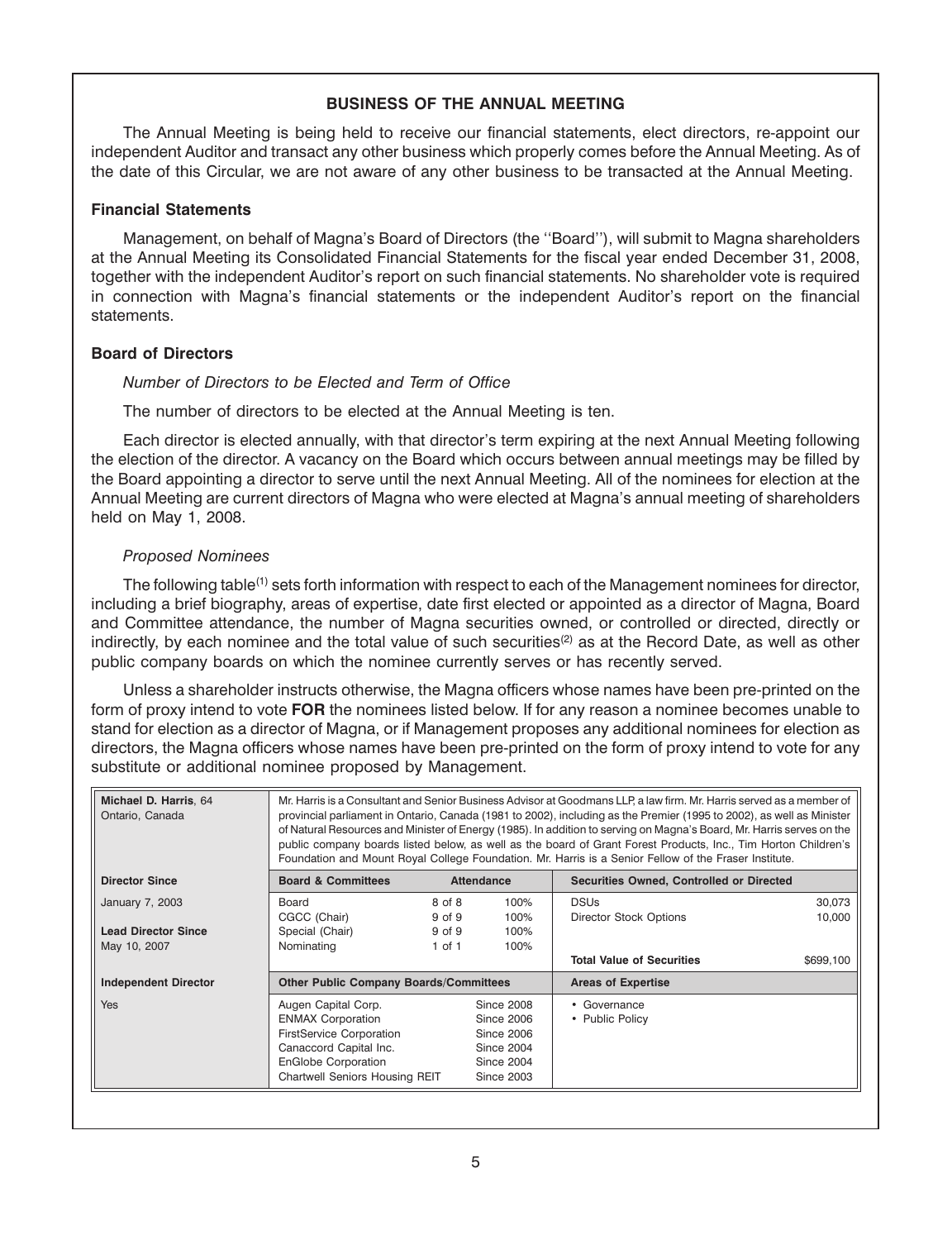| Lady Barbara Judge, 62<br>London, England    |                                                                    |                                                       |                                                             | Lady Judge has served as Chairman of the Board of the United Kingdom Atomic Energy Authority (since 2004), prior<br>to which she was a Board member (since 2002). In addition, Lady Judge is currently the Chairman of the School of<br>Oriental and African Studies at the University of London, Co-Chairman of the U.K./U.S. Task Force on Corporate<br>Governance, a Public Member of the International Ethics Standards Board for Accountants, a Member of the Ditchley<br>Foundation, as well as a Member of the Trilateral Commission. Lady Judge previously served as Deputy Chairman of<br>the UK Financial Reporting Council and as a Commissioner of the U.S. Securities Exchange Commission. |                                       |
|----------------------------------------------|--------------------------------------------------------------------|-------------------------------------------------------|-------------------------------------------------------------|---------------------------------------------------------------------------------------------------------------------------------------------------------------------------------------------------------------------------------------------------------------------------------------------------------------------------------------------------------------------------------------------------------------------------------------------------------------------------------------------------------------------------------------------------------------------------------------------------------------------------------------------------------------------------------------------------------|---------------------------------------|
| <b>Director Since</b>                        | <b>Board &amp; Committees</b>                                      |                                                       | <b>Attendance</b>                                           | Securities Owned, Controlled or Directed                                                                                                                                                                                                                                                                                                                                                                                                                                                                                                                                                                                                                                                                |                                       |
| September 20, 2007                           | Board<br>CGCC<br>Special                                           | 8 of 8<br>5 of 5<br>9 of 9                            | 100%<br>100%<br>100%                                        | <b>DSUs</b><br><b>Director Stock Options</b><br><b>Total Value of Securities</b>                                                                                                                                                                                                                                                                                                                                                                                                                                                                                                                                                                                                                        | 6.002<br>5,000<br>\$139,550           |
| <b>Independent Director</b>                  | <b>Other Public Company Boards/Committees</b>                      |                                                       |                                                             | <b>Areas of Expertise</b>                                                                                                                                                                                                                                                                                                                                                                                                                                                                                                                                                                                                                                                                               |                                       |
| Yes                                          | <b>Bekaert NV</b><br>Massey Energy Inc.<br>Friends Provident plc   |                                                       | <b>Since 2007</b><br><b>Since 2007</b><br><b>Since 2001</b> | • Energy<br>• Finance<br>• Governance<br>• Management<br>• Public Policy                                                                                                                                                                                                                                                                                                                                                                                                                                                                                                                                                                                                                                |                                       |
| Louis E. Lataif, 70<br>Massachusetts, U.S.A. |                                                                    |                                                       |                                                             | Mr. Lataif has served as the Dean of Boston University School of Management (since 1991), prior to which he served<br>in various capacities with Ford Motor Company for 27 years, including President of Ford of Europe (1988 to 1991)<br>and Vice President of North American Sales Operations (1985 to 1988). In addition to the public company boards<br>listed below, Mr. Lataif serves on the board of Interaudi Bank and The lacocca Foundation.                                                                                                                                                                                                                                                  |                                       |
| <b>Director Since</b>                        | <b>Board &amp; Committees</b>                                      |                                                       | <b>Attendance</b>                                           | Securities Owned, Controlled or Directed                                                                                                                                                                                                                                                                                                                                                                                                                                                                                                                                                                                                                                                                |                                       |
| May 10, 2007                                 | Board<br>Audit                                                     | 8 of 8<br>6 of 6                                      | 100%<br>100%                                                | <b>DSUs</b><br><b>Director Stock Options</b>                                                                                                                                                                                                                                                                                                                                                                                                                                                                                                                                                                                                                                                            | 2,510<br>5,000                        |
|                                              |                                                                    |                                                       |                                                             | <b>Total Value of Securities</b>                                                                                                                                                                                                                                                                                                                                                                                                                                                                                                                                                                                                                                                                        | \$58,360                              |
| <b>Independent Director</b>                  | <b>Other Public Company Boards/Committees</b>                      |                                                       |                                                             | <b>Areas of Expertise</b>                                                                                                                                                                                                                                                                                                                                                                                                                                                                                                                                                                                                                                                                               |                                       |
| Yes                                          | Abiomed. Inc.<br>Group 1 Automotive Inc.<br>Intier Automotive Inc. |                                                       | <b>Since 2005</b><br><b>Since 2002</b><br>2001-2005         | • Automotive<br>• Finance<br>• Management                                                                                                                                                                                                                                                                                                                                                                                                                                                                                                                                                                                                                                                               |                                       |
| Donald Resnick. 81<br>Ontario, Canada        | Touche.                                                            |                                                       |                                                             | Mr. Resnick serves principally as a corporate director. In addition to serving on Magna's Board, Mr. Resnick<br>previously served on the public company boards listed below. Mr. Resnick was formerly a partner of Deloitte &                                                                                                                                                                                                                                                                                                                                                                                                                                                                           |                                       |
| <b>Director Since</b>                        | <b>Board &amp; Committees</b>                                      |                                                       | <b>Attendance</b>                                           | Securities Owned, Controlled or Directed                                                                                                                                                                                                                                                                                                                                                                                                                                                                                                                                                                                                                                                                |                                       |
| February 25, 1982                            | Board<br>Audit (Chair)<br>CGCC<br>HSEC (Chair)<br>Special          | 8 of 8<br>6 of 6<br>9 of 9<br>4 of 4<br>9 of 9        | 100%<br>100%<br>100%<br>100%<br>100%                        | Class A Subordinate Voting<br><b>DSUs</b><br><b>Director Stock Options</b><br><b>Total Value of Securities</b>                                                                                                                                                                                                                                                                                                                                                                                                                                                                                                                                                                                          | 1,902<br>4,187<br>10,000<br>\$141,570 |
|                                              |                                                                    | Other Public Company Boards/Committees <sup>(3)</sup> |                                                             |                                                                                                                                                                                                                                                                                                                                                                                                                                                                                                                                                                                                                                                                                                         |                                       |
| <b>Independent Director</b>                  |                                                                    |                                                       |                                                             | <b>Areas of Expertise</b>                                                                                                                                                                                                                                                                                                                                                                                                                                                                                                                                                                                                                                                                               |                                       |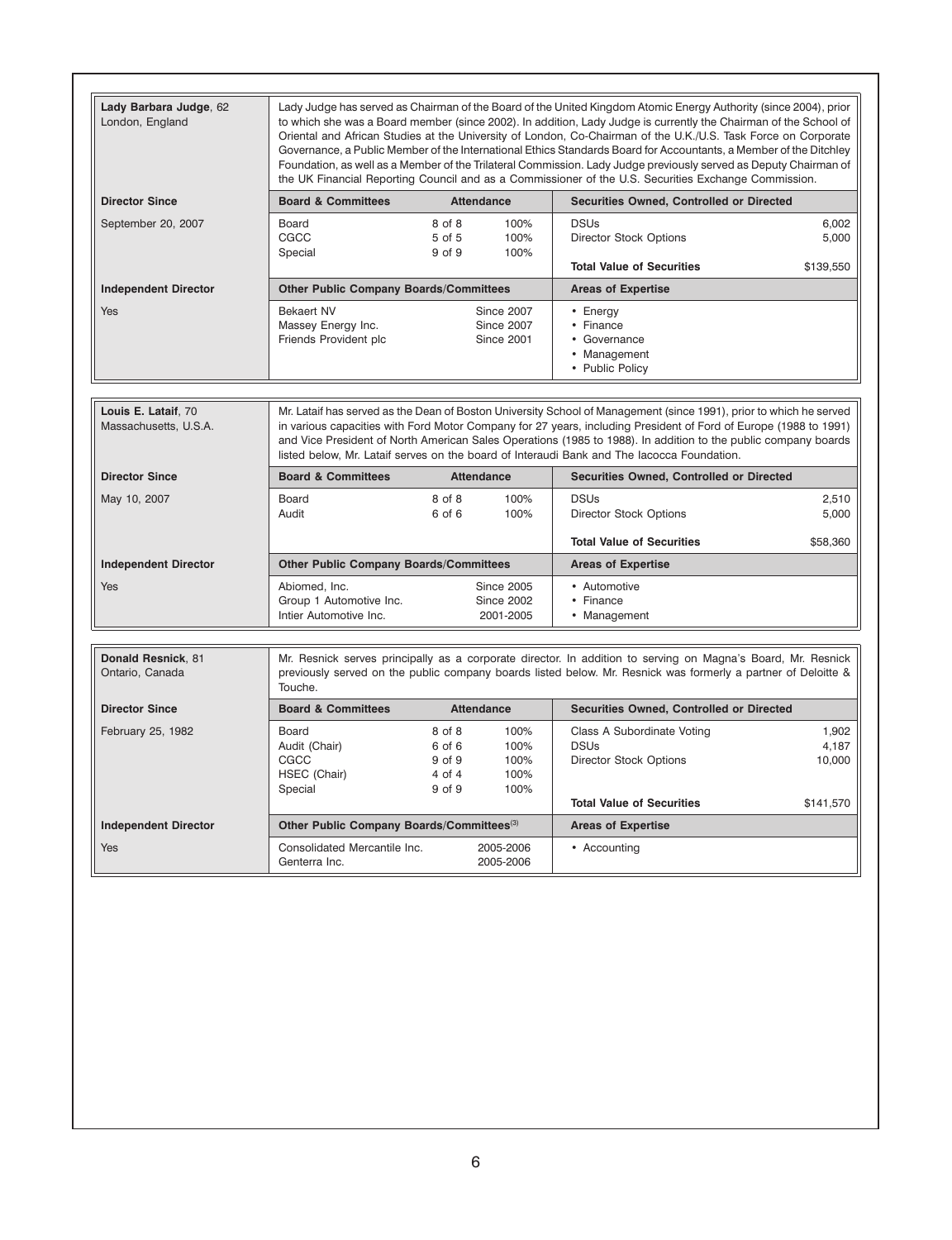| Belinda Stronach, 42<br>Ontario, Canada      | Ms. Stronach is currently Executive Vice-Chairman of Magna and previously served as Chief Executive Officer of<br>Magna (2001 to 2004) and President (2002 to 2004). Prior to 2001, she held various other senior management<br>positions at Magna and served on the Board (1988 to 2004). Ms. Stronach served as a Member of Canada's House of<br>Commons (from 2004 until 2008) and previously served as Minister of Human Resources and Skills Development,<br>Minister Responsible for Democratic Renewal and Minister Responsible for Service Canada (2005). A founding<br>member of the Canadian Automotive Partnership Council, Ms. Stronach has also served on the Ontario Task Force<br>on Productivity, Competitiveness and Economic Progress, and is a director of the Yves Landry Foundation,<br>established to advance technological education and skills training for the manufacturing industry. |                                                                                                                                                                                                                                                                                                                                           |                                        |                                                                                                                                                                                                                                                                                                                                                                                                                                                                                    |                                             |  |  |
|----------------------------------------------|-----------------------------------------------------------------------------------------------------------------------------------------------------------------------------------------------------------------------------------------------------------------------------------------------------------------------------------------------------------------------------------------------------------------------------------------------------------------------------------------------------------------------------------------------------------------------------------------------------------------------------------------------------------------------------------------------------------------------------------------------------------------------------------------------------------------------------------------------------------------------------------------------------------------|-------------------------------------------------------------------------------------------------------------------------------------------------------------------------------------------------------------------------------------------------------------------------------------------------------------------------------------------|----------------------------------------|------------------------------------------------------------------------------------------------------------------------------------------------------------------------------------------------------------------------------------------------------------------------------------------------------------------------------------------------------------------------------------------------------------------------------------------------------------------------------------|---------------------------------------------|--|--|
| <b>Director Since</b>                        | <b>Board &amp; Committees</b>                                                                                                                                                                                                                                                                                                                                                                                                                                                                                                                                                                                                                                                                                                                                                                                                                                                                                   | <b>Attendance</b>                                                                                                                                                                                                                                                                                                                         |                                        | Securities Owned, Controlled or Directed <sup>(4)</sup>                                                                                                                                                                                                                                                                                                                                                                                                                            |                                             |  |  |
| September 20, 2007                           | Board                                                                                                                                                                                                                                                                                                                                                                                                                                                                                                                                                                                                                                                                                                                                                                                                                                                                                                           | 8 of 8                                                                                                                                                                                                                                                                                                                                    | 100%                                   | <b>RSUs</b><br><b>Stock Options</b>                                                                                                                                                                                                                                                                                                                                                                                                                                                | 16,181<br>441,000                           |  |  |
|                                              |                                                                                                                                                                                                                                                                                                                                                                                                                                                                                                                                                                                                                                                                                                                                                                                                                                                                                                                 |                                                                                                                                                                                                                                                                                                                                           |                                        | <b>Total Value of Securities</b>                                                                                                                                                                                                                                                                                                                                                                                                                                                   | \$376,210                                   |  |  |
| <b>Independent Director</b>                  | <b>Other Public Company Boards/Committees</b>                                                                                                                                                                                                                                                                                                                                                                                                                                                                                                                                                                                                                                                                                                                                                                                                                                                                   |                                                                                                                                                                                                                                                                                                                                           |                                        | <b>Areas of Expertise</b>                                                                                                                                                                                                                                                                                                                                                                                                                                                          |                                             |  |  |
| <b>No</b>                                    | None                                                                                                                                                                                                                                                                                                                                                                                                                                                                                                                                                                                                                                                                                                                                                                                                                                                                                                            |                                                                                                                                                                                                                                                                                                                                           |                                        | • Automotive<br>• Management<br>• Public Policy                                                                                                                                                                                                                                                                                                                                                                                                                                    |                                             |  |  |
|                                              |                                                                                                                                                                                                                                                                                                                                                                                                                                                                                                                                                                                                                                                                                                                                                                                                                                                                                                                 |                                                                                                                                                                                                                                                                                                                                           |                                        |                                                                                                                                                                                                                                                                                                                                                                                                                                                                                    |                                             |  |  |
| Frank Stronach. 76<br>Lower Austria, Austria | boards listed below.                                                                                                                                                                                                                                                                                                                                                                                                                                                                                                                                                                                                                                                                                                                                                                                                                                                                                            | Mr. Stronach is the founder of Magna and serves as the Chairman of the Board. Mr. Stronach is Partner,<br>Stronach & Co., through which he provides certain consulting and business development services to Magna. Refer<br>to "Management Contracts". In addition to serving on Magna's Board, Mr. Stronach serves on the public company |                                        |                                                                                                                                                                                                                                                                                                                                                                                                                                                                                    |                                             |  |  |
| <b>Director Since</b>                        | <b>Board &amp; Committees</b>                                                                                                                                                                                                                                                                                                                                                                                                                                                                                                                                                                                                                                                                                                                                                                                                                                                                                   | <b>Attendance</b>                                                                                                                                                                                                                                                                                                                         |                                        | <b>Securities Owned, Controlled or Directed</b>                                                                                                                                                                                                                                                                                                                                                                                                                                    |                                             |  |  |
| December 10, 1968                            | Board<br>Nominating (Chair)                                                                                                                                                                                                                                                                                                                                                                                                                                                                                                                                                                                                                                                                                                                                                                                                                                                                                     | 8 of 8<br>$1$ of $1$                                                                                                                                                                                                                                                                                                                      | 100%<br>100%                           | Class A Subordinate Voting<br>Class B<br><b>Stock Options</b>                                                                                                                                                                                                                                                                                                                                                                                                                      | NIL <sup>(4)(5)</sup><br>726,829<br>275,000 |  |  |
|                                              |                                                                                                                                                                                                                                                                                                                                                                                                                                                                                                                                                                                                                                                                                                                                                                                                                                                                                                                 |                                                                                                                                                                                                                                                                                                                                           |                                        | <b>Total Value of Securities</b>                                                                                                                                                                                                                                                                                                                                                                                                                                                   | \$16,898,770(5)                             |  |  |
| <b>Independent Director</b>                  | <b>Other Public Company Boards/Committees</b>                                                                                                                                                                                                                                                                                                                                                                                                                                                                                                                                                                                                                                                                                                                                                                                                                                                                   |                                                                                                                                                                                                                                                                                                                                           |                                        | <b>Areas of Expertise</b>                                                                                                                                                                                                                                                                                                                                                                                                                                                          |                                             |  |  |
| No.                                          | MI Developments Inc.<br>Magna Entertainment Corp. <sup>(6)</sup>                                                                                                                                                                                                                                                                                                                                                                                                                                                                                                                                                                                                                                                                                                                                                                                                                                                |                                                                                                                                                                                                                                                                                                                                           | <b>Since 2003</b><br><b>Since 2001</b> | • Automotive<br>• Management                                                                                                                                                                                                                                                                                                                                                                                                                                                       |                                             |  |  |
| Franz Vranitzky, 71<br>Vienna, Austria       | Bankverein Bank.                                                                                                                                                                                                                                                                                                                                                                                                                                                                                                                                                                                                                                                                                                                                                                                                                                                                                                |                                                                                                                                                                                                                                                                                                                                           |                                        | Mr. Vranitzky is a corporate director. In addition to serving on Magna's Board, Mr. Vranitzky serves as a Director of<br>Touristik Union International and Magic Life International, where he serves as Chairman. Mr. Vranitzky is a former<br>Federal Chancellor of the Republic of Austria (1986 to 1997) and Minister of Finance (1984 to 1986), as well as a<br>former Chairman of the Board of Osterreichische Länderbank AG and Deputy Chairman of the Board, Creditanstalt- |                                             |  |  |
| <b>Director Since</b>                        | <b>Board &amp; Committees</b>                                                                                                                                                                                                                                                                                                                                                                                                                                                                                                                                                                                                                                                                                                                                                                                                                                                                                   | <b>Attendance</b>                                                                                                                                                                                                                                                                                                                         |                                        | <b>Securities Owned, Controlled or Directed</b>                                                                                                                                                                                                                                                                                                                                                                                                                                    |                                             |  |  |
| June 11, 1997                                | Board                                                                                                                                                                                                                                                                                                                                                                                                                                                                                                                                                                                                                                                                                                                                                                                                                                                                                                           | 7 of 8                                                                                                                                                                                                                                                                                                                                    | 88%                                    | Class A Subordinate Voting<br><b>DSUs</b><br><b>Stock Options</b>                                                                                                                                                                                                                                                                                                                                                                                                                  | 1,417<br>3,860<br>10,000                    |  |  |
|                                              |                                                                                                                                                                                                                                                                                                                                                                                                                                                                                                                                                                                                                                                                                                                                                                                                                                                                                                                 |                                                                                                                                                                                                                                                                                                                                           |                                        | <b>Total Value of Securities</b>                                                                                                                                                                                                                                                                                                                                                                                                                                                   | \$122,690                                   |  |  |
| <b>Independent Director</b>                  | <b>Other Public Company Boards/Committees</b>                                                                                                                                                                                                                                                                                                                                                                                                                                                                                                                                                                                                                                                                                                                                                                                                                                                                   |                                                                                                                                                                                                                                                                                                                                           |                                        | <b>Areas of Expertise</b>                                                                                                                                                                                                                                                                                                                                                                                                                                                          |                                             |  |  |
| Yes                                          | None                                                                                                                                                                                                                                                                                                                                                                                                                                                                                                                                                                                                                                                                                                                                                                                                                                                                                                            |                                                                                                                                                                                                                                                                                                                                           |                                        | • Finance<br>• Governance<br>• Public Policy                                                                                                                                                                                                                                                                                                                                                                                                                                       |                                             |  |  |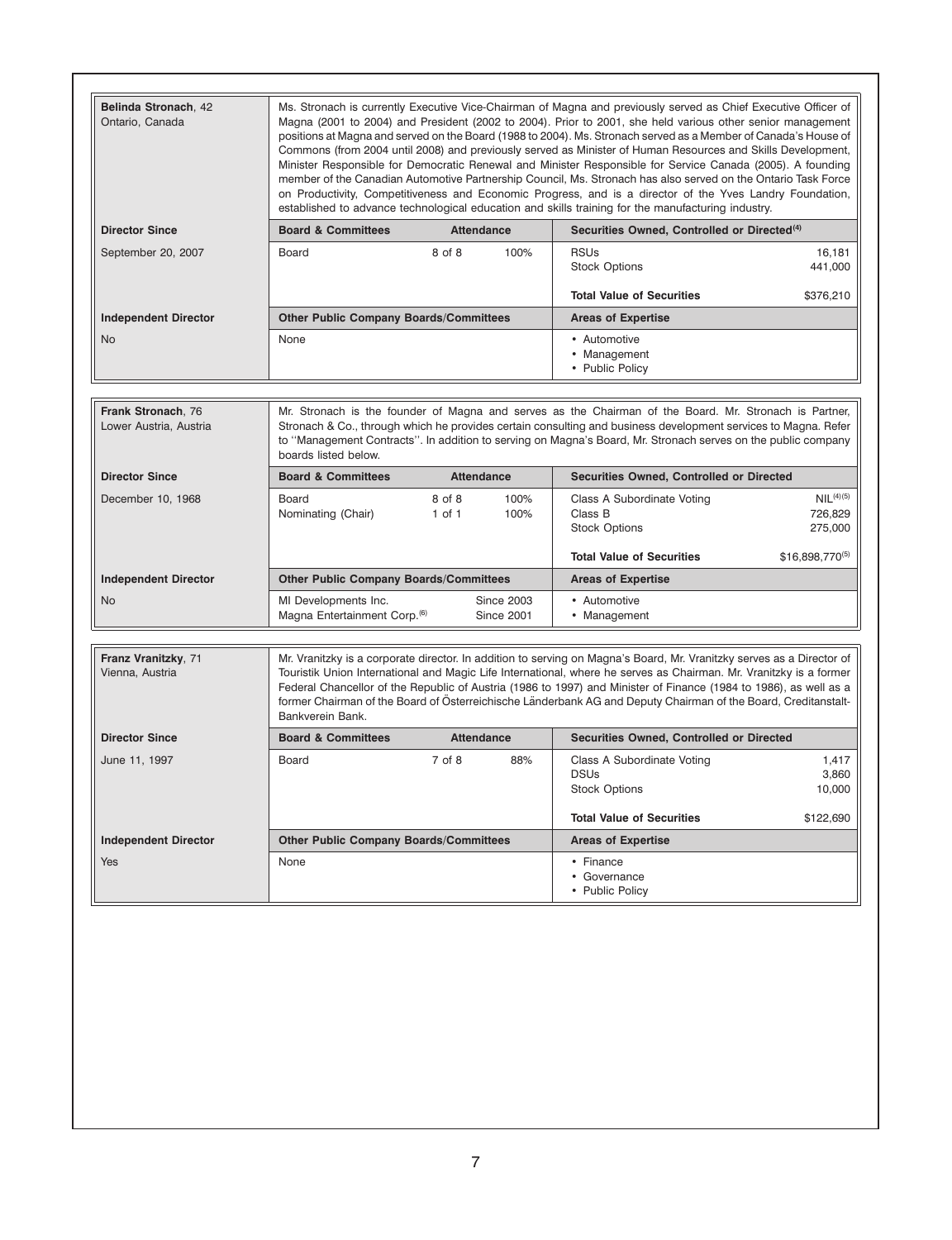| Donald J. Walker, 52<br>Ontario, Canada      | Co-Chair of the Canadian Automotive Partnership Council.                                                                                                   |                                      |                                                                                                    | Mr. Walker serves as the Co-Chief Executive Officer of Magna. He was formerly the President, Chief Executive Officer<br>and a director of Intier Automotive Inc., one of Magna's former "spinco" public subsidiaries, and previously served<br>on Magna's Board (1994 to 2002). Mr. Walker is a founding member of the Yves Landry Foundation and is the                                                                                                     |                                         |  |  |
|----------------------------------------------|------------------------------------------------------------------------------------------------------------------------------------------------------------|--------------------------------------|----------------------------------------------------------------------------------------------------|--------------------------------------------------------------------------------------------------------------------------------------------------------------------------------------------------------------------------------------------------------------------------------------------------------------------------------------------------------------------------------------------------------------------------------------------------------------|-----------------------------------------|--|--|
| <b>Director Since</b>                        | <b>Board &amp; Committees</b>                                                                                                                              |                                      | <b>Attendance</b>                                                                                  | Securities Owned, Controlled or Directed <sup>(7)</sup>                                                                                                                                                                                                                                                                                                                                                                                                      |                                         |  |  |
| November 7, 2005                             | Board                                                                                                                                                      | 8 of 8                               | 100%                                                                                               | Class A Subordinate Voting<br><b>RSAs</b><br><b>RSUs</b><br><b>Stock Options</b>                                                                                                                                                                                                                                                                                                                                                                             | 131,020<br>131,433<br>32,635<br>632,953 |  |  |
|                                              |                                                                                                                                                            |                                      |                                                                                                    | <b>Total Value of Securities</b>                                                                                                                                                                                                                                                                                                                                                                                                                             | \$6,860,800                             |  |  |
| <b>Independent Director</b>                  | <b>Other Public Company Boards/Committees</b>                                                                                                              |                                      |                                                                                                    | <b>Areas of Expertise</b>                                                                                                                                                                                                                                                                                                                                                                                                                                    |                                         |  |  |
| No.                                          | Intier Automotive Inc.                                                                                                                                     |                                      | 2001-2005                                                                                          | • Automotive<br>• Management                                                                                                                                                                                                                                                                                                                                                                                                                                 |                                         |  |  |
| Siegfried Wolf, 51<br>Lower Austria, Austria |                                                                                                                                                            |                                      |                                                                                                    | Mr. Wolf serves as the Co-Chief Executive Officer of Magna. In addition to the public company boards referenced<br>below, Mr. Wolf serves as a supervisory board member of Osterreich Industrieholding AG (Republic of Austria<br>holding and privatization agency), Siemens AG Osterreich (Siemens Austria) and HGI Beteiligungs AG.                                                                                                                        |                                         |  |  |
| <b>Director Since</b>                        | <b>Board &amp; Committees</b>                                                                                                                              |                                      | <b>Attendance</b>                                                                                  | Securities Owned, Controlled or Directed <sup>(7)</sup>                                                                                                                                                                                                                                                                                                                                                                                                      |                                         |  |  |
| March 8, 1999                                | Board                                                                                                                                                      | 8 of 8                               | 100%                                                                                               | Class A Subordinate Voting<br><b>RSAs</b><br><b>RSUs</b><br><b>Stock Options</b><br><b>Total Value of Securities</b>                                                                                                                                                                                                                                                                                                                                         | 115,086<br>268.361<br>32,635<br>301,053 |  |  |
| <b>Independent Director</b>                  | <b>Other Public Company Boards/Committees</b>                                                                                                              |                                      |                                                                                                    | <b>Areas of Expertise</b>                                                                                                                                                                                                                                                                                                                                                                                                                                    | \$9,673,910                             |  |  |
| No.                                          | GAZ Group<br>Strabag SE<br>Decoma International Inc.<br>Intier Automotive Inc.<br>Tesma International Inc.<br>Verbundgesellschaft (Austria Hydro<br>Power) |                                      | <b>Since 2008</b><br><b>Since 2007</b><br>2002-2005<br>2002-2005<br>2002-2005<br><b>Since 2000</b> | • Automotive<br>• Management                                                                                                                                                                                                                                                                                                                                                                                                                                 |                                         |  |  |
| Lawrence D. Worrall, 66<br>Ontario, Canada   |                                                                                                                                                            |                                      |                                                                                                    | Mr. Worrall is a corporate director. In addition to serving on Magna's Board, Mr. Worrall is a director of the Greater<br>Toronto Airport Authority and Productivity Improvement Center. He is also a former Vice-President, Purchasing,<br>Strategic Planning and Operations, as well as a Director, of General Motors of Canada Limited and former Director<br>and Chair of the Audit Committee of Intier Automotive Inc. until its privatization in 2005. |                                         |  |  |
| <b>Director Since</b>                        | <b>Board &amp; Committees</b>                                                                                                                              |                                      | <b>Attendance</b>                                                                                  | <b>Securities Owned, Controlled or Directed</b>                                                                                                                                                                                                                                                                                                                                                                                                              |                                         |  |  |
| November 7, 2005                             | Board<br>Audit<br><b>HSEC</b><br>Special                                                                                                                   | 8 of 8<br>6 of 6<br>4 of 4<br>8 of 9 | 100%<br>100%<br>100%<br>89%                                                                        | Class A Subordinate Voting<br><b>DSUs</b><br><b>Director Stock Options</b><br><b>Total Value of Securities</b>                                                                                                                                                                                                                                                                                                                                               | 907<br>3,546<br>9,100<br>\$103,530      |  |  |
| <b>Independent Director</b>                  | <b>Other Public Company Boards/Committees</b>                                                                                                              |                                      |                                                                                                    | <b>Areas of Expertise</b>                                                                                                                                                                                                                                                                                                                                                                                                                                    |                                         |  |  |
| Yes                                          | Intier Automotive Inc.                                                                                                                                     |                                      | 2001-2005                                                                                          | • Automotive<br>• Finance<br>• Management                                                                                                                                                                                                                                                                                                                                                                                                                    |                                         |  |  |

(1) In the above table:

''Audit'' means the Audit Committee of Magna's Board.

''CGCC'' means the Corporate Governance and Compensation Committee of Magna's Board.

''HSEC'' means the Health and Safety and Environmental Committee of Magna's Board.

''Nominating'' means the Nominating Committee of Magna's Board.

''Special'' means a Special Committee of Magna's Board.

''Class A Subordinate Voting'' means Magna's Class A Subordinate Voting Shares.

''Class B'' means Magna's Class B Shares.

''DSUs'' means deferred share units.

''RSAs'' means restricted shares.

''RSUs'' means restricted stock units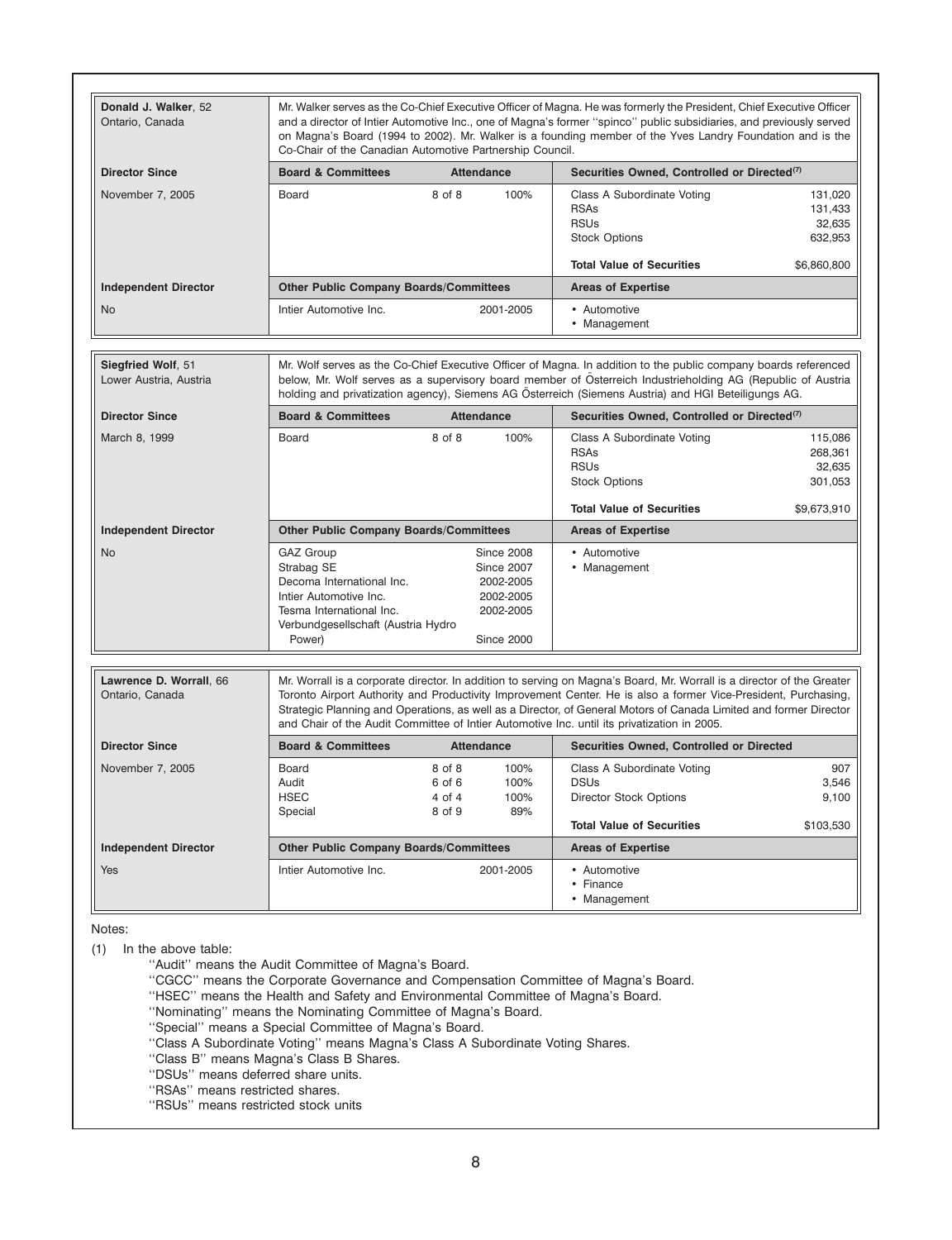- (2) In calculating the Total Value of Securities, we have used the closing price of Magna Class A Subordinate Voting Shares on the New York Stock Exchange (''NYSE'') on the Record Date (\$23.25). In valuing stock options for purposes of calculating the Total Value of Securities, we have included only the in-the-money amount calculated based on the closing price of Magna Class A Subordinate Voting Shares on the Toronto Stock Exchange (''TSX'') on the Record Date (C\$29.48) and converted such amount to U.S. dollars based on the Bank of Canada noon spot rate on such date  $(C$1.00 = $0.7863)$ .
- (3) Mr. Resnick was a director of Ntex Incorporated, which was subject to cease trade orders in Ontario, Alberta and British Columbia in mid-2002 for failure to file financial statements. These cease trade orders were never revoked as Ntex made an assignment in bankruptcy in June 2003. Mr. Resnick resigned as a director of Ntex in June 2002.
- (4) Mr. Stronach and Ms. Stronach, our Chairman and Executive Vice-Chairman, respectively, and two other members of the Stronach family are trustees and members of the class of potential beneficiaries of the Stronach Trust. The Stronach Trust is a trust existing under the laws of Ontario, which serves as an estate planning vehicle for the Stronach family. The Stronach Trust controls Magna indirectly through M Unicar as described under ''Shares, Votes and Principal Shareholders — Principal Shareholders''.
- (5) The Principals are entitled to withdraw the Magna Class A Subordinate Voting Shares contributed by them to M Unicar. Accordingly, in calculating the Total Value of Securities for Mr. Stronach, we have only included the value of the 726,829 Class B Shares contributed to M Unicar by the Stronach Trust. These 726,829 Class B Shares have been attributed to Mr. Stronach since he acts as one of four trustees of the Stronach Trust, is entitled to appoint additional trustees and to remove trustees and since determinations by the Stronach Trust are made by a majority of the trustees, which majority must include Mr. Stronach. The value ascribed to the Class B Shares represents the number of such shares multiplied by the closing price of Magna Class A Subordinate Voting Shares on the New York Stock Exchange (''NYSE'') on the Record Date (\$23.25), without application of any control premium.
- (6) Mr. Stronach is the Chairman of the Board and Chief Executive Officer of MEC which, together with certain of its wholly-owned subsidiaries, filed voluntary petitions for bankruptcy protection under Chapter 11 of the U.S. Bankruptcy Code in the U.S. Bankruptcy Court, District of Delaware on March 5, 2009. On that same date, MEC also sought and obtained recognition of the Chapter 11 proceedings from the Ontario Superior Court of Justice, under section 18.6 of the Companies' Creditors Arrangement Act in Canada.
- (7) In calculating the number of Class A Subordinate Voting Shares for each of Messrs. Walker and Wolf, we have included the 250,000 Magna Class A Subordinate Voting Shares contributed to M Unicar by each of them.

| <b>Nominee Name</b>               | Independent | Non-Independent | Basis for determination of non-independence       |
|-----------------------------------|-------------|-----------------|---------------------------------------------------|
| Frank Stronach — Chairman         |             | ↙               | Trustee & potential beneficiary of Stronach Trust |
| Michael D. Harris - Lead Director | $\sqrt{ }$  |                 |                                                   |
| Lady Barbara Judge                | ▰           |                 |                                                   |
| Louis E. Lataif                   | $\sqrt{ }$  |                 |                                                   |
| Donald Resnick                    | ▰           |                 |                                                   |
| Belinda Stronach                  |             | $\sqrt{ }$      | Trustee & potential beneficiary of Stronach Trust |
| Franz Vranitzky                   | ▰           |                 |                                                   |
| Donald J. Walker                  |             | $\sqrt{ }$      | Member of Executive Management                    |
| Siegfried Wolf                    |             | مما             | Member of Executive Management                    |
| Lawrence D. Worrall               | ↙           |                 |                                                   |

*Independence of the Nominees for Election to the Board*

A summary of the independence of each of the nominees for election to the Board follows:

*Share Ownership by Directors, Officers and Certain Employee Plans*

All of Magna's directors and officers as a group (36 persons) owned beneficially or exercised control or direction over 1,040,125 Class A Subordinate Voting Shares or approximately 0.9% of the class, together with 726,829 Class B Shares representing 100% of the class, in each case, as at the Record Date. Refer to ''Shares, Votes and Principal Shareholders — Principal Shareholders''. The Magna Deferred Profit Sharing Plan (Canada) and Employees Deferred Profit Sharing Plan (U.S.) (the ''DPSPs''), deferred profit sharing plans for Magna's employees, collectively hold 5,342,459 Magna Class A Subordinate Voting Shares representing 4.8% of the class as at the Record Date. These shares will be voted FOR the election to the Magna Board of Directors of the nominees named in this Circular and FOR the re-appointment of Ernst & Young LLP as Magna's independent Auditor and the authorization of the Audit Committee to fix the independent Auditor's remuneration.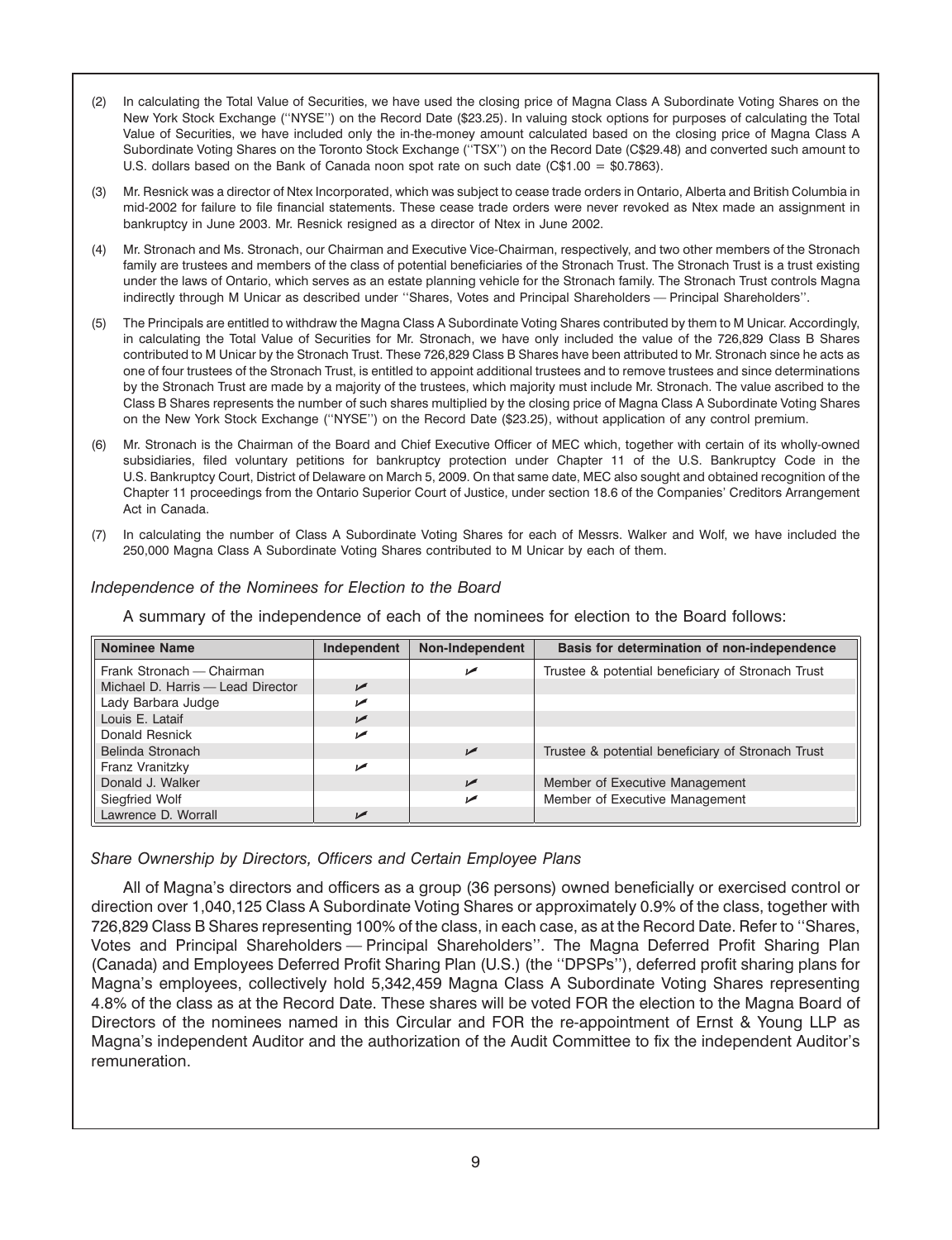# **Appointment of Independent Auditor**

Based on the recommendation of the Audit Committee of the Board, the directors propose to reappoint Magna's independent Auditor, Ernst & Young LLP, and authorize the Audit Committee to fix the independent Auditor's remuneration. Ernst & Young LLP (including its predecessor firms) has been Magna's independent Auditor since February 27, 1969. Representatives of Ernst & Young LLP are expected to attend the Annual Meeting, will have the opportunity to make a statement if they so desire and are expected to be available to respond to appropriate questions.

# *Auditor Independence*

The Audit Committee has discussed with the independent Auditor its independence from Management and Magna, and has considered whether the provision of non-audit services is compatible with maintaining such independence. In order to ensure that the independent Auditor's independence is not compromised by engaging it for other services, the Audit Committee has established and maintains a process for the review and pre-approval of all services and related fees to be paid to the independent Auditor. Pursuant to this pre-approval process, the Audit Committee approved and we paid the following fees to the independent Auditor for services provided in respect of fiscal 2008 and fiscal 2007:

|                                       | Fiscal 2007  |            | Fiscal 2008 |            |
|---------------------------------------|--------------|------------|-------------|------------|
| <b>Type of Services</b>               | <b>Fees</b>  | % of Total | <b>Fees</b> | % of Total |
| Audit services <sup>(1)</sup>         | \$12,232,000 | 92.1%      | \$9,131,000 | 93.9%      |
| Audit-related services <sup>(2)</sup> | 217,000      | 1.6%       | 146,000     | 1.5%       |
| Tax services $(3)$                    | 815,000      | 6.1%       | 410,000     | 4.2%       |
| Other services <sup>(4)</sup>         | 24,000       | 0.2%       | 34,000      | 0.4%       |
| Total                                 | \$13,288,000 | 100%       | \$9,721,000 | 100%       |

Notes:

- (1) This category is intended to capture all fees in respect of services performed in order to comply with generally accepted auditing standards (''GAAS''). In some cases, these may include an appropriate allocation of fees for tax services or accounting consultations, to the extent such services were necessary to comply with GAAS. This category includes fees incurred in connection with the audit of our internal controls for purposes of Section 404 of the Sarbanes-Oxley Act of 2002.
- (2) This category generally consists of fees paid in respect of assurance and related services (e.g. due diligence), including such things as employee benefit plan audits, due diligence relating to mergers and acquisitions, accounting consultations and audits in connection with acquisitions, attest services that are not required by statute or regulation and consultation concerning financial accounting and reporting standards. The most significant audit-related services actually provided by the independent Auditor in respect of fiscal 2008 and 2007 related to benefit plan audits.
- (3) This category includes all fees paid in respect of services performed by the independent Auditor's tax professionals, except those services required in order to comply with GAAS which are included under ''Audit services''. Tax services include tax compliance, tax planning and tax advice. The tax services actually provided by the independent Auditor in fiscal 2008 and fiscal 2007 consisted of Canadian, U.S., European and Mexican tax compliance, advisory and research services.
- (4) This category captures fees in respect of all services not falling under any of the previous categories.

In order to further ensure the independence of the independent Auditor, the Committee reviews and approves the hiring of partners, employees and former partners and employees of the independent Auditor who were engaged on the Corporation's account within the three prior years, as required by its Charter.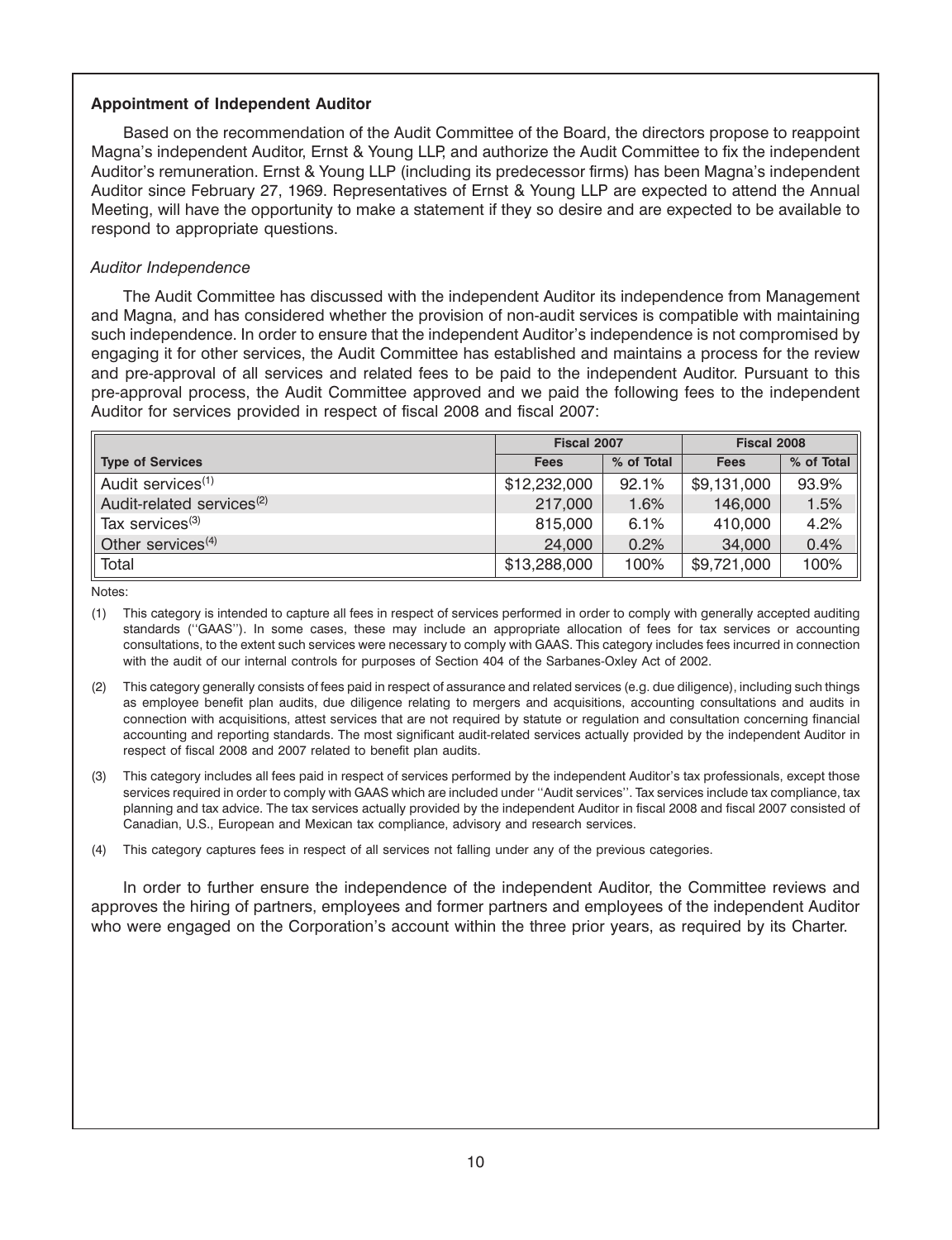# **BOARD, BOARD COMMITTEES AND DIRECTOR COMPENSATION**

In addition to the discussion of our Board and Board Committees below, refer to "Appendix A — Statement of Corporate Governance Practices'' for a description of the governance activities of the Board and its Committees, the responsibilities of the Lead Director, the basis for the Board's determination regarding the independence of each director and other corporate governance information. Those Board members who have been determined by the Board to be "independent" are referred to throughout this Circular as ''Independent Directors''.

# **Board**

# *Board Mandate*

The Board operates pursuant to applicable law, under which it is charged with the responsibility of managing or supervising the management of the business and affairs of Magna. In doing so, directors are required to act honestly and in good faith with a view to the best interests of Magna and to exercise the care, diligence and skill that a reasonably prudent person would exercise in comparable circumstances.

In addition, the Board is also subject to the provisions of our Board Charter, which serves to clarify the Board's role and responsibilities and sets out requirements relating to its size, composition and independence, the administration of the Board, committee structure, and oversight responsibilities concerning the compensation and evaluation of Management. The Board Charter assigns the Board principal responsibility for the following items:

- satisfying itself as to the integrity of management;
- adoption of a strategic planning process;
- identification and management of principal risks;
- succession planning and appointment, training and monitoring of executive management;
- maintenance of an effective communication policy with our shareholders;
- ensuring that effective systems are in place to monitor the integrity of internal control and management information systems; and
- developing our system of, and overall approach to, corporate governance.

# *Board Size and Composition*

The size and composition of our Board are governed by applicable law, the terms of our restated articles of incorporation (referred to as our ''Articles'') and general by-law, as well as our Board Charter. Our Articles provide that the Board will consist of between five and fifteen directors. While shareholder approval would be required to fix the number of directors outside this range, the Board is authorized to fix the number of directors within this range and has previously fixed the number of directors at fourteen. One of our directors, Mr. Mangold resigned effective as of March 9, 2009 for personal reasons. Additionally, three current directors who were nominees of OJSC Russian Machines (''Russian Machines''), our former strategic alliance partner until October 3, 2008, have indicated that they will not be standing for re-election. Accordingly, the Board has determined that the number of directors to be elected at the Annual Meeting is ten.

# *Independence*

Six of the ten (60%) individuals standing for election as directors at the Annual Meeting have been determined by the Board to be Independent Directors. Our Corporate Governance and Compensation Committee has been delegated the responsibility of reviewing and making recommendations to the Board with respect to each director's independence.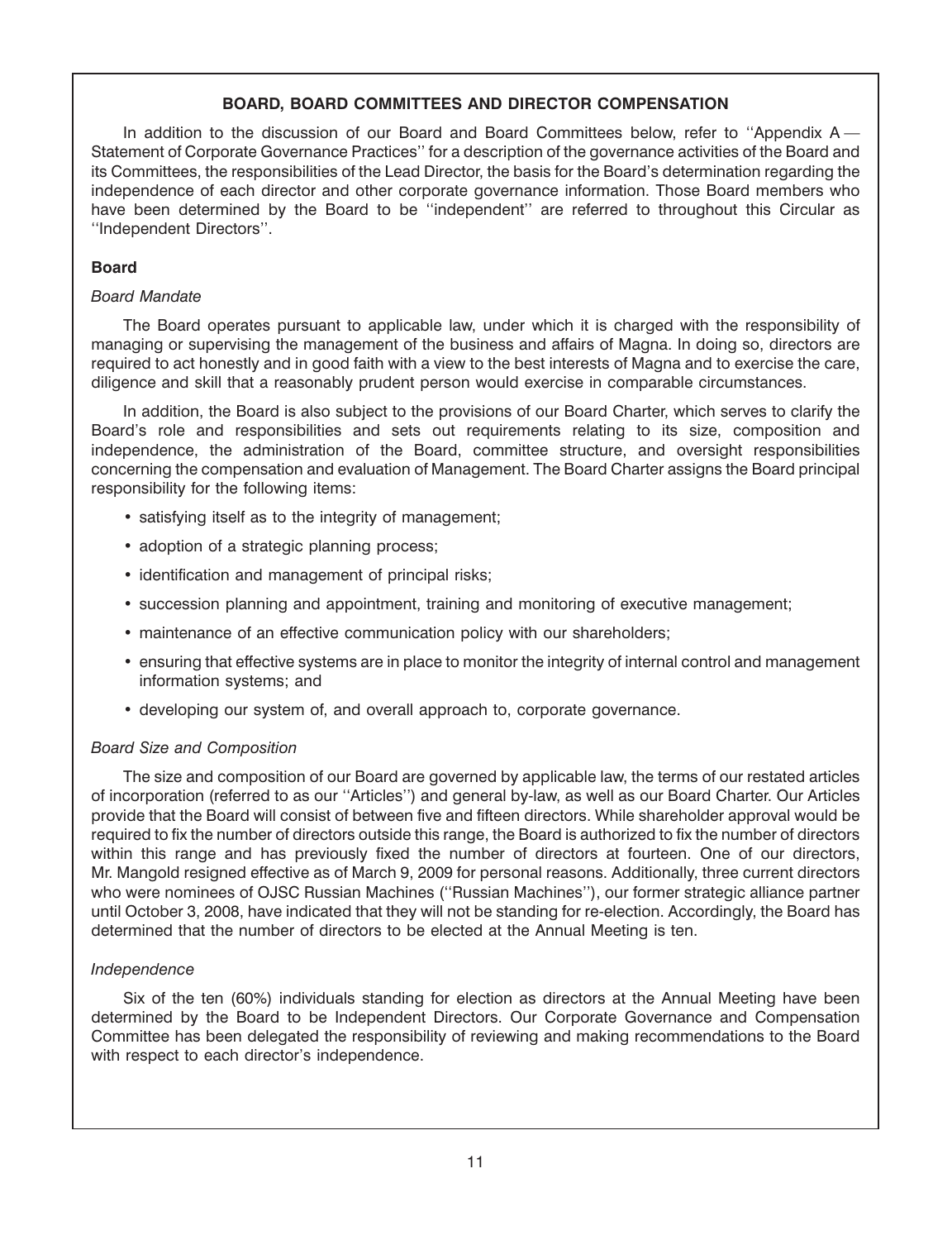# *Board Chair and Lead Director*

Our Chairman, Mr. Stronach, is considered an associate of Magna as a result of his relationship with the Stronach Trust, our ultimate controlling entity. In order to ensure that the Board successfully carries out its duties, the Board has appointed an independent Lead Director, Michael Harris. In his capacity as Lead Director, Mr. Harris' duties include representing Magna's Independent Directors in discussions with senior Management on corporate governance issues and other matters, assisting in ensuring that the Board functions independently of Management and performing such other duties and responsibilities as are delegated by the Board from time to time.

# *Board and Director Meetings*

The Board acts through regularly scheduled meetings which are held on a quarterly basis, with additional meetings scheduled as required. Additionally, the Board annually holds a planning and corporate strategy meeting. The Board met a total of eight times in 2008 and the Independent Directors met separately at six Board meetings in 2008. In addition to Board meetings, there is communication between senior Management and Board members between meetings on both an informal basis and through Committee meetings.

# **Board Committees**

The Board has established four standing committees: the Audit Committee; the Corporate Governance and Compensation Committee (''CGCC''); the Health and Safety and Environmental Committee (''HSEC''); and the Nominating Committee. Other committees may be established from time to time as circumstances require. We do not have an Executive Committee of the Board. Each Committee operates pursuant to a written charter in addition to applicable law.

In addition to the four standing Committees, the Board has established special committees from time to time. A Special Committee was established in March 2008 to review and make recommendations to the Board with respect to the proposed participation by Magna in a reorganization of MI Developments Inc., a corporation under the common control of the Stronach Trust. The Special Committee met nine times in 2008.

|                  | <b>Audit</b>        | <b>CGCC</b> | <b>HSEC</b>           | Nominating | <b>Special</b> |                |
|------------------|---------------------|-------------|-----------------------|------------|----------------|----------------|
|                  | Michael D. Harris   |             | Chair                 |            |                | Chair          |
| Independent      | Lady Barbara Judge  |             | $\blacktriangleright$ |            |                | مما            |
| <b>Directors</b> | Louis E. Lataif     | مما         |                       |            |                |                |
|                  | Donald Resnick      | Chair       | $\sqrt{ }$            | Chair      |                | $\overline{V}$ |
|                  | Lawrence D. Worrall | ✔           |                       | مما        |                |                |
| <b>Other</b>     | Frank Stronach      |             |                       |            | Chair          |                |

As of the date of this Circular, the composition of the Committees was as follows:

Each of the Independent Directors has a standing invitation to attend any meeting of any of the Committees.

Information relating to the Audit Committee and CGCC follows. Refer to ''Appendix A — Statement of Corporate Governance Practices'' for additional information relating to these Committees and the other standing Committees.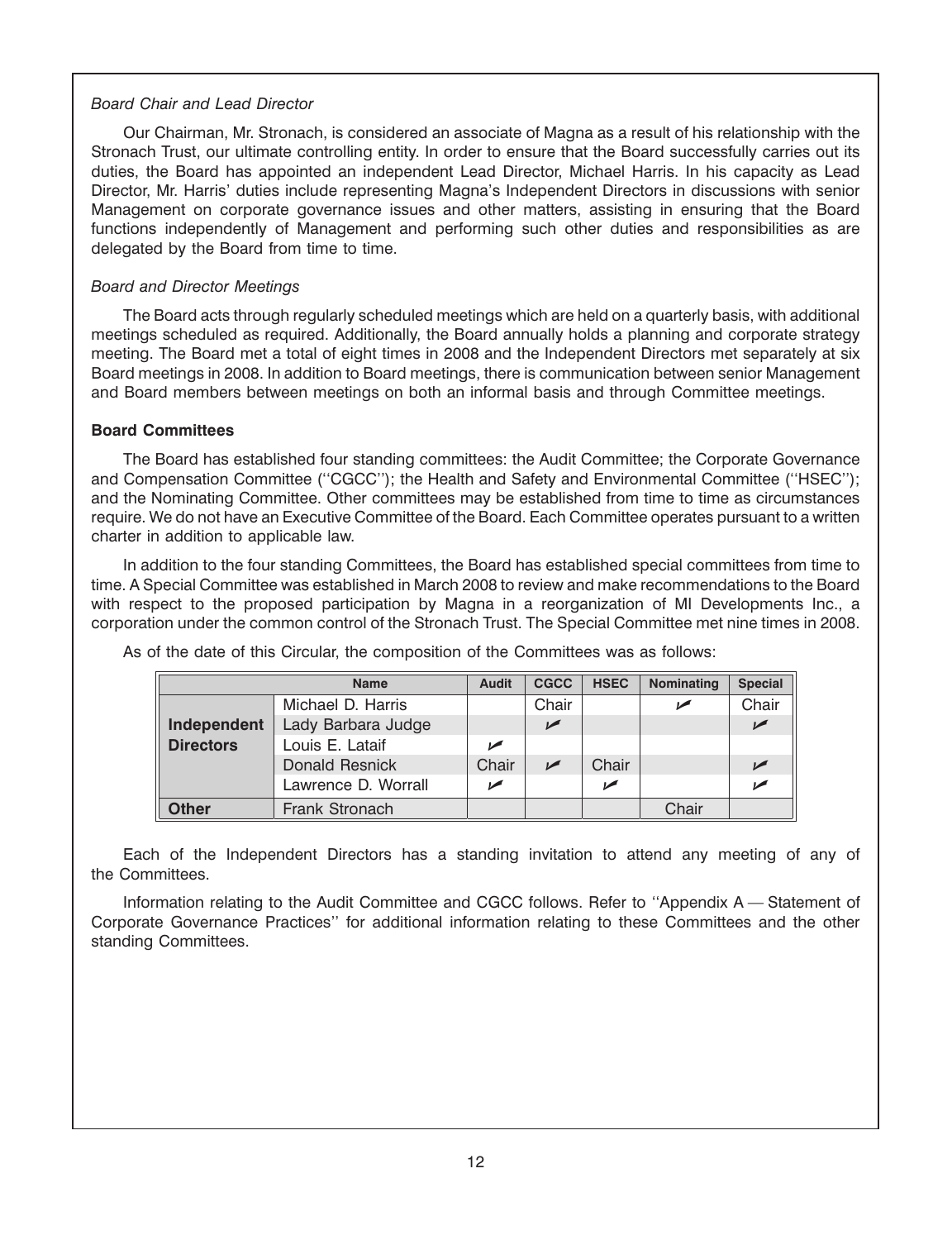# **Audit Committee**

The Audit Committee consists of three Independent Directors: Donald Resnick (Chairman), Louis E. Lataif and Lawrence D. Worrall. Each member of the Audit Committee has been affirmatively determined by the Board to be ''independent'' under the NYSE Listing Standards, the Securities and Exchange Commission's (''SEC'') rules under the Sarbanes-Oxley Act of 2002 (''SOX''), including Rule 10A-3, and the Canadian Securities Administrators' (''CSA'') National Instrument 52-110 (''NI 52-110''). The Board also considers each Audit Committee member to be ''financially literate'' and each of the Chairman of the Committee and Mr. Worrall to be a ''financial expert'' within the meaning of the NYSE Listing Standards, the SEC rules under SOX and NI 52-110.

The Audit Committee provides assistance to the Board in fulfilling its oversight responsibilities to our shareholders with respect to:

- the integrity of our financial statements and the financial reporting process;
- compliance with legal and regulatory requirements;
- the qualifications and independence of our independent Auditor;
- the performance of our Internal Audit Department, as well as our independent Auditor; and
- the preparation of the Audit Committee Report in this Circular and other Magna proxy circulars.

The Audit Committee met six times in 2008 with Management, representatives of the independent Auditor and representatives of our Internal Audit Department, and met without Management present at five of those meetings.

The Audit Committee considered whether it would be appropriate to rotate the independent Auditor position for 2009 and is recommending to shareholders that Ernst & Young LLP be reappointed as the independent Auditor for 2009.

# **Audit Committee Report**

In connection with Magna's Consolidated Financial Statements and Management's Discussion and Analysis of Results of Operations and Financial Position (''MD&A'') for the fiscal year ended December 31, 2008, the Audit Committee has:

- reviewed and discussed with senior Management and the independent Auditor the audited Consolidated Financial Statements and MD&A, together with the Annual Information Form in respect of 2008 and other forms and reports required to be filed with applicable Canadian securities commissions, the SEC and the applicable stock exchanges in respect of the fiscal year ended December 31, 2008;
- discussed with the independent Auditor the matters required to be discussed by the Canadian Institute of Chartered Accountants Standard 5751 *(Communications with Those Having Responsibility for the Financial Reporting Process)* (''CICA Standard 5751'') and the American Institute of Certified Public Accountants Statement on Auditing Standards No. 114 *(The Auditor's Communication with Those Charged with Governance)* as amended;
- received and reviewed with the independent Auditor the written disclosures and related letter from the independent Auditor required by CICA Standard 5751 and Public Company Accounting Standards Board (United States) (''PCAOB'') — Rule 526 *(Communication with Audit Committees Concerning Independence)* and discussed with the independent Auditor the independence of the independent Auditor as Magna's auditor; and
- reviewed with the independent Auditor its Audit Report on the Consolidated Financial Statements as well as its Report on Internal Controls Under Standards of the PCAOB.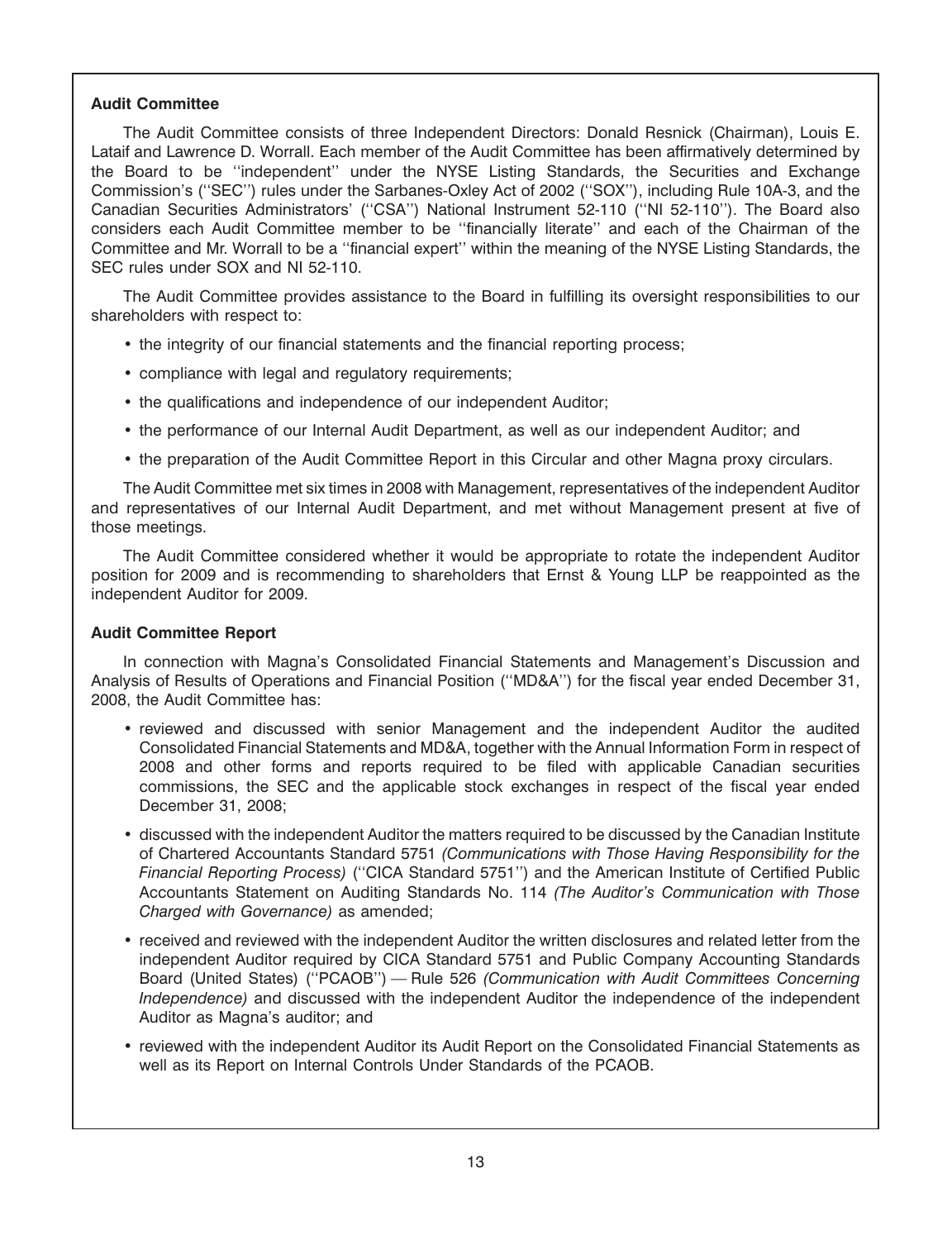Management is responsible for the preparation and presentation of Magna's financial statements, the financial reporting process and the development and maintenance of its systems of internal accounting and administrative cost controls. Ernst & Young LLP is responsible for performing an independent audit on and issuing its reports in respect of Magna's consolidated financial statements in accordance with Canadian generally accepted auditing standards and the standards of the PCAOB, and the effectiveness of Magna's internal controls over financial reporting, in accordance with the standards of the PCAOB. The Audit Committee's responsibility is to monitor and oversee these processes in accordance with its Charter and applicable law.

Based on these reviews and discussions, including review of the independent Auditors' Audit Report and Report on Internal Controls, the Audit Committee has recommended to the Board, and the Board has approved: the inclusion of the audited Consolidated Financial Statements in Magna's Annual Report; the MD&A; the Annual Information Form in respect of 2008; and the other forms and reports required to be filed with the applicable Canadian securities commissions, the SEC and the applicable stock exchanges in respect of the fiscal year ended December 31, 2008.

This Audit Committee report is dated as of March 23, 2009 and is submitted by the Audit Committee of the Board:

Donald Resnick (Chairman) Louis E. Lataif Lawrence D. Worrall

# **Corporate Governance and Compensation Committee**

The CGCC consists of three Independent Directors: Michael D. Harris (Chairman), Lady Barbara Judge and Donald Resnick. In addition, a fourth Independent Director, Klaus Mangold, served as a member of the CGCC until March 9, 2009.

The CGCC provides assistance to the Board by:

- developing our system of corporate governance;
- monitoring compliance with applicable corporate governance requirements;
- assessing the Board's effectiveness in governance matters;
- generally making recommendations to the Board with respect to corporate governance;
- reviewing and making recommendations to the Board with respect to compensation for Executive Management, as well as incentive and equity compensation generally;
- administering certain aspects of our stock option plan and employee pension plans; and
- making recommendations to Management with respect to management succession planning.

The CGCC met nine times in 2008 and met without Management present at all of those meetings.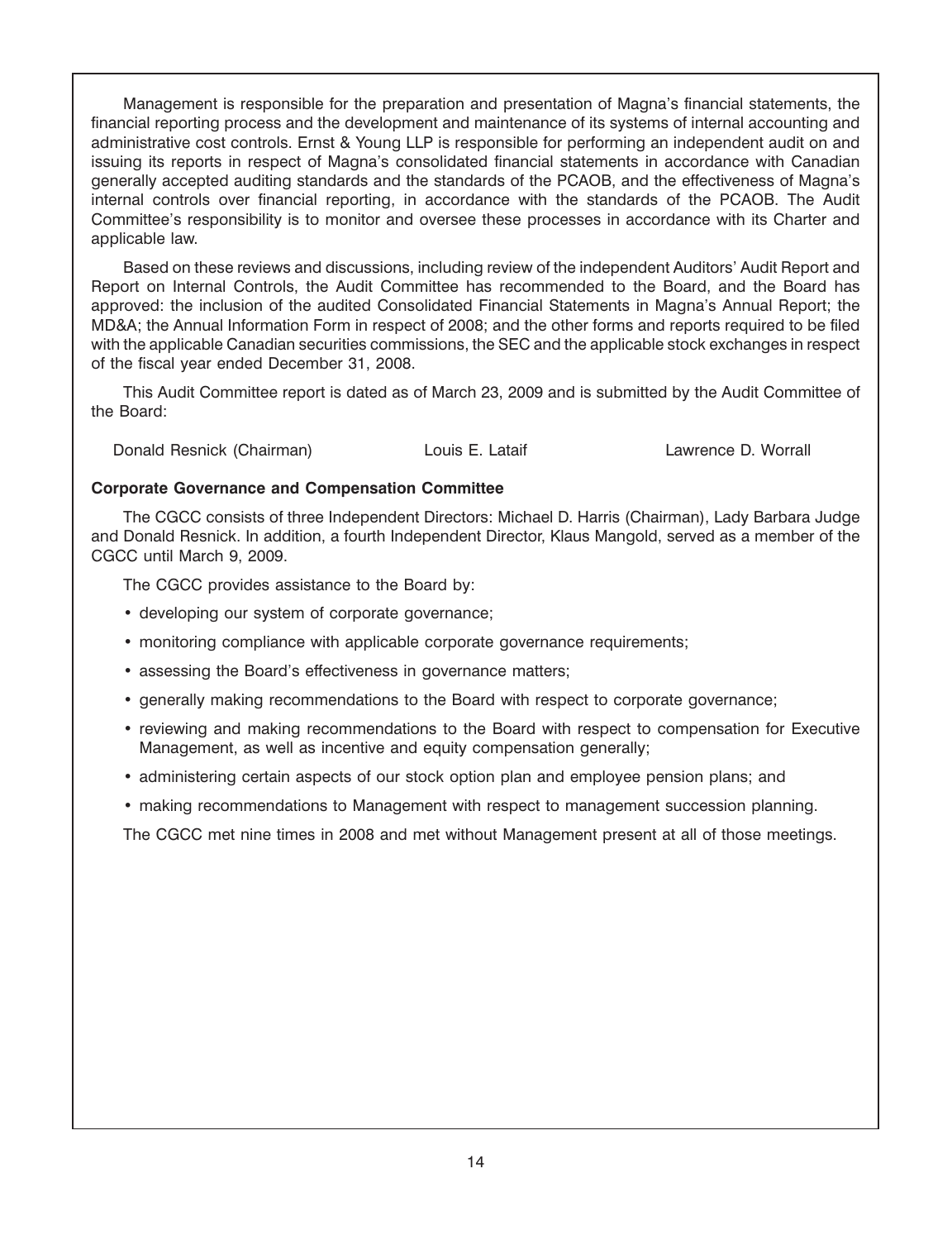## **Director Compensation**

We review the competitiveness of compensation for our Independent Directors every two years. The current schedule of retainers and fees payable to our Independent Directors was approved by the Board effective January 1, 2008.

| Annual retainer (total)               |                                                                     | \$<br>150,000 |
|---------------------------------------|---------------------------------------------------------------------|---------------|
| Cash:                                 | \$60,000                                                            |               |
| Deferred Share Units: \$90,000        |                                                                     |               |
| Lead Director annual retainer         |                                                                     | 250,000       |
| Committee members annual retainer     |                                                                     | 25,000        |
| Committee Chairman annual retainer    |                                                                     |               |
| Audit                                 |                                                                     | 25,000        |
| Corporate Governance and Compensation |                                                                     | 25,000        |
| Health and Safety and Environmental   |                                                                     | 10,000        |
| <b>Special Committees</b>             |                                                                     | 25,000        |
| Per meeting fee                       |                                                                     | 2,000         |
| Written resolutions                   |                                                                     | 400           |
| Additional services (per day)         |                                                                     | 4,000         |
| Travel days                           |                                                                     | 4,000         |
| Director stock options                |                                                                     |               |
|                                       | On appointment or election and following each five years of service | 5,000 options |

All retainers are paid quarterly in advance and all other fees quarterly in arrears. Refer to ''Deferred Share Units'' for a description of the Deferred Share Units (''DSUs''). Employee directors are not paid any retainers or fees and are not granted any director stock options. Mr. Stronach is paid \$200,000 each year as Chairman of the Board, but does not receive any other retainers or fees in this capacity, nor is he granted any director stock options.

The following table sets forth a summary of all compensation earned by our non-employee Directors during the year ended December 31, 2008.

| <b>Name</b>         | <b>Fees</b><br>earned<br>(\$) | Share-<br>based<br>awards $(1)$<br>$($ \$) | Option-<br>based<br>awards<br>$($ \$) | <b>Non-equity</b><br>incentive plan<br>compensation<br>$($ \$) | <b>Pension</b><br>value<br>$($ \$) | <b>All other</b><br>compensation $(2)$<br>$($ \$) | <b>Total</b><br>$($ \$) |
|---------------------|-------------------------------|--------------------------------------------|---------------------------------------|----------------------------------------------------------------|------------------------------------|---------------------------------------------------|-------------------------|
| Erik E. Eberhardson | 26.670                        | 21.520                                     | $39.350^{(3)}$                        | <b>NIL</b>                                                     | <b>NIL</b>                         | 90                                                | 87,630                  |
| Michael D. Harris   | <b>NIL</b>                    | 575.700                                    | $68.250^{(4)}$                        | <b>NIL</b>                                                     | <b>NIL</b>                         | 25,790                                            | 669,740                 |
| Lady Barbara Judge  | <b>NIL</b>                    | 274.200                                    | <b>NIL</b>                            | <b>NIL</b>                                                     | <b>NIL</b>                         | 2.930                                             | 277.130                 |
| Louis E. Lataif     | 151.800                       | 90,000                                     | <b>NIL</b>                            | <b>NIL</b>                                                     | <b>NIL</b>                         | 1.340                                             | 243.140                 |
| Klaus Mangold       | 181.200                       | 90,000                                     | <b>NIL</b>                            | <b>NIL</b>                                                     | <b>NIL</b>                         | 4.660                                             | 275,860                 |
| Donald Resnick      | 269,950                       | 90,000                                     | <b>NIL</b>                            | <b>NIL</b>                                                     | <b>NIL</b>                         | 3,420                                             | 363,370                 |
| Franz Vranitzky     | 118,800                       | 90.000                                     | <b>NIL</b>                            | <b>NIL</b>                                                     | <b>NIL</b>                         | 3.020                                             | 211,820                 |
| Gregory C. Wilkins  | <b>NIL</b>                    | 168,800                                    | <b>NIL</b>                            | <b>NIL</b>                                                     | <b>NIL</b>                         | 1.830                                             | 170,630                 |
| James D. Wolfensohn | <b>NIL</b>                    | 182,800                                    | <b>NIL</b>                            | <b>NIL</b>                                                     | <b>NIL</b>                         | 2.240                                             | 185,040                 |
| Lawrence D. Worrall | 189.500                       | 90,000                                     | <b>NIL</b>                            | <b>NIL</b>                                                     | <b>NIL</b>                         | 2,630                                             | 282,130                 |

Notes:

(1) Consists of retainers and fees allocated to DSUs pursuant to the DSU Plan (as defined under ''Deferred Share Units'').

(2) Consists of dividends on DSUs, credited in the form of DSUs.

- (3) On December 1, 2008, 5,000 director stock options were granted to Mr. Eberhardson at an exercise price of C\$35.75 per share, upon Mr. Eberhardson becoming an Independent Director following the exit of Russian Machines from its strategic alliance with Magna. The value shown represents the grant date fair value determined using the Black-Scholes-Merton model. Refer to ''Director Stock Options''.
- (4) On January 8, 2008, 5,000 director stock options were granted to Mr. Harris at an exercise price of C\$74.50 per share, following completion of five years of service as an Independent Director. The value shown represents the grant date fair value determined using the Black-Scholes-Merton model. Refer to ''Director Stock Options''.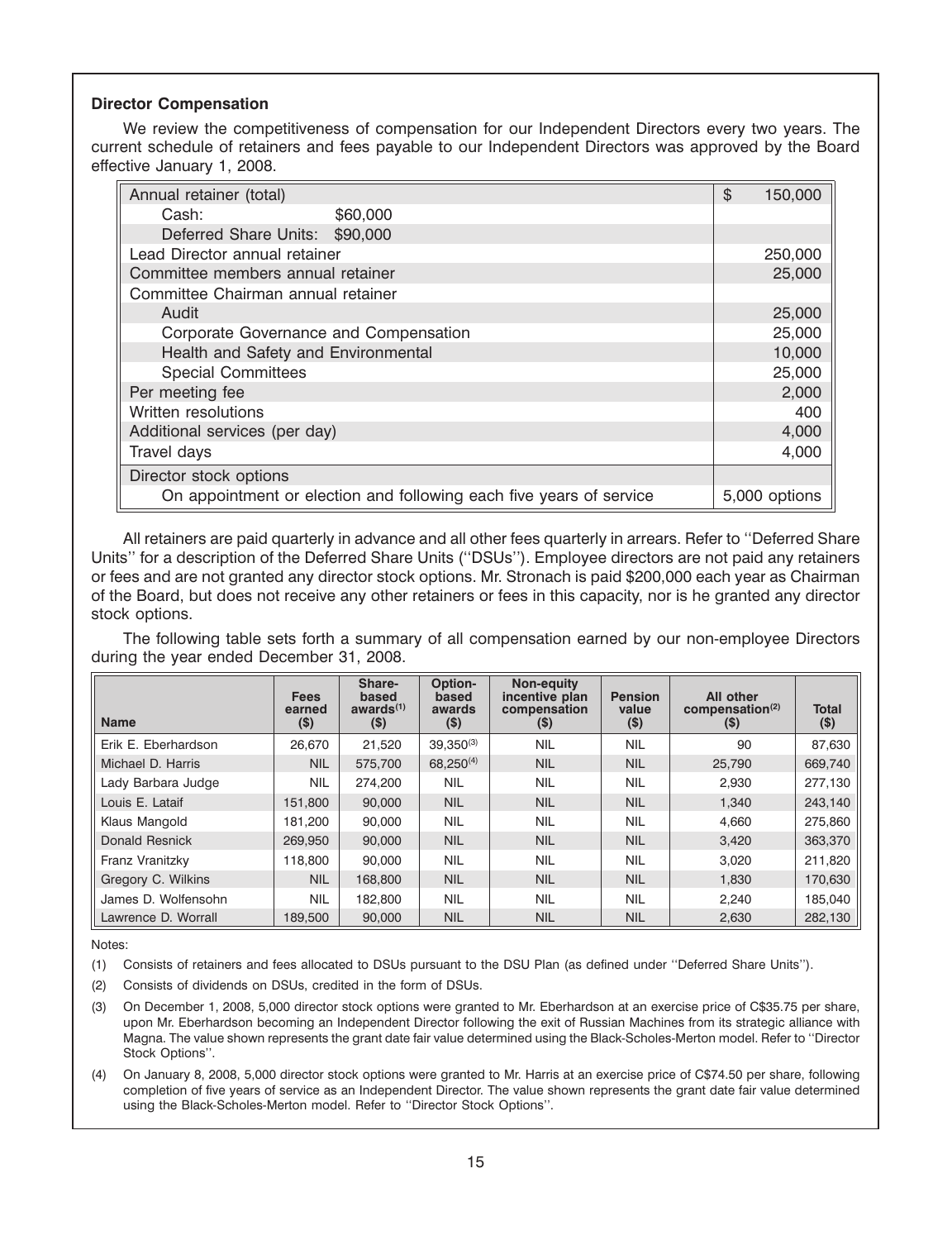### *Director Stock Options*

To more closely align the interests of Independent Directors with our shareholders, pursuant to our Amended and Restated Incentive Stock Option Plan (the ''Plan''), each of the Independent Directors is entitled to receive a grant of options to purchase 5,000 Magna Class A Subordinate Voting Shares upon appointment or election to the Board. Each Independent Director is also entitled to receive an additional grant of options to purchase 5,000 Magna Class A Subordinate Voting Shares on the completion of each five year period of continuous service. Vesting under the Plan takes place as to 1,000 Magna Class A Subordinate Voting Shares on the date of the option grant and 1,000 Magna Class A Subordinate Voting Shares on each anniversary of the date of the option grant.

# *Deferred Share Units*

We maintain a Non-Employee Director Share-Based Compensation Plan (the ''DSU Plan'') which governs the portion of the annual retainer which is deferred in the form of DSUs and also allows for the deferral of up to 100% of an Independent Director's total annual cash remuneration from Magna (including Board and committee retainers, meeting attendance fees, work and travel day payments and written resolution fees), at specified levels elected annually by each director.

Effective as of January 1, 2008, 60% of the annual retainer for all of the Independent Directors became automatically payable in the form of DSUs.

The amounts deferred in the DSU Plan are reflected in DSUs allocated under the DSU Plan. These DSUs are notional units, the value of which reflects the market price of Magna Class A Subordinate Voting Shares at the time that the amounts credited to a director's DSU Account become payable. The value of a DSU will increase or decrease along with the market price of Magna Class A Subordinate Voting Shares. The DSU Plan also takes into account any dividends paid on Magna Class A Subordinate Voting Shares. All DSUs are fully vested on the date allocated to an Independent Director under the DSU Plan.

At December 31, 2008, all of our Independent Directors participated in the DSU Plan with respect to their annual share-based retainer and, in certain cases, with respect to their other retainers and fees. Aggregate DSU balances as of December 31, 2008 were as follows:

| <b>Name</b>           | <b>DSUs</b><br>(# ) |
|-----------------------|---------------------|
| Erik E. Eberhardson   | 1,250               |
| Michael D. Harris     | 30,073              |
| Lady Barbara Judge    | 6,002               |
| Louis E. Lataif       | 2,510               |
| Klaus Mangold         | 6,107               |
| <b>Donald Resnick</b> | 4,187               |
| Franz Vranitzky       | 3,860               |
| Gregory C. Wilkins    | 4,107               |
| James D. Wolfensohn   | 4,633               |
| Lawrence D. Worrall   | 3,546               |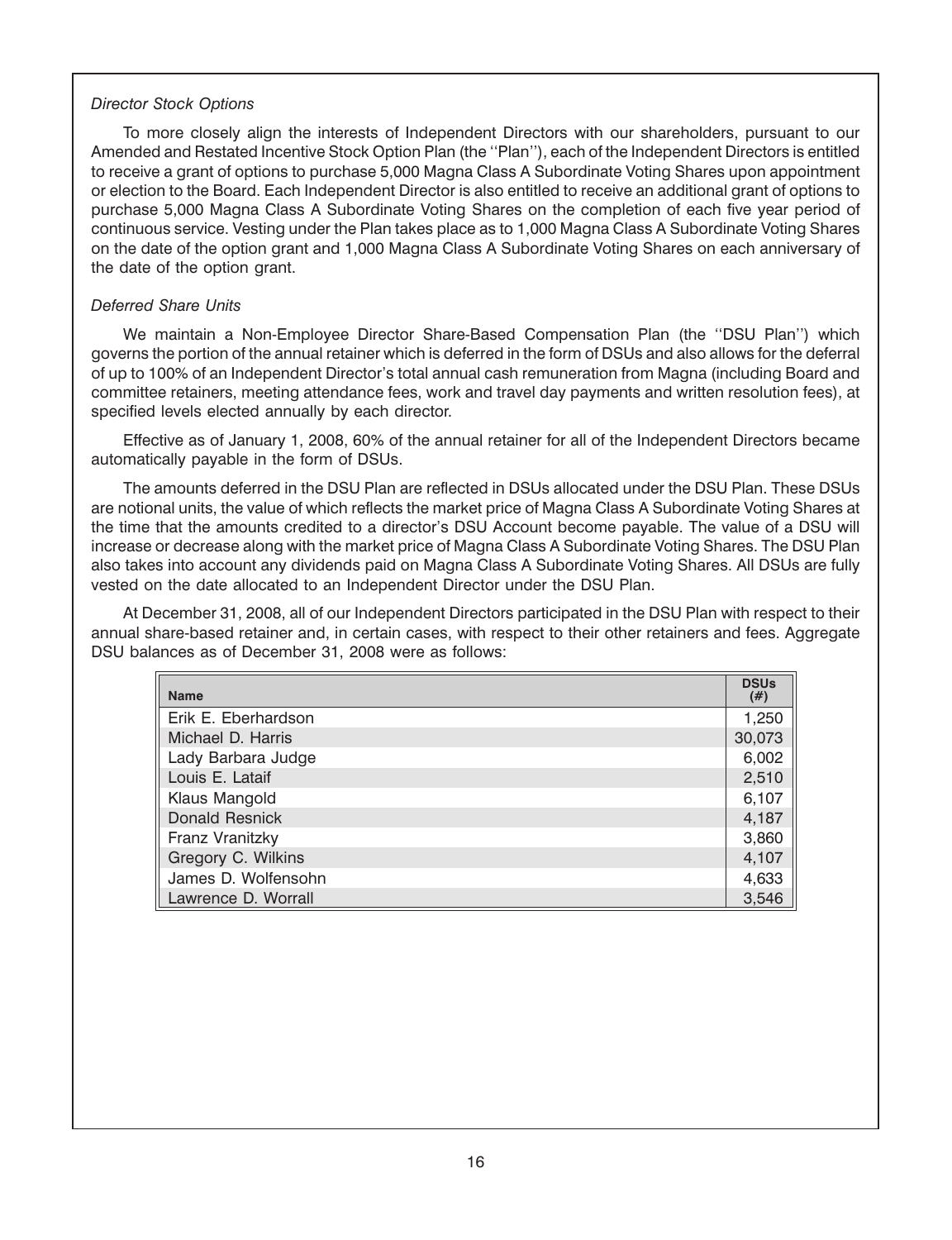# *Outstanding Option-Based Awards*

Outstanding option-based awards for each of our Independent Directors as of December 31, 2008 were as follows:

| <b>Name</b>         | <b>Number of securities</b><br>underlying unexercised<br>options<br>(#) | <b>Option</b><br>exercise<br>price<br>$($ \$) | <b>Option</b><br>expiration<br>date<br>(MM/DD/YY) | Value of<br>unexercised<br>in-the-money<br>options <sup>(1)</sup><br>$($ \$) |
|---------------------|-------------------------------------------------------------------------|-----------------------------------------------|---------------------------------------------------|------------------------------------------------------------------------------|
| Erik E. Eberhardson | 5.000                                                                   | C <sub>35.75</sub>                            | 12/31/2015                                        | 5,000                                                                        |
| Michael D. Harris   | 5,000<br>5,000                                                          | C82.65<br>C74.50                              | 12/31/2012<br>12/31/2014                          | <b>NIL</b>                                                                   |
| Lady Barbara Judge  | 5,000                                                                   | C95.96                                        | 12/31/2013                                        | <b>NIL</b>                                                                   |
| Louis E. Lataif     | 5,000                                                                   | 84.31                                         | 12/31/2013                                        | <b>NIL</b>                                                                   |
| Klaus Mangold       | 5,000                                                                   | C <sub>105.19</sub>                           | 12/31/2013                                        | <b>NIL</b>                                                                   |
| Donald Resnick      | 5,000<br>5,000                                                          | C63.02<br>C85.75                              | 12/31/2009<br>12/31/2011                          | <b>NIL</b>                                                                   |
| Franz Vranitzky     | 5,000<br>5,000                                                          | C63.02<br>C85.75                              | 12/31/2009<br>12/31/2011                          | <b>NIL</b>                                                                   |
| Gregory C. Wilkins  | 5,000                                                                   | C95.96                                        | 12/31/2013                                        | <b>NIL</b>                                                                   |
| James D. Wolfensohn | 5,000                                                                   | C95.96                                        | 12/31/2013                                        | <b>NIL</b>                                                                   |
| Lawrence D. Worrall | 5,000                                                                   | C83.52                                        | 12/31/2011                                        | <b>NIL</b>                                                                   |

Notes:

(1) Determined using the December 31, 2008 closing prices of Magna Class A Subordinate Voting Shares on the TSX (C\$36.75) or NYSE (\$29.93), as applicable.

### *Incentive Plan Awards — Value Vested During the Year*

The values of option-based and share-based awards which vested in the year ended December 31, 2008, are set forth below:

| <b>Name</b>           | Option-based awards -<br>Value vested during<br>the year <sup>(1)</sup><br>$($ \$) | Share-based awards -<br><b>Value vested</b><br>during the year $(2)$<br>$(\$)$ |
|-----------------------|------------------------------------------------------------------------------------|--------------------------------------------------------------------------------|
| Erik E. Eberhardson   | <b>NIL</b>                                                                         | 21,520                                                                         |
| Michael D. Harris     | <b>NIL</b>                                                                         | 575,700                                                                        |
| Lady Barbara Judge    | <b>NIL</b>                                                                         | 274,200                                                                        |
| Louis E. Lataif       | <b>NIL</b>                                                                         | 90,000                                                                         |
| Klaus Mangold         | <b>NIL</b>                                                                         | 90,000                                                                         |
| <b>Donald Resnick</b> | <b>NIL</b>                                                                         | 90,000                                                                         |
| Franz Vranitzky       | <b>NIL</b>                                                                         | 90,000                                                                         |
| Gregory C. Wilkins    | <b>NIL</b>                                                                         | 168,800                                                                        |
| James D. Wolfensohn   | <b>NIL</b>                                                                         | 182,800                                                                        |
| Lawrence D. Worrall   | <b>NIL</b>                                                                         | 90,000                                                                         |

Notes:

(1) Represents the difference between: (a) the closing market price of Magna Class A Subordinate Voting Shares on the applicable vesting date; and (b) the applicable option exercise price.

(2) Represents the value of retainers and fees allocated to DSUs.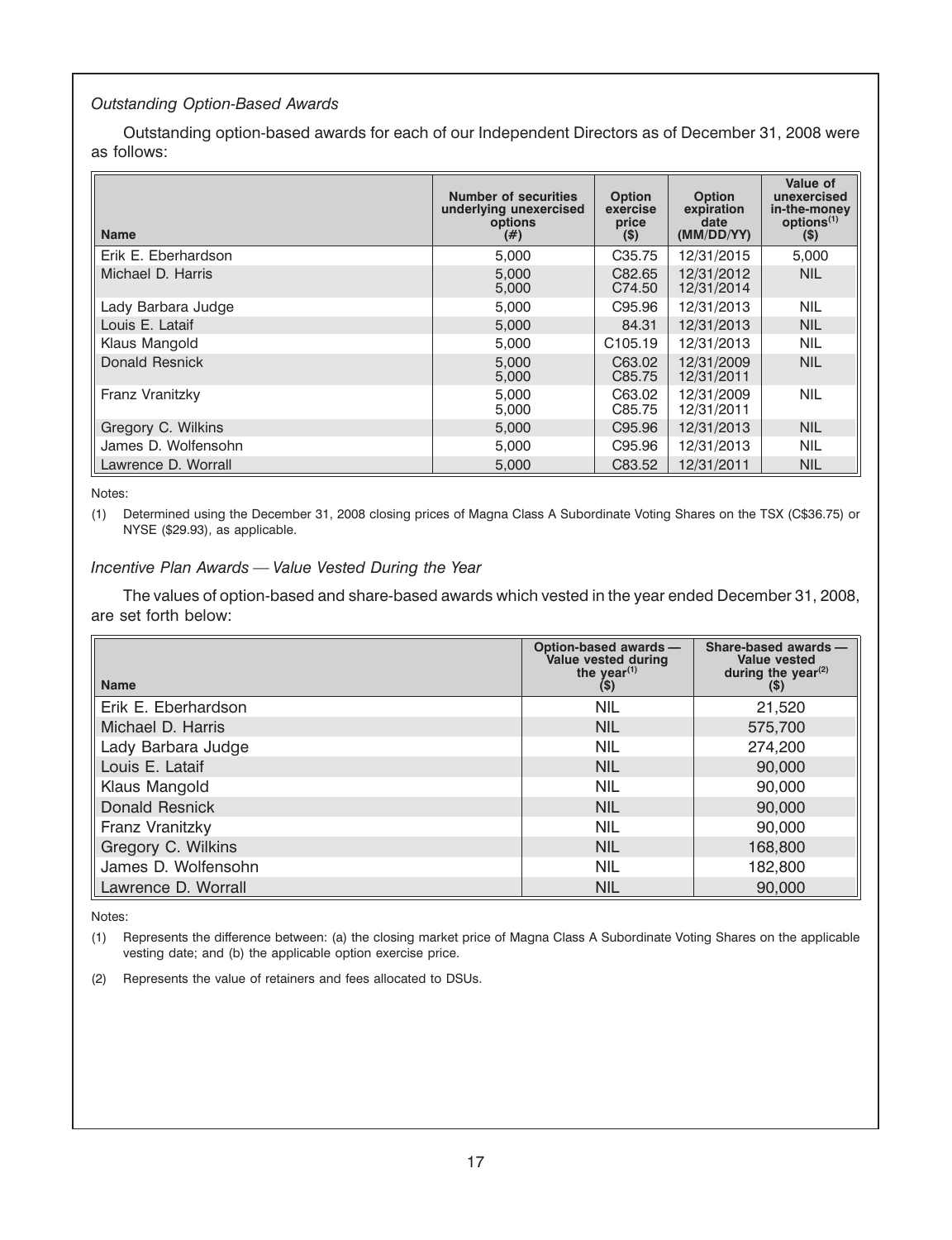### *Securities Maintenance Requirement*

Independent Directors are subject to a securities maintenance requirement with respect to Magna Class A Subordinate Voting Shares. The securities maintenance requirement for Independent Directors is three times their annual retainer (\$450,000 for 2008). Compliance with the Director share maintenance requirement is determined as follows:

## *Total Number of Magna Class A Subordinate Voting Shares and DSUs Average of daily closing prices on NYSE of Magna shares over prior 3 calendar years*

New directors are entitled to a period of five years in which to accumulate Magna Class A Subordinate Voting Shares and/or DSUs with such a value. Refer to ''Business of the Annual Meeting — Board of Directors'' which discloses the number of Magna Class A Subordinate Voting Shares, Class B Shares, DSUs and Director stock options held by each Independent Director and the total value of all such securities as of the Record Date.

# **CORPORATE GOVERNANCE PRACTICES**

Magna has adopted certain structures, policies and procedures, in addition to its Corporate Constitution, to ensure that effective corporate governance practices are followed and the Board functions independently of Management. The Statement of Corporate Governance Practices contained in Appendix A describes Magna's approach to corporate governance, with specific reference to Magna's Corporate Constitution, which reflects Magna's historical commitment to effective corporate governance since its adoption in 1984, as well as to the applicable regulatory requirements, including the NYSE Listing Standards and governance guidelines reflected in National Policy 58-201 — *Corporate Governance Guidelines*.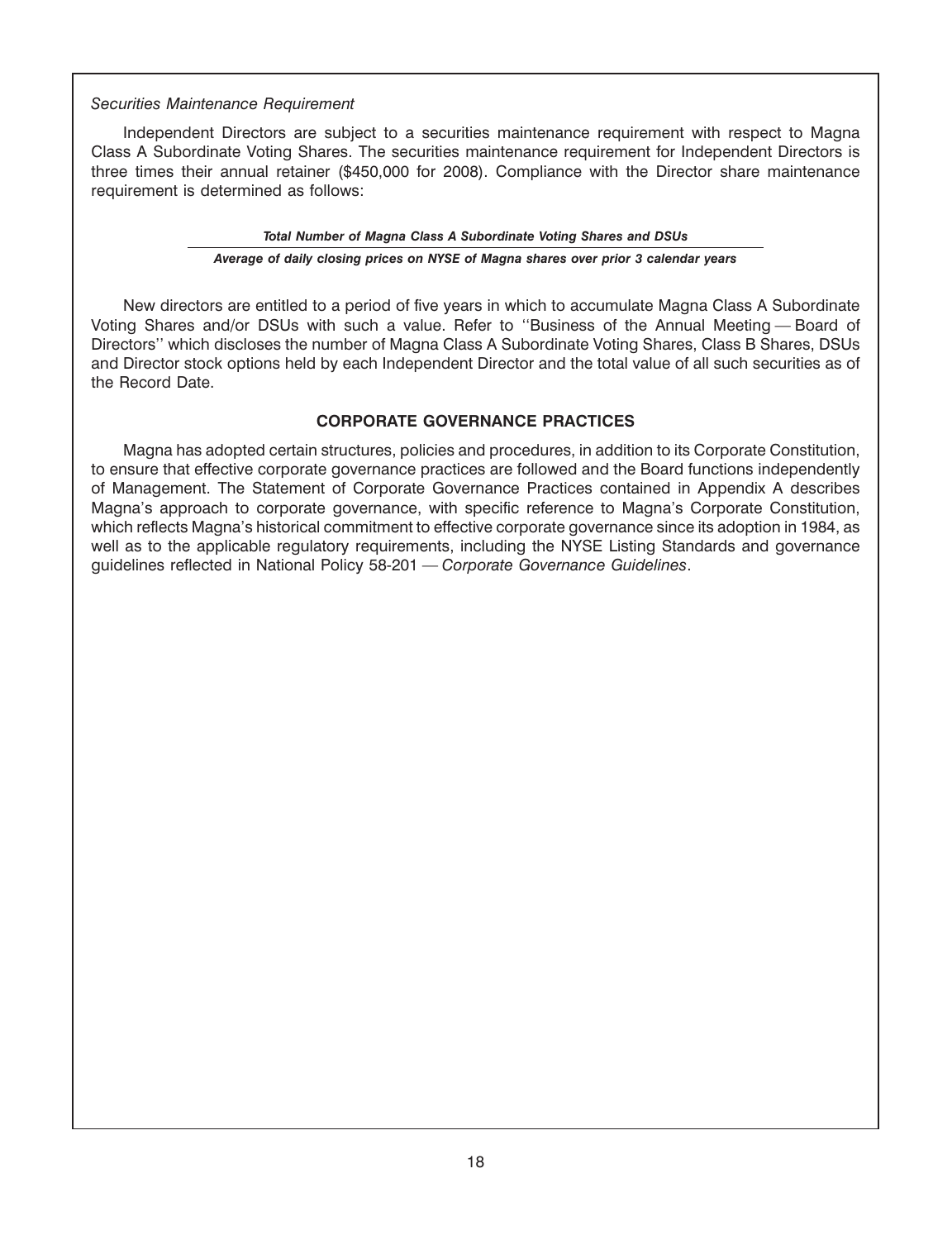# **COMPENSATION DISCUSSION AND ANALYSIS**

We maintain a unique entrepreneurial corporate culture which encourages productivity, ingenuity and innovation and seeks to align the interests of employees, management and shareholders. Our corporate culture is reflected in our Corporate Constitution, which forms part of our articles of incorporation. The Corporate Constitution seeks to balance the interests of employees, management and shareholders, including by defining the rights of:

- employees to participate in our profits and growth through employee equity sharing and profit participation;
- management to participate in our profits and growth through variable incentive compensation based on direct profit sharing; and
- investors to participate in our profits and growth through dividends and minimum profit performance.

We believe that these elements of our Corporate Constitution have been essential to our ability to attract, retain and motivate skilled, entrepreneurial employees at all levels, our long-term financial success and the creation of long-term shareholder value.

The CGCC is responsible for reviewing and making recommendations to the Board with respect to direct, indirect and incentive compensation, benefits and perquisites for our Corporate Management. In the course of its work, the CGCC considers and applies the Corporate Constitution, together with other historical operating philosophies and policies which seek to align the interests of management and shareholders and to create shareholder value, including:

- direct profit participation (variable incentive bonuses);
- mandatory stock ownership; and
- the use of equity-based compensation.

In reviewing and making recommendations to the Board with respect to executive compensation, the CGCC also considers Magna's financial and operating performance, shareholder return and various other factors discussed under ''Determination of Amounts of Compensation''. The Board retains final authority to accept (with or without modification) or reject any recommendations of the CGCC.

The CGCC operates pursuant to a written charter, a copy of which is available on our website (www.magna.com) under ''Corporate Governance''. The CGCC's Charter mandates a committee composed of between three and five directors, none of whom are employees of Magna and a majority of whom are independent. The CGCC currently consists of three directors, all of whom are independent. The CGCC has the authority to retain outside compensation, legal and/or other advisors (at our expense) as it deems reasonably necessary to assist and advise it in carrying out its duties and responsibilities.

In the discussion which follows, we use the term ''Named Executive Officers'' to refer to our Chairman, Co-Chief Executive Officers, Executive Vice-Chairman, Chief Financial Officer and our Chief Operating Officer, Exteriors and Interiors. We use the term ''Executive Management'' to refer to our Named Executive Officers other than our Chairman.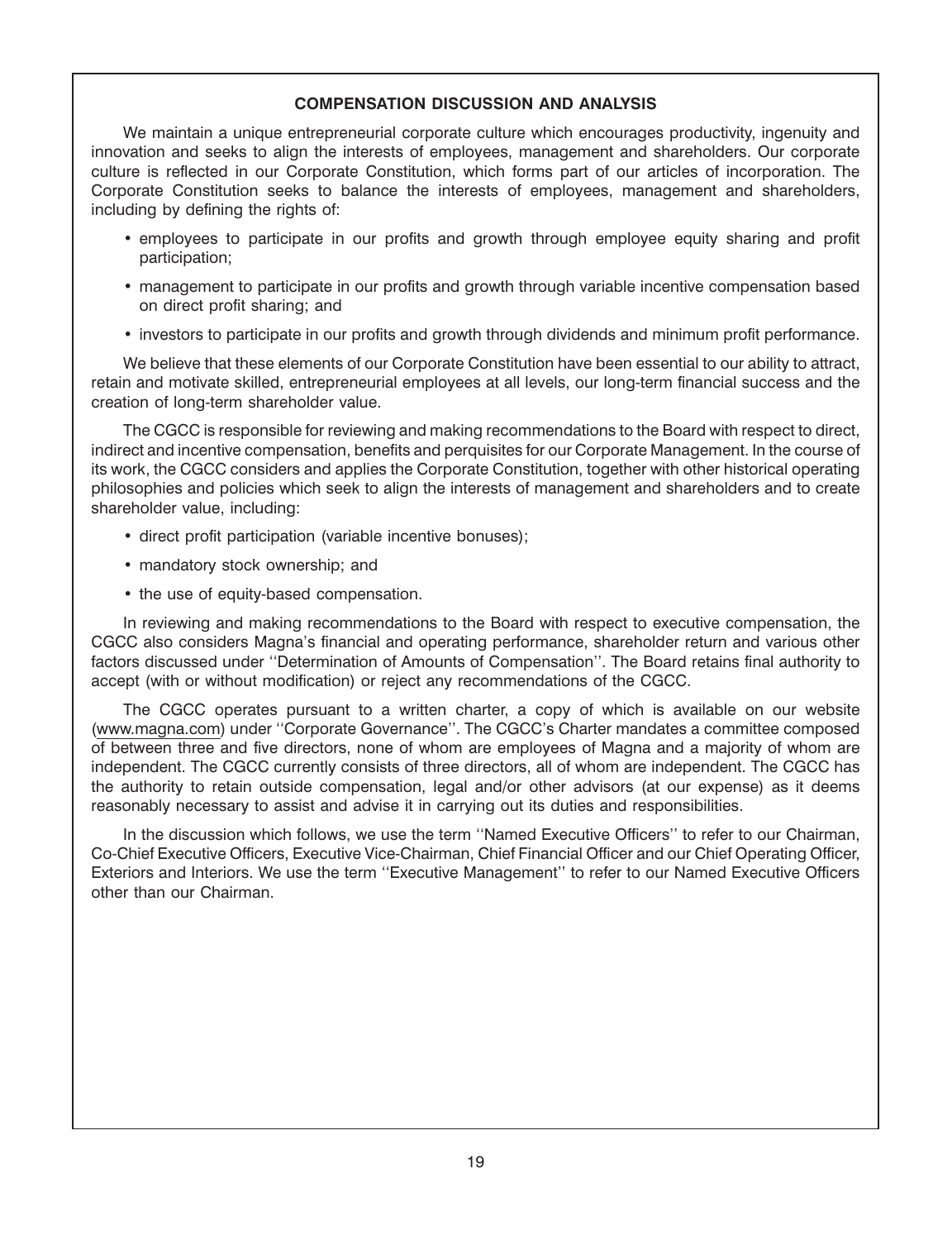# **Compensation Program Overview**

Our Chairman is not employed by us. Magna and certain of its subsidiaries are parties to consulting and business development agreements with our Chairman and certain associated entities. Refer to ''Determination of Amounts of Compensation — Determination of Compensation of Our Founder'' and ''Management Contracts'' for details relating to these agreements.

Our compensation program for members of Executive Management generally consists of three core elements: a base salary, an annual variable incentive bonus, which is directly tied to our profits, and long-term incentives.

| Short-Term                                  |                                                                             | Medium-Term                                 | Long-Term                          |                                                                  |
|---------------------------------------------|-----------------------------------------------------------------------------|---------------------------------------------|------------------------------------|------------------------------------------------------------------|
| <b>Base Salary</b>                          | <b>Annual Variable Incentive Bonus</b><br>(Profit Participation Allocation) |                                             | <b>Long-Term Incentives</b>        |                                                                  |
|                                             | Cash                                                                        | <b>Restricted Stock</b><br><b>Units</b>     | <b>Stock Options</b>               | <b>Restricted Shares</b>                                         |
| Generally at or below industry<br>standards | 2/3 of annual<br>profit-sharing<br>allocation                               | 1/3 of annual profit-<br>sharing allocation | Term: 7-10 yrs<br>Vesting: 3-7 yrs | <b>Qualifying Period:</b><br>$3-5$ yrs<br>Release Period: 10 yrs |
| Cash                                        |                                                                             | Non-Cash                                    |                                    |                                                                  |

As discussed further under ''Elements of Compensation'', the substantial majority of executive compensation is normally ''at risk'', reflecting our pay for performance philosophy. Base salaries, benefits and perquisites have historically been nominal, with base salaries for Executive Management being lower than those of many of the positions that report to them. The primary focus of the compensation program has historically been on the annual variable incentive bonus which is directly linked to corporate profitability and is entirely ''at risk''. The secondary focus of the compensation program has been on long-term incentives; however, the value of such incentives is not guaranteed and is linked to Executive Management's ability to deliver long-term value for the benefit of all shareholders. Additionally, restricted shares, one of our long-term incentive tools, are subject to forfeiture if the non-competition or other conditions are breached. We do not provide a pension plan for members of Executive Management, nor do we offer change of control protection or any extraordinary severance benefits. Provided that Executive Management performs well, as measured by corporate profitability, they will be well compensated in relation to key competitors in our industry and other companies in our comparator group. As discussed under ''Compensation Benchmarking'', total compensation for our Executive Management in 2008/2009 has been targeted at approximately the 75<sup>th</sup> percentile with respect to total compensation for our comparator group.

In exceptional circumstances, the high variability inherent in our executive compensation program may require the CGCC to consider discretionary adjustments or other actions to ensure that the underlying objectives of our program continue to be met. In recognition of the impact of the extraordinary economic and industry circumstances which became apparent in the second half of 2008 and continue into 2009, the CGCC made some modifications to our executive compensation on an exceptional basis for 2008 and 2009, as discussed under ''2008/2009 Changes to Executive Compensation Program'', in order to ensure such consistency with the objectives underlying our program.

# **Objectives of Our Executive Compensation Program**

Our executive compensation program has been structured to achieve the following goals:

- attract and retain a highly skilled, entrepreneurial, global executive team;
- appropriately recognize and reward collective and individual contribution to our success by Executive Management;
- motivate Executive Management to deliver consistent growth in profitability to create long-term shareholder value;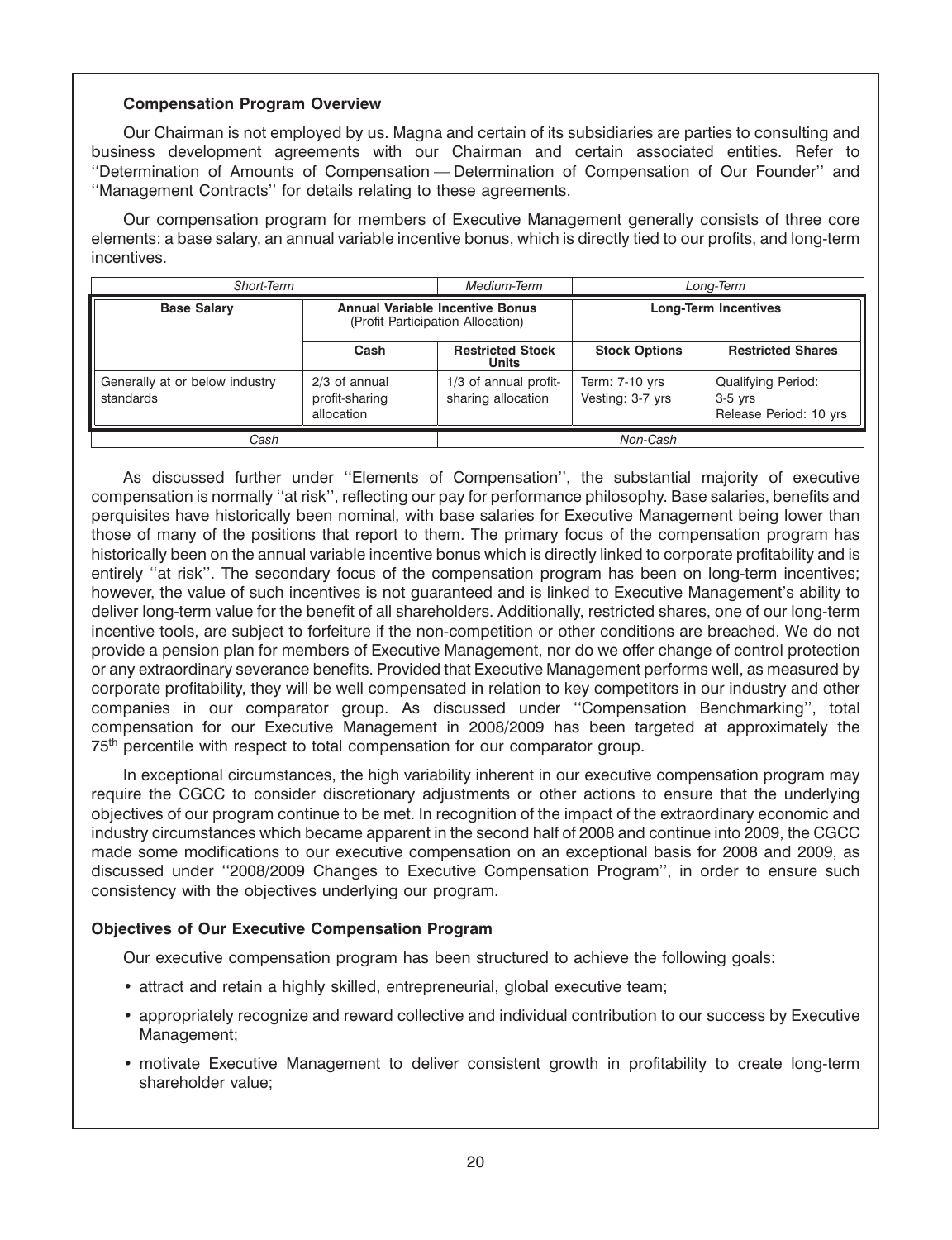- directly link executive compensation to corporate performance, as measured by corporate profitability;
- minimize fixed compensation costs and maximize the extent to which financial rewards are obtained through profit participation and long-term incentive compensation;
- align the interests of our executive team with the interests of our shareholders through significant equity exposure in the form of restricted shares, restricted stock units (''RSUs'') and stock options; and
- ensure that we deliver a package of total compensation which is competitive when compared to an appropriate comparator group of companies with global businesses.

At times, compensation-related actions may require that one of the above objectives be given precedence over another. In these circumstances, the CGCC will generally give priority to the objective of attracting, retaining and motivating management, in recognition of the fact that this is most likely to lead to long-term value creation for shareholders and, conversely, that the inability to retain key management talent could harm our ability to create long-term shareholder value, particularly if a key member of management joins a competitor after expiration of applicable non-competition restrictions.

# **Determination of Amounts of Compensation**

# *Determination of Compensation of Executive Management*

The CGCC reviews the compensation of our Executive Management on an annual basis to ensure that our executive compensation practices remain consistent with the underlying objectives of our compensation program. In the course of this annual review, the CGCC reviews and considers a variety of factors, including:

- operational and compensation philosophies developed since our founding, such as the emphasis on entrepreneurialism, decentralization and profit sharing;
- the Corporate Constitution;
- the alignment of management, employee and shareholder interests to create long-term shareholder value;
- corporate performance;
- compensation and performance-related benchmarking data;
- the recommendations of our Co-Chief Executive Officers with respect to other members of Executive Management;
- the advice and recommendations of the CGCC's independent compensation consultants; and
- the advice and recommendations of the CGCC's independent legal counsel.

The CGCC does not rely solely on any one factor in determining the appropriateness of compensation levels, compensation mix or any proposed changes to executive compensation.

Since base salaries generally have not been increased from year to year, the amount of the annual variable incentive bonus is a specified percentage of Pre-Tax Profits Before Profit-Sharing (as defined in the Corporate Constitution) and long-term incentives are not awarded or granted pursuant to annual award or grant programs, the key elements to be decided by the CGCC from time to time under our executive compensation program relate to:

- the initial establishment of, or subsequent changes to, the respective profit participation allocations of each member of Executive Management;
- the determination of the amounts to be paid in the form of long-term incentives from time to time; and
- in exceptional circumstances, the exercise of discretion to ensure that the underlying objectives of our executive compensation program continue to be met.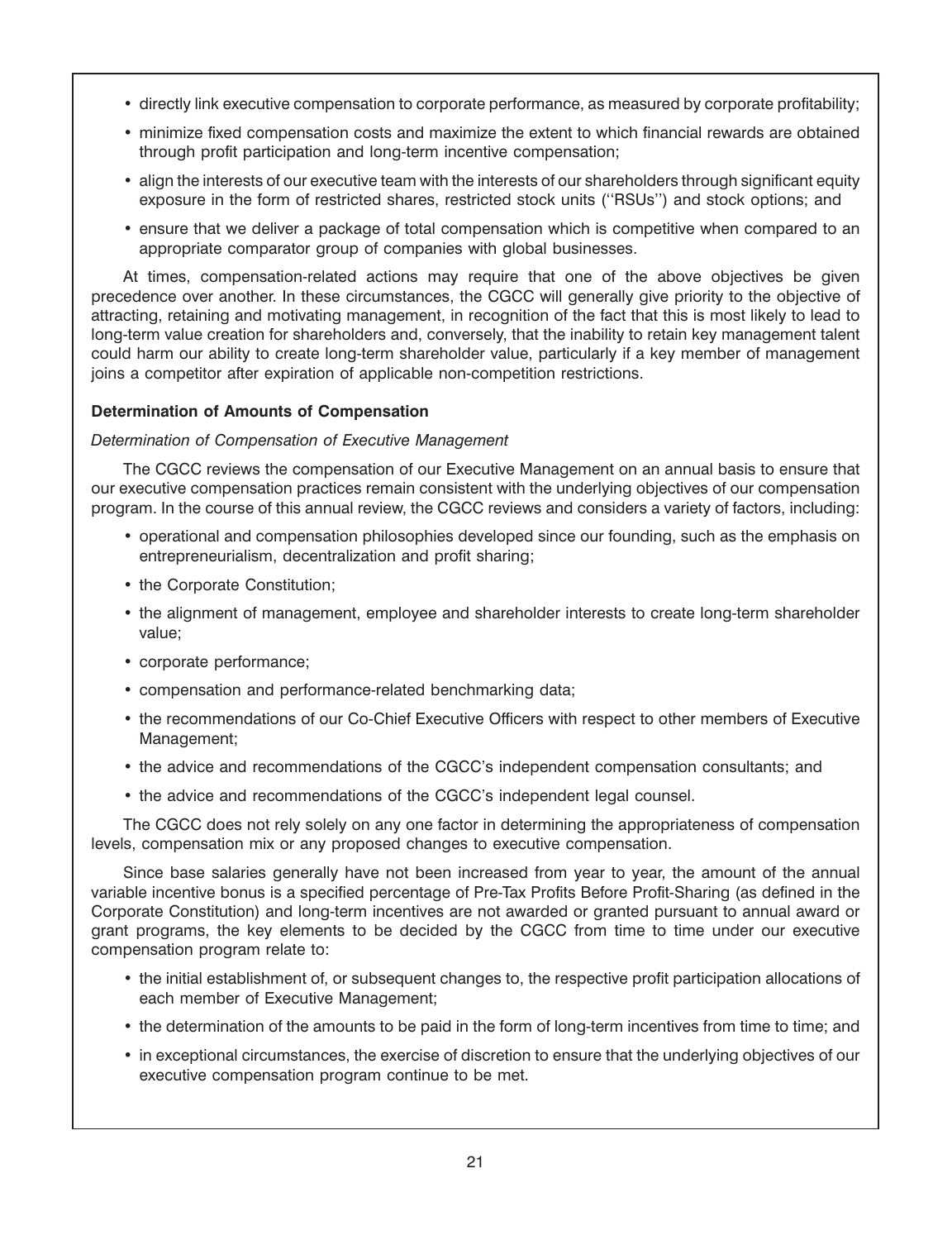The profit participation allocations of the individual members of Executive Management are intended to reflect:

- their respective contributions to our historic and continued operating and financial success;
- their ability to affect our strategic, operational and financial results; and
- the levels of compensation needed to attract, retain and motivate skilled executives in comparable positions.

Following the CGCC's annual review of and recommendations with respect to executive compensation for members of Executive Management, the Independent Directors consider and, if deemed to be in the best interest of Magna, approve the terms of such compensation. Refer to ''2008/2009 Changes to Executive Compensation Program'' for information on the compensation program changes approved by the Independent Directors in respect of 2008 and 2009.

# *Determination of Compensation of Our Founder*

The compensation of our Chairman, Mr. Stronach, reflects his special position as founder and architect of our unique, entrepreneurial corporate culture. Until February 1994, almost all of Mr. Stronach's compensation had been in the form of annual variable incentive compensation paid to him as part of Corporate Management. As part of our global expansion strategy, Mr. Stronach moved to Europe in early 1994 with the goal of replicating our North American capabilities in Europe. For Magna's most recent fiscal year prior to his move, Mr. Stronach had received annual incentive bonus compensation equal to 3% of our Pre-Tax Profits Before Profit Sharing (as defined in the Corporate Constitution). At the time of his move to Europe, new arrangements were entered into by certain of our European subsidiaries, initially with Stronach & Co. (''SCo'') and later with Mr. Stronach as well, under which SCo and Mr. Stronach provided business development and business consulting services, including the coordination of global strategies, to certain of our European subsidiaries in exchange for annual fees paid by the contracting European subsidiaries. The CGCC initially reviewed these arrangements in fiscal 1994 and subsequently reviewed the fees on an annual basis. The CGCC also reviewed all amendments to, extensions of and replacements for the arrangements that have occurred since 1994, primarily as a result of various corporate reorganizations. Although these annual fees are not part of the incentive bonus compensation available to Corporate Management under the Corporate Constitution, these fees and those paid to Mr. Stronach have continued to annually approximate 3% of Magna's Pre-Tax Profits Before Profit Sharing (as defined in the Corporate Constitution) and, if combined with the incentive bonus compensation paid to Corporate Management, have not exceeded on an annual basis 6% of our Pre-Tax Profits Before Profit Sharing (as defined in the Corporate Constitution) that is available to Corporate Management under the Corporate Constitution.

In 2004, the CGCC recommended that the foregoing arrangements be continued, but revised to reflect a direct linkage to our Pre-Tax Profits Before Profit Sharing (as defined in the Corporate Constitution) and to have a portion of the fees paid in North America. Accordingly, the CGCC recommended at that time that the annual fees be set so that they aggregated 3% of our Pre-Tax Profits Before Profit Sharing (as defined in the Corporate Constitution) for 2004 (of which a minimum \$1.5 million would be payable to Mr. Stronach personally for services provided to certain subsidiaries in Austria) and that the fees paid under these arrangements together with the total annual variable incentive compensation paid to Corporate Management not exceed 6% of the Pre-Tax Profits Before Profit Sharing (as defined in the Corporate Constitution) that is available for incentive bonus compensation to Corporate Management under the Corporate Constitution. The CGCC also recommended at that time that approximately one-third of the total fees for 2004 be payable by Magna to Stronach Consulting Corp. (''SCC''), an Ontario corporation controlled by Mr. Stronach, for various business services, including the coordination of global strategies provided to us and our affiliates in North America and elsewhere outside Europe. By changing the aggregate annual fees payable to SCo, SCC and Mr. Stronach from a fixed amount to a specified profit participation, the fees for 2004 were tied directly to our future profitability, consistent with the variable incentive compensation philosophy set out in the Corporate Constitution.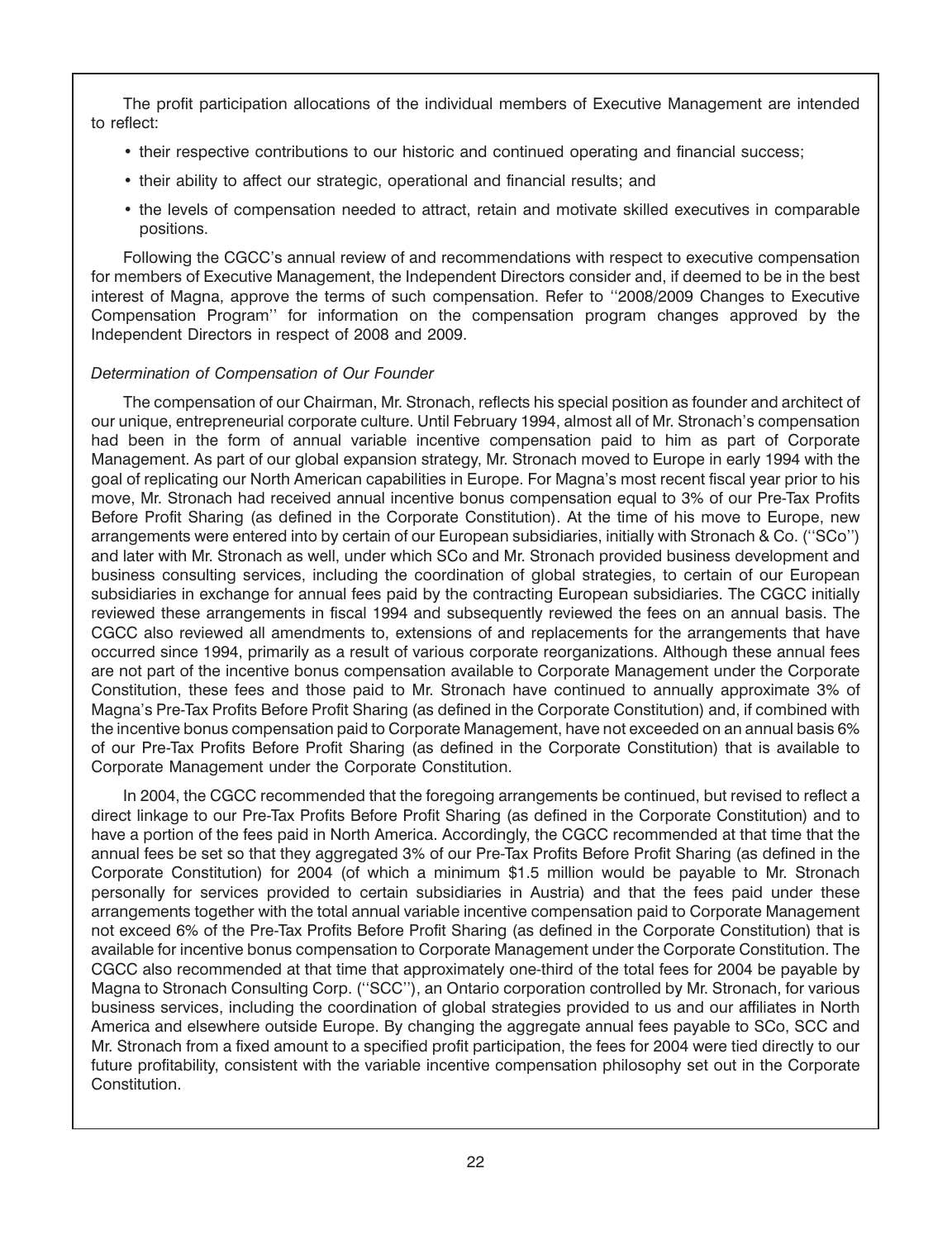During its review of these arrangements in respect of 2005, the CGCC concluded that the arrangements implemented in 2004 should be continued, with an increase in the annual fee payable to Mr. Stronach personally in Austria to \$2.3 million, subject to the provision that if the total fees payable under the business development and consulting arrangements in respect of 2005 were to exceed 3% of our Pre-Tax Profits Before Profit Sharing (as defined in the Corporate Constitution) for 2005 by reason of the minimum fee payable to Mr. Stronach directly for services provided to certain Austrian subsidiaries, Mr. Stronach would receive only a total of 3%. In subsequent annual reviews, the CGCC approved the continuation of these arrangements for each of 2006 and 2007.

During its annual review of these arrangements in respect of 2008, the CGCC considered the continuing significant and strategic value to Magna of the services performed by and continuing to be performed by SCo, SCC and Mr. Stronach directly, including:

- the identification of new Chief Operating Officers;
- continued leadership in developing positive union relationships in North America, including the implementation of the Framework of Fairness in Canada with the CAW and continued interaction with the UAW;
- activities relating to the establishment and future expansion of Magna's business in Russia;
- product innovation, including new vehicle and ''green'' concepts; and
- other strategic advisory services.

Subsequently, during its annual review of the consulting and business development arrangements in respect of 2009, the CGCC concluded that the arrangements which it had previously considered and approved in respect of 2008 should be continued in respect of the period from January 1 to December 31, 2009. The CGCC considered the continuing significant and strategic value to Magna of the services performed by and continuing to be performed by SCo, SCC and Mr. Stronach directly, including:

- direct involvement in product innovation, including programs relating to the development and commercialization of a battery electric vehicle, as well as other technologies based on alternative propulsion systems;
- involvement with staffing of senior management of our operating groups;
- activities relating to the management of Magna's liquidity and finances, as well as cost reduction initiatives;
- continued leadership in the promotion of positive union relationships in Canada and the U.S., including through continued implementation of the Framework of Fairness in Canada with the CAW and continued positive interaction in the U.S. with the UAW; and
- other strategic advisory services.

In its annual reviews of these arrangements in respect of each of 2008 and 2009, the CGCC recognized that Mr. Stronach continued to have business activities unrelated to Magna, but that those activities do not detract from the quality and value of his ongoing contribution to Magna as he continues to make himself available whenever required to carry out the services provided by SCo, SCC and himself to us and our affiliates. As a result, profit continued to be the sole measure of performance which was appropriate considering the nature of our business and the automotive components industry and was consistent with our historical approach to incentive compensation. For these reasons, in respect of each of 2008 and 2009, the CGCC considered the arrangements with SCo, SCC and Mr. Stronach to be fair and in the best interests of Magna and that the fees continue to be justified by the value of the services provided. Following the recommendations of the CGCC in respect of each of 2008 and 2009, these arrangements were unanimously approved by the Independent Directors as being fair and in the best interests of Magna.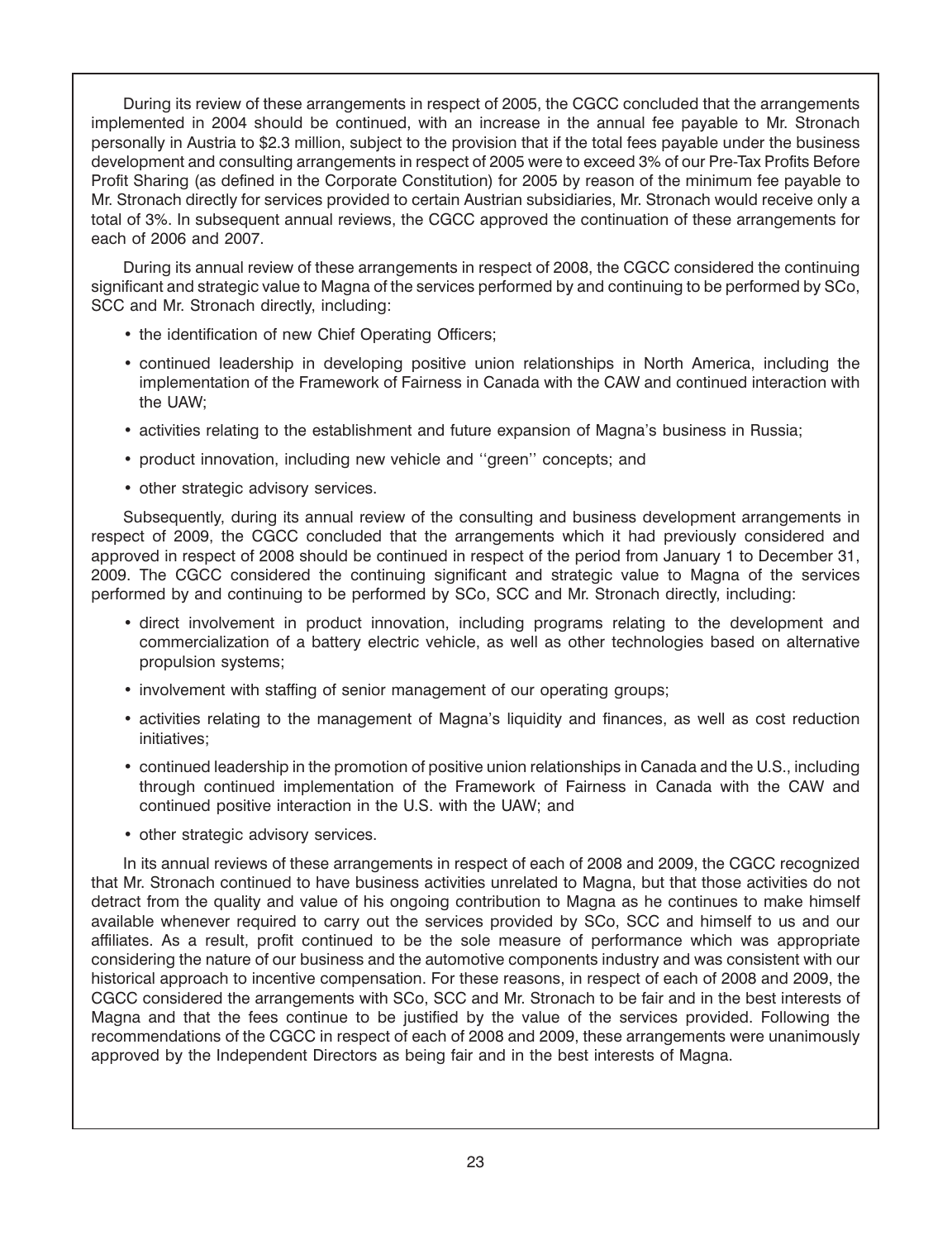## *Determination of Long-Term Incentives*

Long-term incentives awarded or granted to Executive Management from time to time are determined on a case-by-case basis as needed to ensure long-term retention, promote equity ownership and exposure, to ensure competitiveness of compensation and to further align the interests of Executive Management with the long-term interests of shareholders.

## *Exercise of Discretion*

We believe that the relative simplicity, objectivity and transparency of our executive compensation program is highly desirable however, in exceptional circumstances, the CGCC may need to exercise discretion on a case-by-case basis to ensure that the underlying objectives of our program continue to be met. The CGCC's approach in this regard is consistent with the discretion exercised by Executive Management and other senior managers with respect to the compensation of profit participators at other levels of the company. For example, Executive Management believes that a manager who is performing well and taking appropriate corrective actions to address underperformance for which he or she was not responsible, should have his or her compensation adjusted (to the extent it is uncompetitive) on a discretionary basis where profitability is not a fair measure of the individual's contribution. As discussed under ''2008/2009 Changes to Executive Compensation Program'', the CGCC exercised its discretion to address the impact to executive compensation of the extraordinary economic and industry circumstances which adversely affected corporate profitability in 2008 and continue to do so in 2009.

### **Compensation Consultants**

In its review of executive compensation in respect of 2008 and 2009, the CGCC retained Towers Perrin Inc. (''Towers Perrin'') to conduct a review of total compensation arrangements for Executive Management, including the provision of independent advice with respect to the competitiveness of the proposed changes in relation to the comparator group discussed below.

Towers Perrin also provides us pension and benefits related advisory services from time to time. Towers Perrin's executive compensation advisors are not involved in the provision of pension and benefits advisory services and their pension and benefits advisors are not involved in the provision of executive compensation advisory services. The compensation paid to Towers Perrin for executive compensation advisory services is not tied to their pension and benefits advisory services. We paid Towers Perrin the following fees in or in respect of services provided in 2008:

| <b>Executive Compensation</b> | <b>All Other Advisory Services</b> |
|-------------------------------|------------------------------------|
| $$82,540^{(1)}$               | $$209,280^{(2)}$                   |

Notes:

(1) Converted from C\$101,073 to U.S. dollars based on the Bank of Canada noon spot rate on December 31, 2008.

(2) Representing: (a) C\$132,868 converted to \$108,499 based on the Bank of Canada noon spot rate on December 31, 2008, in respect of various Canadian pension and retirement benefits related advisory services, and (b) \$100,784 in respect of U.S. pension and retirement benefits advisory services.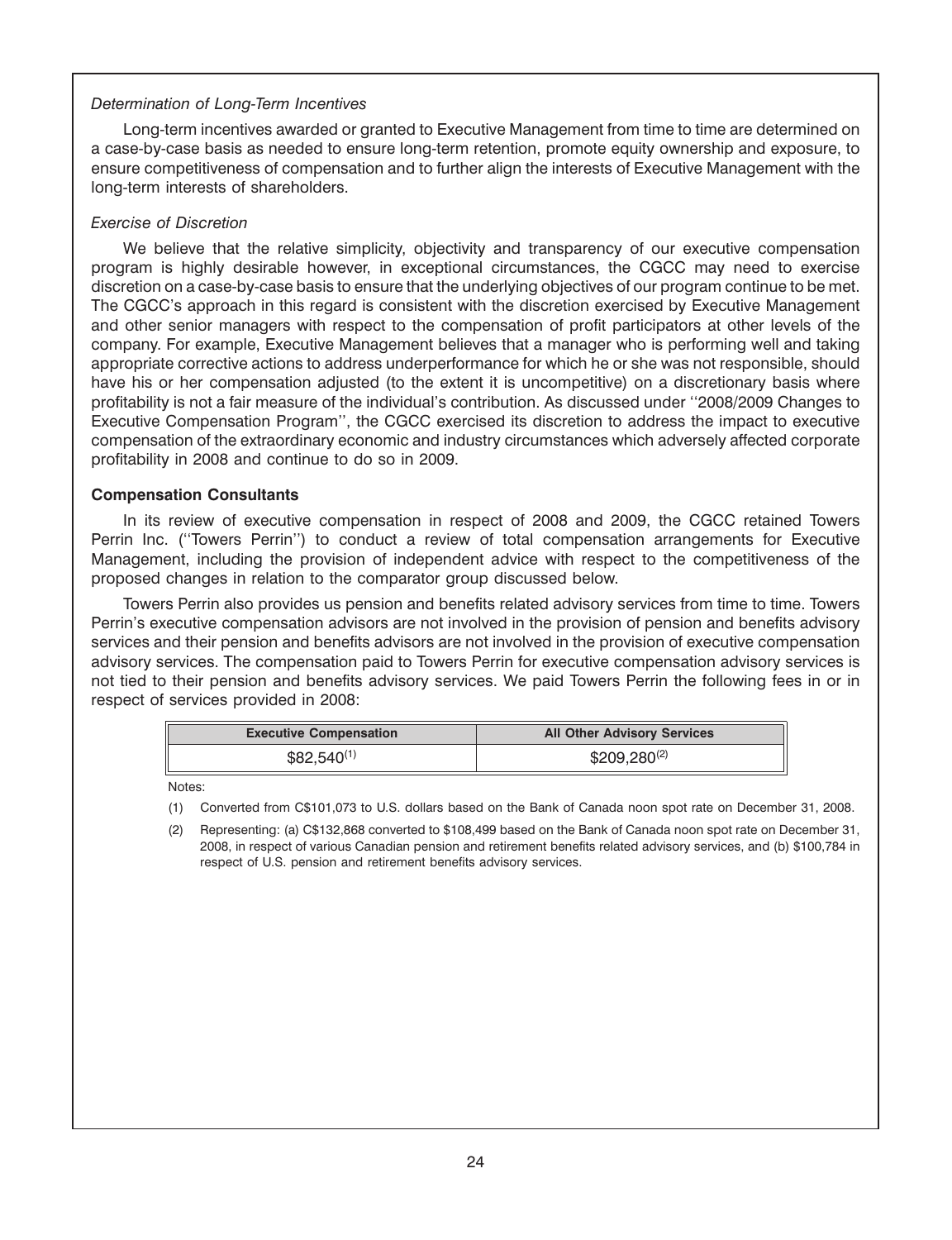# **Compensation Benchmarking**

In the course of the CGCC's review of executive compensation in respect of 2008 and 2009, the compensation of Executive Management was benchmarked against a comparator group consisting of the following automotive suppliers and other companies:

| Alcan Inc.                    | Hayes Lemmerz International Inc. |
|-------------------------------|----------------------------------|
| American Axle & Mfg., Inc.    | Honeywell International Inc.     |
| ArvinMeritor Inc.             | Johnson Controls Inc.            |
| Autoliv Inc.                  | Lear Corp.                       |
| BCE, Inc.                     | Navistar International Corp.     |
| BorgWarner Inc.               | Nortel Networks Ltd.             |
| Bombardier Inc.               | Paccar Inc.                      |
| Canadian National Railway Co. | PPG Industries Inc.              |
| Caterpillar Inc.              | Quebecor Inc.                    |
| Cooper Tire & Rubber Co.      | Rockwell Automation Inc.         |
| Cummins Inc.                  | Tenneco Inc.                     |
| Dana Holding Corp.            | Textron Inc.                     |
| Delphi Corp.                  | TRW Automotive Holdings Corp.    |
| Eaton Corp.                   | <b>United Technologies</b>       |
| Goodyear Tire & Rubber Co.    | Visteon Corp.                    |

For purposes of the 2008/2009 executive compensation review, the comparator group was not changed from 2007 in order to allow for consistent comparison. In light of the deteriorating financial condition of a number of companies in the comparator group due to current economic and automotive industry conditions, the CGCC intends to revisit the appropriateness of the comparator group in connection with its next annual compensation review.

Direct comparisons with comparator group companies can be difficult to make since our executive compensation program remains unique. Generally, our executive compensation program has been structured to ensure that total compensation for Executive Management will be above the median for that of companies in our comparator group. Typically, under our executive compensation program:

- $\bullet$  base salaries are positioned below the 25<sup>th</sup> percentile;
- $\bullet$  total cash compensation is positioned at or above the 75<sup>th</sup> percentile; and
- total compensation is positioned at or above the 75<sup>th</sup> percentile.

In connection with the CGCC's 2008/2009 executive compensation review (discussed further under ''2008/2009 Changes to Executive Compensation Program''), the CGCC targeted 2008 total compensation for our top five most highly compensated officers excluding Mr. Stronach at the 75<sup>th</sup> percentile in relation to our automotive supplier peers within the comparator group. With respect to 2009 compensation, in light of economic uncertainty and a lack of visibility into 2009 compensation within the comparator group, the CGCC requested Towers Perrin's best estimate of the potential range of aggregate top five officer base salaries, total cash compensation and total compensation for the nine automotive suppliers in the comparator group. The CGCC then targeted 2009 total compensation for our top five most highly compensated officers excluding Mr. Stronach at the 75<sup>th</sup> percentile of the estimated range of top five officers, although the CGCC approached the allocation of such compensation between fixed and variable on a different basis than Towers Perrin estimated for the comparator group for the reasons discussed under ''2008/2009 Changes to Executive Compensation Program''.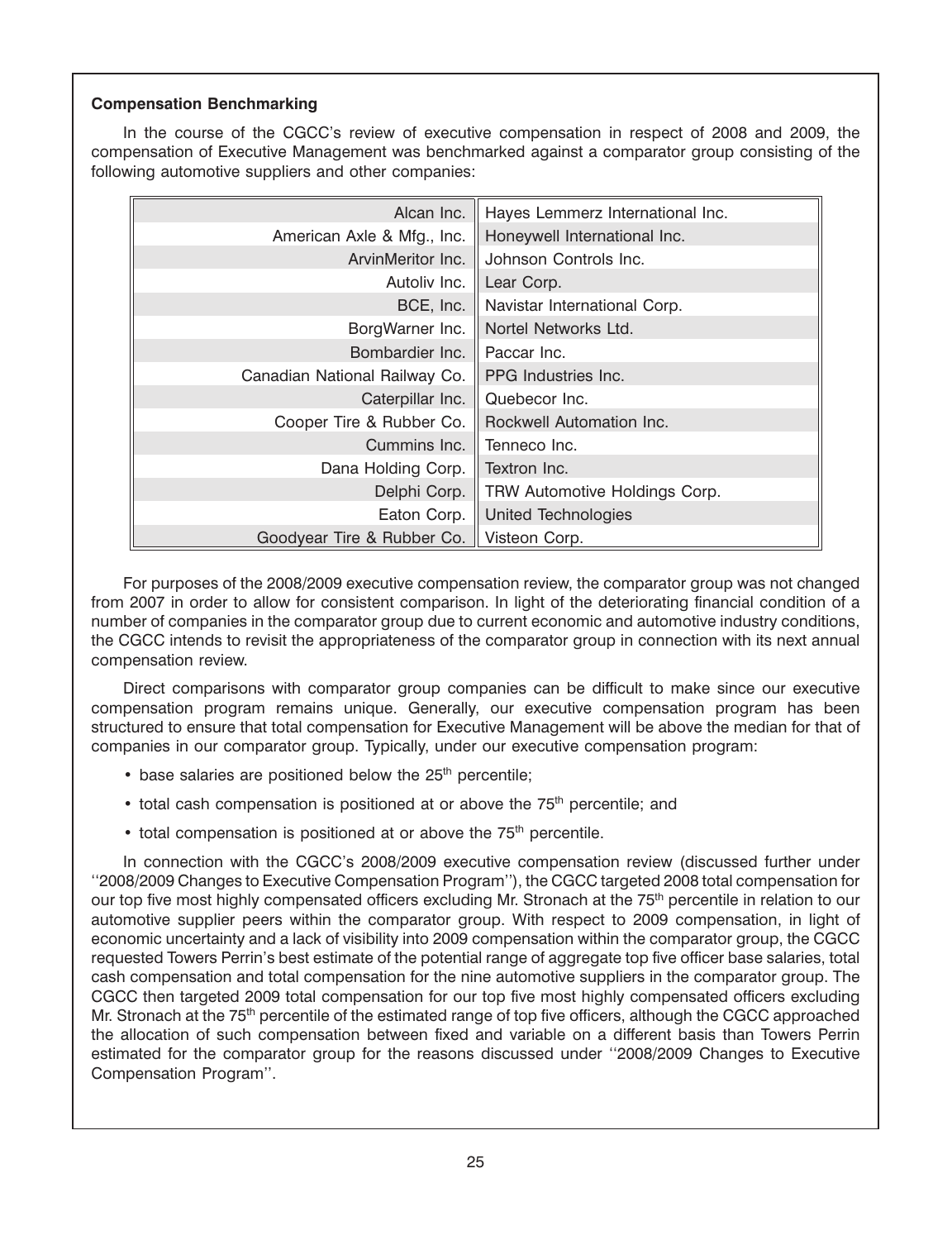## **Performance Goals**

Since our regular executive compensation program is based on direct profit participation, we do not utilize performance goals in determining incentive compensation. Profit participation by Executive Management normally starts from the first dollar of Pre-Tax Profit Before Profit Sharing (as defined in our Corporate Constitution) to maximize Executive Management's incentive to generate profits for the long-term benefit of shareholders. Recognition of individual performance is achieved in part through differentiation of profit participation allocations and long-term incentives; however, consistent with our Chairman and founder's view of Executive Management as a ''partnership'', our executive compensation program is weighted towards recognition of the performance of Executive Management as a team.

## **Elements of Compensation**

The elements of our regular executive compensation program have been structured in a way to maximize the incentive to generate consistent profitability and long-term profit growth. Base salaries are nominal and thus do not provide a significant level of fixed income, while the variable incentive bonus is entirely ''at risk'', resulting in the potential for fluctuation in compensation from year to year. As a result, our executive compensation program motivates Executive Management to emphasize: (a) consistent profitability to ensure stable levels of annual compensation and (b) long-term growth in profitability to achieve long-term compensation growth. Since we do not provide an executive retirement program, long-term incentives serve to provide a source of retirement equity; however, the value of such incentives is directly linked to Executive Management's ability to create long-term shareholder value. Finally, Executive Management receives a benefits package which is substantially the same as that of other employees in the same jurisdiction, as well as minimal perquisites, in order to ensure that Executive Management's compensation is attained primarily through direct profit participation with minimal ''leakage'' in the form of benefits and perquisites.

Details relating to the elements of our compensation structure are described further below. In addition, refer to the discussion of the modifications made on an exceptional basis to our regular executive compensation program in respect of 2008 and 2009 compensation in order to ensure the underlying objectives of our executive compensation program continue to be met. These changes are discussed under ''2008/2009 Changes to Executive Compensation Program''.

*Base Salaries:* We have historically paid nominal base salaries which are at levels significantly below those for comparable positions within a comparator group of North American companies which have global businesses. Base salaries have not historically been increased on an annual basis and were last increased to current levels in 2000.

| <b>Name</b>                                                                       | <b>Base Salary</b><br>$($ \$) |
|-----------------------------------------------------------------------------------|-------------------------------|
| Frank Stronach, Chairman                                                          | $200,000^{(1)}$               |
| Donald J. Walker, Co-Chief Executive Officer                                      | 110,500                       |
| Siegfried Wolf, Co-Chief Executive Officer                                        | 100,000                       |
| Belinda Stronach, Executive Vice-Chairman                                         | 110,500                       |
| Vincent J. Galifi, Executive Vice-President and Chief<br><b>Financial Officer</b> | 110.500                       |

Base salaries for our Named Executive Officers in 2008 were as follows:

Notes:

(1) Mr. Stronach is not employed by us. The amount shown represents compensation for service as Chairman of the Board. Mr. Stronach, SCo and SCC are parties to the consulting and business development agreements described under ''Determination of Amounts of Compensation — Determination of Compensation of Our Founder'' and ''Management Contracts''.

Interiors 110,500

Tom Skudutis, Chief Operating Officer, Exteriors and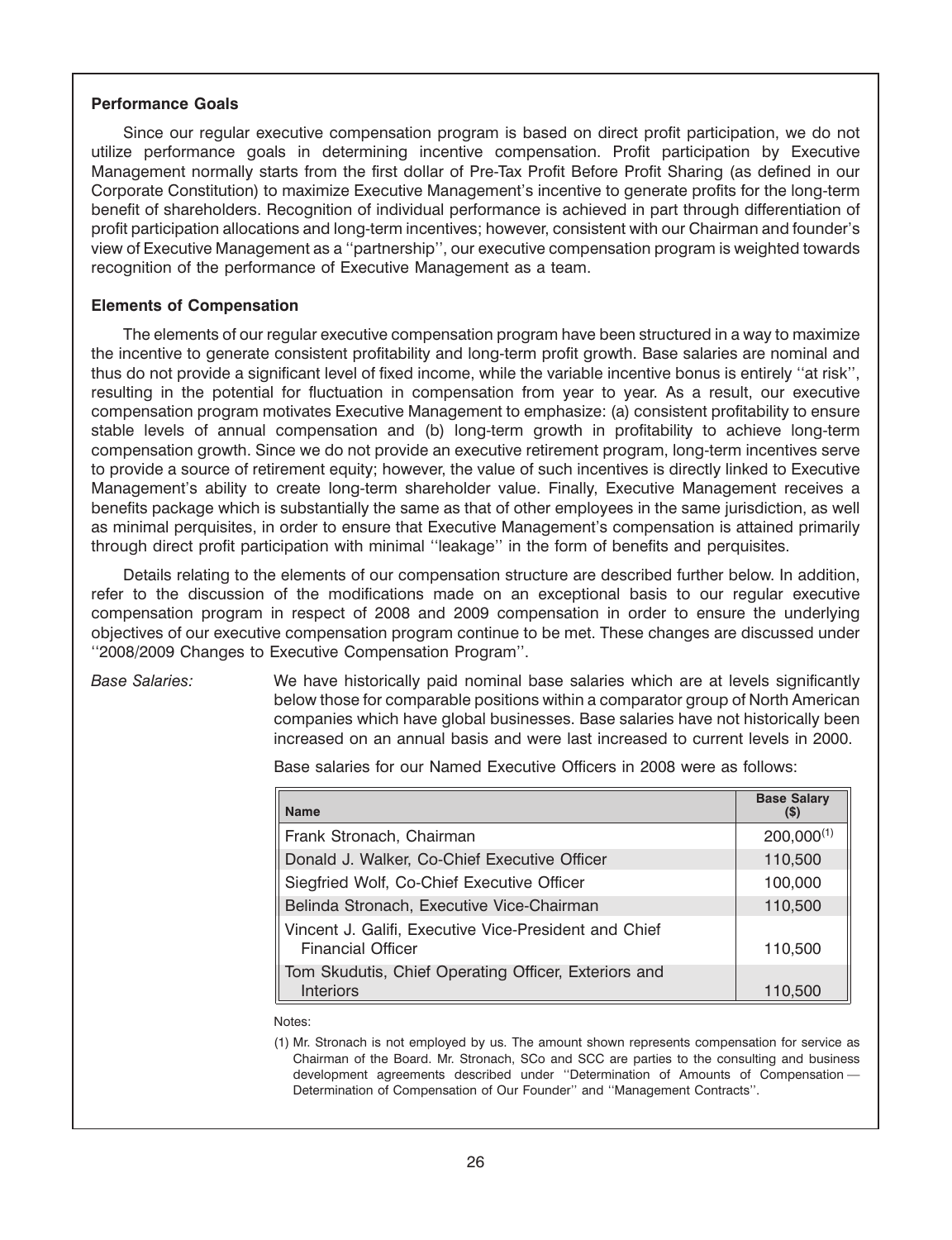The \$10,500 difference in base salary for the Co-Chief Executive Officers reflects the value of a company vehicle which Mr. Wolf is entitled to use, as discussed under ''*Benefits and Perquisites*''.

*Annual Variable* Annual variable incentive bonuses are calculated on the basis of specified *Incentive Bonuses:* percentages of our Pre-Tax Profits Before Profit Sharing (as defined in our Corporate Constitution). The Corporate Constitution limits aggregate profit participation paid and payable to ''Corporate Management'' (as defined in the Corporate Constitution) in respect of any fiscal year to a maximum of 6% of Pre-Tax Profits Before Profit Sharing (as defined in the Corporate Constitution) for such year.

For purposes of the Corporate Constitution, ''Corporate Management'' means:

- our chief executive officer(s);
- chief operating officer;
- chief marketing officer;
- chief administrative officer; and
- any other individual designated by Corporate Management to be a member of Corporate Management.

Although annual fees paid to associates of our Chairman are not technically part of the incentive compensation available to Corporate Management under the Corporate Constitution, such fees have not exceeded (and, since 2005, have been limited to) 3% of our Pre-Tax Profits Before Profit Sharing (as defined in the Corporate Constitution) and, when combined with the incentive compensation paid to Corporate Management, have not exceeded (and, since 2005, have been limited to) 6% of our Pre-Tax Profits Before Profit Sharing (as defined in the Corporate Constitution). Refer to ''Determination of Amounts of Compensation — Determination of Compensation of Our Founder'' for additional information.

''Pre-Tax Profits Before Profit Sharing'' is calculated by taking our Net Income or Net Loss as set forth in our audited consolidated statement of income/loss and adjusting it to:

- deduct extraordinary gains or gains arising from the disposal of existing businesses or fixed assets; and
- add back the provisions for income taxes and minority interests or to deduct the recoveries for income taxes and minority interests;

in each case, as set forth in our audited income statement, and further adjusting to:

- add back amounts deducted in calculating the amounts allocated, distributed or deducted in respect of:
	- our Employee Equity Participation and Profit Sharing Plan for participating/non-participating employees in accordance with their respective entitlements under such plan; and
	- our obligations under our Employee Pension Plan.

The definition of ''Pre-Tax Profits Before Profit Sharing'' in the Corporate Constitution results in asset impairments and restructuring charges reducing the compensation paid to Executive Management. Consistent with our pay for performance philosophy, this linkage is generally viewed by the CGCC as desirable.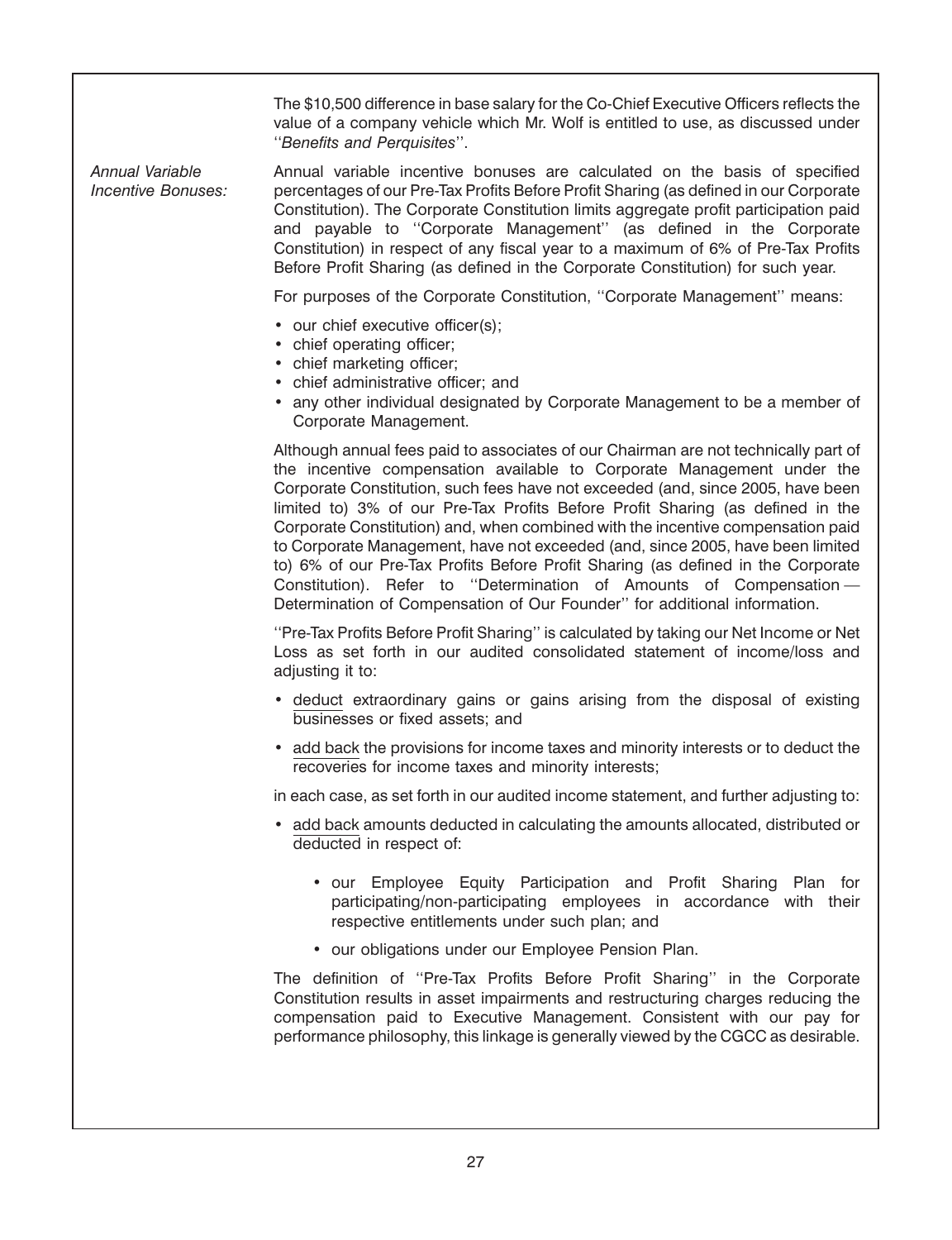In 2008, profit participation allocations for our Named Executive Officers were as follows:

| <b>Name</b>       | <b>Profit</b><br><b>Participation</b> |
|-------------------|---------------------------------------|
| Frank Stronach    | $3.00\%$ <sup>(1)</sup>               |
| Donald J. Walker  | 0.75%                                 |
| Siegfried Wolf    | 0.75%                                 |
| Belinda Stronach  | 0.50%                                 |
| Vincent J. Galifi | 0.30%                                 |
| Tom Skudutis      | $0.11\%/2}$                           |
| Total             | 5.41%                                 |

Notes:

- (1) This represents the percentage of our Pre-Tax Profits Before Profit-Sharing paid in the form of fees to Mr. Stronach, SCo and SCC, as discussed under ''Determination of Amounts of Compensation — Determination of Compensation of Our Founder'', ''Summary Compensation Table'' and ''Management Contracts''.
- (2) Mr. Skudutis also receives a profit participation allocation in respect of the profits of Magna's Global Exteriors and Interiors operating group for which he is responsible.

The annual variable incentive bonus is generally paid to Executive Management as follows:

- $\frac{2}{3}$  of the entitlement is paid in cash in, or in respect of, the year earned; and
- 1/<sub>3</sub> of the entitlement is deferred compensation which is paid in the form of RSUs (''Incentive RSUs'').

Incentive RSUs are fully vested when credited to an executive's RSU account. Incentive RSUs are automatically redeemed as of December 15 of the second year following the year in which the Incentive RSUs were credited (e.g. Incentive RSUs credited in 2007 will be redeemed as of December 15, 2009). To the extent that our share price has increased or decreased between the date of credit and the redemption date, the holder will realize either an increase or decrease (respectively) in the value of Incentive RSUs. The deferral of payment of Incentive RSUs serves to align management and shareholder interests over the medium term by linking executive compensation and shareholder returns.

Dividend equivalents on Incentive RSUs, if any, are paid quarterly in cash.

In the event a restatement of our financial statements occurs (other than by reason of a change of accounting policies), the applicable portion of the annual variable bonus must be refunded by the Named Executive Officers based on a recalculation of Pre-Tax Profits Before Profit Sharing (as defined in the Corporate Constitution).

As discussed under ''2008/2009 Changes to Executive Compensation Program'', in recognition of extraordinary and uncontrollable industry, economic and market conditions in 2008, Executive Management was paid in cash the portion of the annual incentive bonus which would ordinarily have been paid in Incentive RSUs.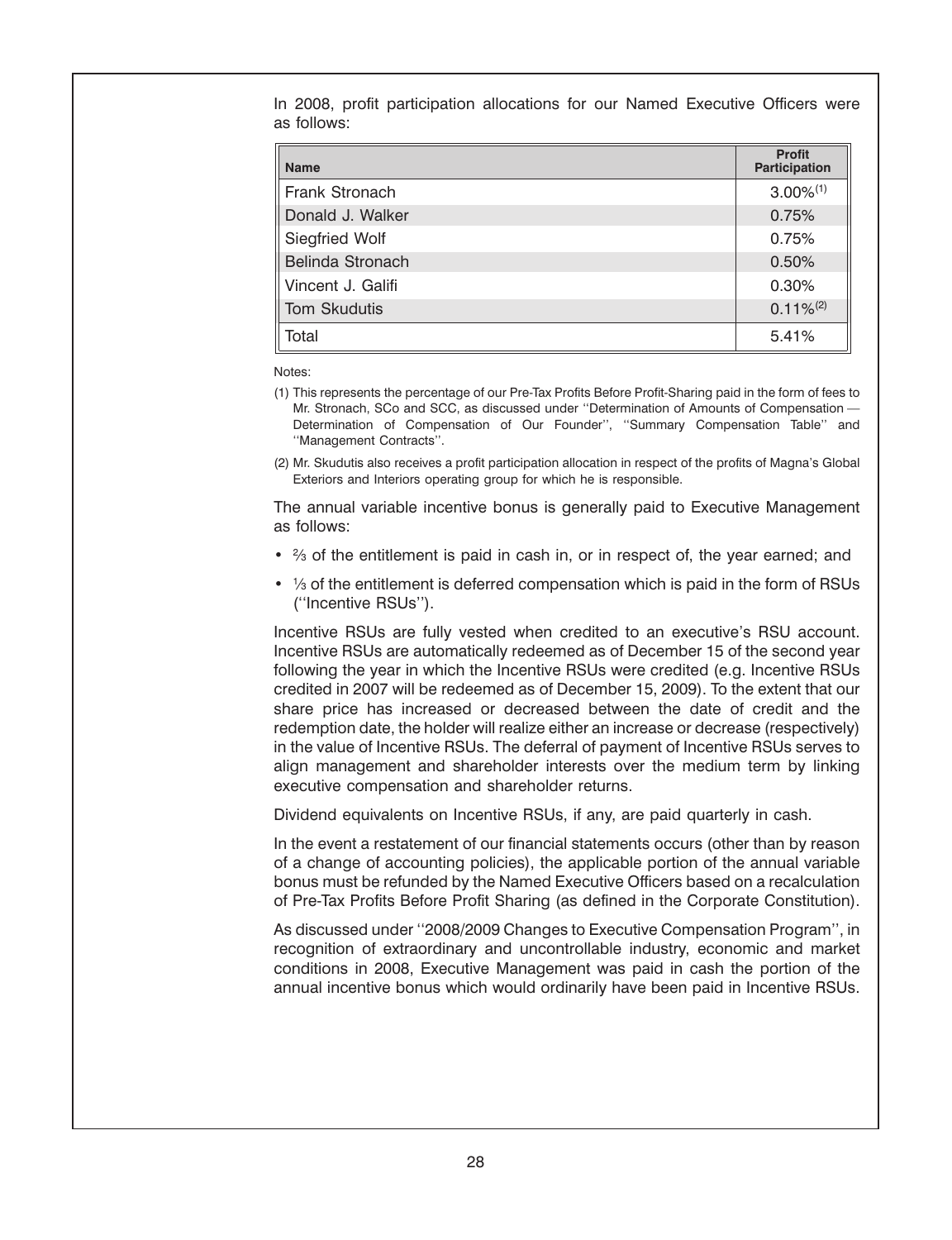As a result, the annual variable incentive bonus paid to each Named Executive Officer in 2008 was as follows:

| <b>Name</b>           | <b>Incentive</b><br><b>Bonus</b><br>$(\$)$ |
|-----------------------|--------------------------------------------|
| Frank Stronach        | $8,152,000^{(1)}$                          |
| Donald J. Walker      | 2,613,000                                  |
| <b>Siegfried Wolf</b> | 2,613,000                                  |
| Belinda Stronach      | 1,742,000                                  |
| Vincent J. Galifi     | 1,045,210                                  |
| Tom Skudutis          | 383,240                                    |

Notes:

(1) This amount represents fees paid to Mr. Stronach, SCo and SCC, as discussed further under ''Determination of Amounts of Compensation — Determination of Compensation of Our Founder'' and ''Management Contracts''.

Outstanding Incentive RSUs credited to Executive Management in prior years were as follows as of December 31, 2008:

| <b>Name</b>           | <b>Incentive RSUs</b> |
|-----------------------|-----------------------|
| Donald J. Walker      | 32,635                |
| <b>Siegfried Wolf</b> | 32,635                |
| Belinda Stronach      | 16,181                |
| Vincent J. Galifi     | 13.507                |

*Long-Term Incentives:* We maintain long-term retention (restricted share) arrangements with most members of our Executive Management, under which restricted shares have been sold or awarded to the applicable executives. The goals of the restricted share arrangements are to:

- provide a tool for long-term retention for Magna;
- provide retirement equity for Executive Management;
- facilitate significant share ownership and equity exposure; and
- enhance Executive Management's incentive to create long-term shareholder value.

The restricted share arrangements involve a purchase by us of our Class A Subordinate Voting Shares on the open market. In most cases, these shares are then awarded to an executive at no purchase cost to the executive, but subject to various restrictions applicable during qualifying and release periods. In some cases, restricted share arrangements have involved the payment of a bonus to the executive, which was used to purchase the restricted shares from us at the discounted value. In either case, the restricted shares vest immediately on award.

The value of the restricted shares to the executive is based on a discounted value which reflects the nature of the restrictions and the lengths of the qualifying and release periods. The applicable discount is based on a valuation performed by an independent, arm's length valuator. PricewaterhouseCoopers LLP has performed the valuations in respect of each award or sale of restricted shares to date. The discounted value of the restricted shares is included in the applicable executive's income for income tax purposes. We do not provide an income tax gross-up in respect of the restricted shares.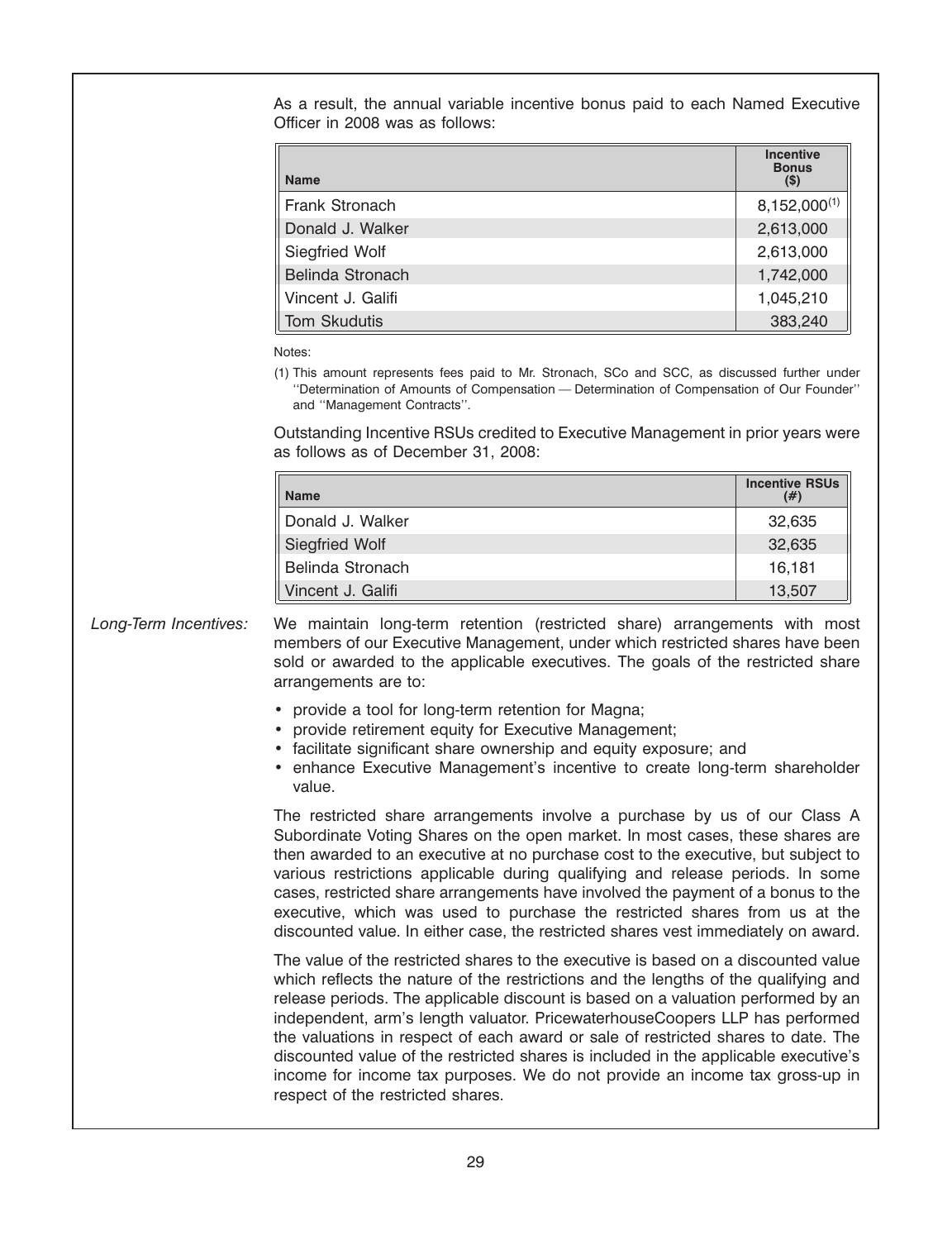Our restricted share arrangements generally involve a three to five year qualifying period, followed by a ten year release period during which the restricted shares are released in approximately equal numbers. Qualification and release of the restricted shares is subject to satisfaction of specified terms and conditions, which typically include:

- continued employment with Magna through the qualifying period;
- at any time while employed by Magna, capital expenditures of Magna not exceeding a specified amount without prior Board approval;
- non-competition and compliance with confidentiality restrictions; and
- devotion of full time and attention to Magna's business.

No restricted shares were awarded or sold to any Named Executive Officer in 2008, except as follows:

| <b>Name</b>  | <b>Number</b> | <b>Value</b>       |
|--------------|---------------|--------------------|
| īom Skudutis | 30,188        | $$1,096,040^{(1)}$ |

Notes:

(1) Refer to Note 17 to ''Summary Compensation Table'' for detail as to the method by which this value was determined.

Aggregate unreleased restricted shares awarded to, or purchased by, members of Executive Management were as follows as of December 31, 2008:

| <b>Name</b>           | <b>Restricted</b><br><b>Shares</b><br>(# ) |
|-----------------------|--------------------------------------------|
| Donald J. Walker      | 146,037                                    |
| <b>Siegfried Wolf</b> | 302,904                                    |
| Vincent J. Galifi     | 61,704                                     |
| <b>Tom Skudutis</b>   | $57,133^{(1)}$                             |

Notes:

(1) Includes the 30,188 restricted shares awarded to Mr. Skudutis in 2008.

We also maintain an incentive stock option program, pursuant to which stock options are granted from time to time, typically with an option term of seven to ten years and a vesting period of three to seven years. Our stock options serve as a retention tool over the vesting period, as well as a method of further aligning management interests with those of shareholders.

Stock options are granted solely on the recommendation of the CGCC to the Board and on approval by the Board. In order to align the interests of Executive Management with the interests of shareholders, a specified portion of the net after-tax gain derived from any option exercise by a member of Executive Management must be taken into account as part of his or her share maintenance requirement.

Our stock option program is governed by the terms of our Amended and Restated Incentive Stock Option Plan, which is discussed in further detail under ''Incentive Plan Awards — Stock Option Plan''.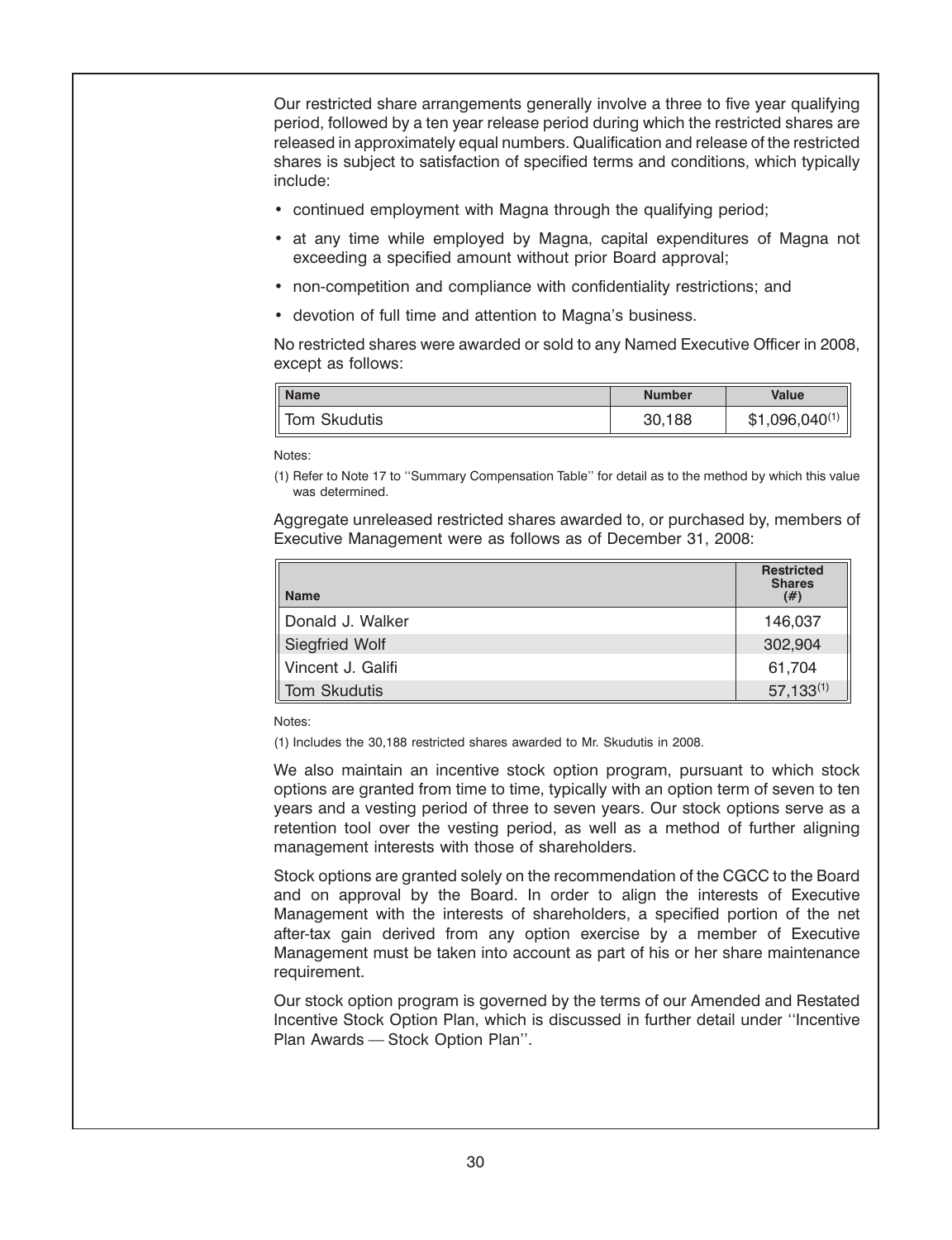| <b>Benefits and</b><br>Perquisites:       | We maintain a standard benefit program, the terms of which vary by jurisdiction.<br>Benefits payable to members of Executive Management are generally the same as<br>those applicable to other employees in the same jurisdiction.                                                                                                                                                                                                                                                                                                                                                                                                                                                                                                                                                                                                                                                                                   |                                  |
|-------------------------------------------|----------------------------------------------------------------------------------------------------------------------------------------------------------------------------------------------------------------------------------------------------------------------------------------------------------------------------------------------------------------------------------------------------------------------------------------------------------------------------------------------------------------------------------------------------------------------------------------------------------------------------------------------------------------------------------------------------------------------------------------------------------------------------------------------------------------------------------------------------------------------------------------------------------------------|----------------------------------|
|                                           | Aside from our standard benefits, we either reimburse or directly pay the life<br>insurance premiums on insurance policies for three of our Named Executive<br>Officers. Each of our Co-Chief Executive Officers and our Chief Financial Officer<br>maintains a life insurance policy which entitles us to be paid the accumulated cash<br>value and the applicable Named Executive Officer's specified beneficiaries to be<br>paid the death benefit. In the case of Messrs. Walker and Galifi, the policies are<br>maintained by them and we reimburse the premiums. In the case of Mr. Wolf, the<br>policy was maintained by us at the time the premium was paid in 2008; we<br>subsequently transferred the policy to him and will reimburse him for the applicable<br>premium beginning in 2009. The amounts reimbursed or paid by us in respect of<br>2008 include an income tax gross-up and were as follows: |                                  |
|                                           | <b>Name</b>                                                                                                                                                                                                                                                                                                                                                                                                                                                                                                                                                                                                                                                                                                                                                                                                                                                                                                          | Amount <sup>(1)</sup><br>$($ \$) |
|                                           | Donald J. Walker                                                                                                                                                                                                                                                                                                                                                                                                                                                                                                                                                                                                                                                                                                                                                                                                                                                                                                     | 252,510                          |
|                                           | <b>Siegfried Wolf</b>                                                                                                                                                                                                                                                                                                                                                                                                                                                                                                                                                                                                                                                                                                                                                                                                                                                                                                | 158,310                          |
|                                           | Vincent J. Galifi                                                                                                                                                                                                                                                                                                                                                                                                                                                                                                                                                                                                                                                                                                                                                                                                                                                                                                    | 91,210                           |
|                                           | (1) Converted from Canadian dollars to U.S. dollars based on the Bank of Canada's noon spot rate on<br>December 31, 2008 of $C$1.00 = US$0.8166$ .<br>A company vehicle is made available for the use of Mr. Wolf. The value of this<br>perquisite is reflected in the lower base salary paid to Mr. Wolf as compared to<br>Mr. Walker.<br>Members of Executive Management are also allowed limited personal use of<br>corporate assets, including aircraft and facilities, pursuant to the terms and<br>conditions of policies established by the CGCC.                                                                                                                                                                                                                                                                                                                                                             |                                  |
| <b>Share Maintenance</b><br>Requirements: | Each member of Executive Management is subject to a share maintenance<br>requirement calculated as follows:                                                                                                                                                                                                                                                                                                                                                                                                                                                                                                                                                                                                                                                                                                                                                                                                          |                                  |
|                                           | $\frac{1}{3}$ of cash compensation in excess of US\$110,500 for each of last 3 fiscal years                                                                                                                                                                                                                                                                                                                                                                                                                                                                                                                                                                                                                                                                                                                                                                                                                          |                                  |
|                                           | Average of daily closing price on NYSE of Magna shares over last 3 fiscal years                                                                                                                                                                                                                                                                                                                                                                                                                                                                                                                                                                                                                                                                                                                                                                                                                                      |                                  |
|                                           | Our Executive compensation program does not include any of the following elements:                                                                                                                                                                                                                                                                                                                                                                                                                                                                                                                                                                                                                                                                                                                                                                                                                                   |                                  |
| Pension Plan:                             | While we maintain pension plans in certain jurisdictions for some of our employees,<br>members of Executive Management are not entitled to participate in any such<br>pension plan. Similarly, members of Executive Management are not entitled to<br>participate in the Employee Equity Participation and Profit Sharing Plans which we<br>maintain for some of our employees and which are funded through the allocation of<br>10% of qualifying Pre-Tax Profits Before Profit Sharing (as defined in the Corporate<br>Constitution).                                                                                                                                                                                                                                                                                                                                                                              |                                  |
| SERP:                                     | We do not maintain any supplemental executive retirement plans.                                                                                                                                                                                                                                                                                                                                                                                                                                                                                                                                                                                                                                                                                                                                                                                                                                                      |                                  |
| Change of Control<br>Protection:          | We do not maintain change of control protection for our Executive Management.                                                                                                                                                                                                                                                                                                                                                                                                                                                                                                                                                                                                                                                                                                                                                                                                                                        |                                  |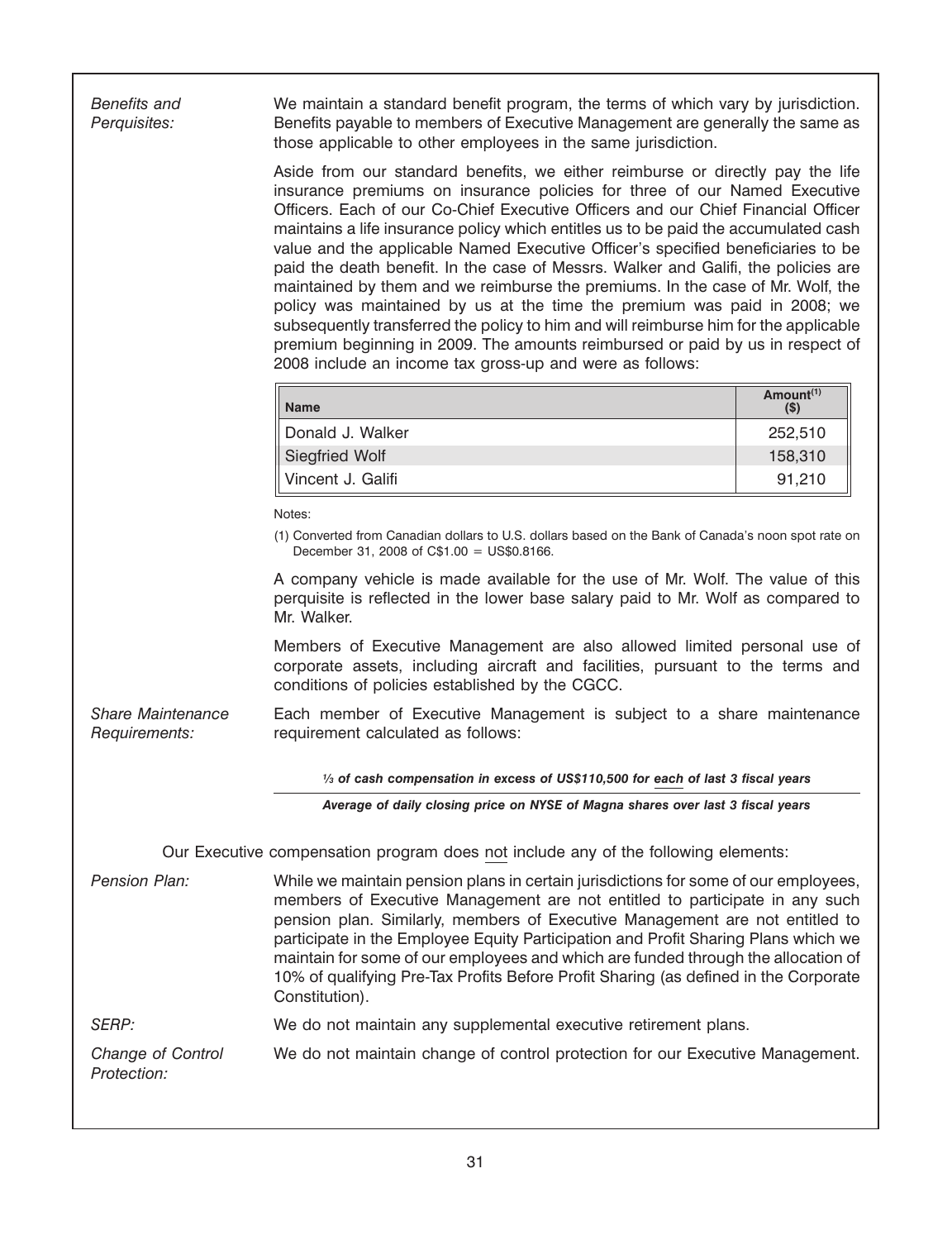*Severance Program:* Employment contracts with our executives allow us to terminate their employment by providing 12 months prior written notice or paying a retiring allowance equal to the average of their annual base salary and variable incentive bonus and total compensation adjustment, if any, for the three full fiscal years ending immediately prior to the date of termination. We do not maintain an executive severance program which allows for severance above and beyond that contained in our executive employment contracts. Refer to ''Termination and Change of Control Benefits'' for additional information.

# **2008/2009 Changes to Executive Compensation Program**

While the automotive industry (particularly in North America) appeared headed towards a normal cyclical downturn in 2008 due to the impact of high oil prices and other factors, the rapid and unforeseen deterioration of the global economy triggered by the global banking and credit crisis in the second half of 2008 went significantly beyond normal industry cyclicality. A number of factors caused a precipitous drop in global automotive production and sales, leaving several major North American automobile manufacturers on the brink of bankruptcy and materially impacting even the most successful global automobile manufacturers. These factors included:

- the seizure of global credit markets since September 2008, including the reduction in access to credit, particularly for vehicle financing; and
- the deterioration of global housing and equity markets, resulting erosion of personal net worth and collapse of consumer confidence.

# *Committee Process*

In this economic context, the CGCC met six times between November 2008 and late February 2009 to consider the impact of the global downturn on our executive compensation program and its underlying objectives. At the outset of its review, the CGCC engaged in dialogue with our Co-Chief Executive Officers, who advised the CGCC that they were making compensation adjustments to the compensation of profit participators at other levels of the company, in order to ensure retention and motivation of critical managers. In the course of its review, the CGCC also:

- engaged in discussions with other independent directors of the company, both during group discussions during the *in camera* sessions of Board meetings, as well as through one-on-one discussions;
- considered the views of the Chairman of the Board, particularly with respect to the performance of Executive Management; and
- retained and engaged in extensive discussions with its independent advisors Towers Perrin, the CGCC's compensation consultants, and Fasken Martineau Dumoulin LLP, the CGCC's legal advisors.

During its review, the CGCC reviewed and considered reports from Towers Perrin which provided detailed information concerning, among other things, compensation trends in light of current economic conditions and both historical and estimated compensation arrangements with respect to senior executives of various comparator group companies determined to be appropriate by the CGCC. The CGCC also sought the advice of its legal advisors as to various elements of some of the compensation proposals and alternatives considered, as well as the duties of the CGCC members in evaluating these proposals and alternatives. Finally, the CGCC reviewed an extensive range of publications from other compensation consultants, law firms, corporate governance advisors and others relating to executive compensation trends, the impact of current economic conditions on executive compensation, various compensation plan structuring considerations and related matters.

In conducting its review, the CGCC considered a broad range of alternatives, ranging from making no adjustments to making ''one-time'' adjustments in recognition of the impact of current economic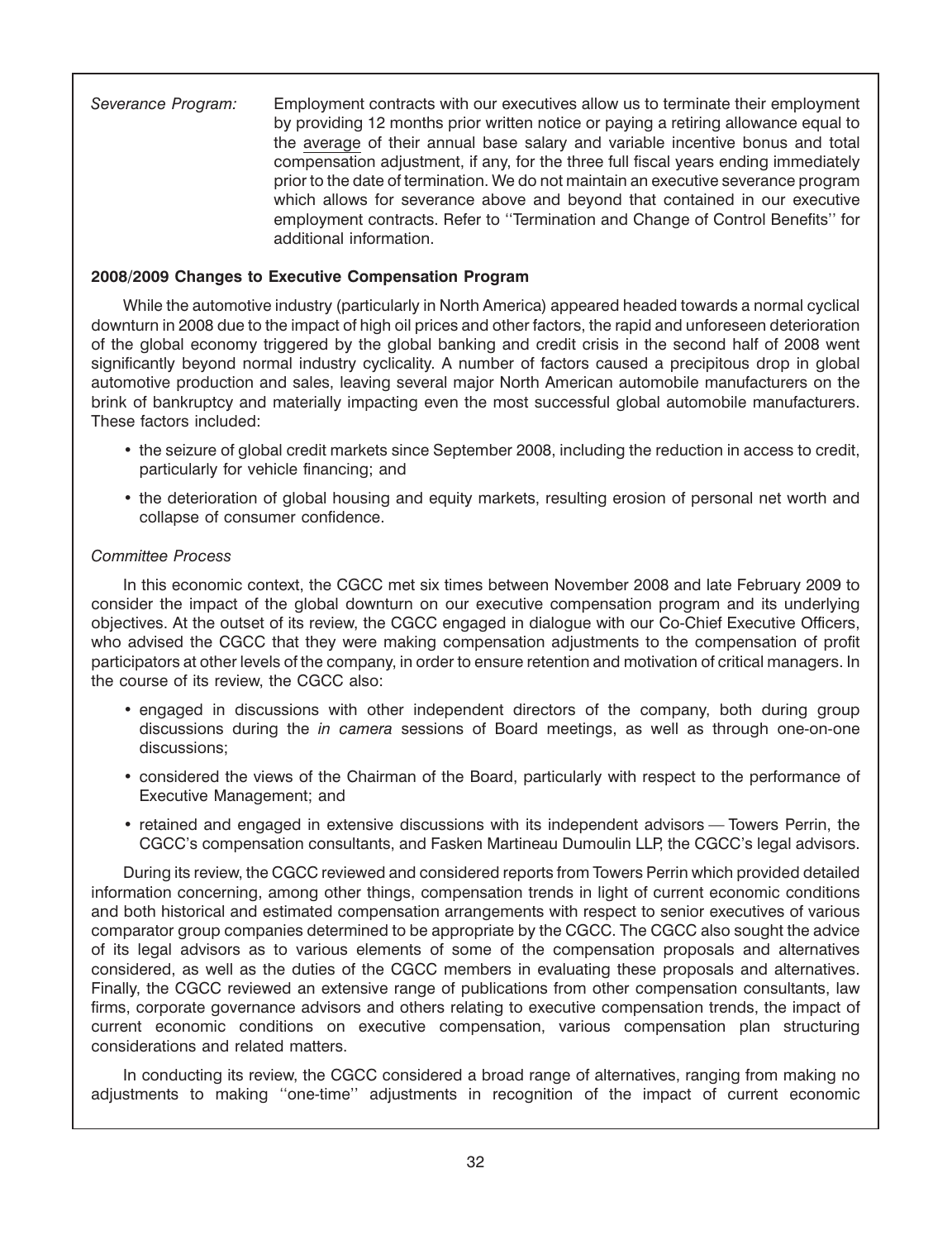circumstances, to fundamentally altering our compensation system going forward. After lengthy deliberations, the CGCC determined that our compensation philosophy is fundamentally sound, has been a significant contributor to our historical success and is expected to contribute to our growth once economic conditions improve. Accordingly, the CGCC made the threshold decision that any adjustments to executive compensation should be made on a ''one-time'' basis for 2008 and 2009, rather than as a result of any fundamental change to our compensation structure. In arriving at this decision, the CGCC recognized that the severe economic downturn that had started in the late summer of 2008 was not a mere cyclical downturn. The CGCC was also guided by the approach employed by Executive Management in respect of profit participators at other levels in the company.

# *Committee Recommendations*

On February 23, 2009, following its extensive review and deliberations, the CGCC unanimously recommended to the Board, and the Independent Directors subsequently unanimously approved:

• an adjustment to total compensation for 2008 (the ''2008 Total Compensation Adjustment'') and an adjustment to total compensation for 2009 (the ''2009 Total Compensation Adjustment''), in each case for members of Executive Management. The 2008 Total Compensation Adjustment was paid in addition to base salaries and profit participation allocations. The 2009 Total Compensation Adjustment will be paid in addition to the base salaries; members of Executive Management will not receive any variable incentive bonus in 2009. The 2008 Total Compensation Adjustment and 2009 Total Compensation Adjustment for each member of Executive Management are as follows $(1)$ :

| <b>Name</b>       | 2008 Total<br><b>Compensation</b><br><b>Adjustment</b><br>(S) | 2009 Total<br>Compensation<br>Adjustment <sup>(2)</sup><br>$($ \$) |
|-------------------|---------------------------------------------------------------|--------------------------------------------------------------------|
| Donald J. Walker  | 2,800,000                                                     | 4,200,000                                                          |
| Siegfried Wolf    | 2,800,000                                                     | 4,200,000                                                          |
| Belinda Stronach  | 1,850,000                                                     | $2,550,000^{(3)}$                                                  |
| Vincent J. Galifi | 1,350,000                                                     | 1,750,000                                                          |
| Tom Skudutis      | 1,400,000                                                     | 1,350,000                                                          |

Notes:

- (1) No adjustment was made to the fees payable to Mr. Stronach, SCo or SCC pursuant to the consulting and business development agreements described under ''Determination of Amounts of Compensation — Determination of Compensation of Our Founder'' and ''Management Contracts''.
- (2) In light of the determination to pay the 2009 Total Compensation Adjustment to each of the Named Executive Officers other than Mr. Stronach, none of these Named Executive Officers will be entitled to participate in our 2009 Pre-Tax Profits Before Profit Sharing (as defined in the Corporate Constitution). Refer to "Determination of Amounts of Compensation -Determination of Compensation of Our Founder''.
- (3) Effective January 1, 2009, Ms. Stronach provides business services to us pursuant to the business services agreement described under ''Management Contracts''. The amount shown, together with a fixed fee of \$110,500, represents the fees payable thereunder.
- a grant of options in 2009 to the Named Executive Officers as follows:

| <b>Name</b>         | No. of Options |
|---------------------|----------------|
| Frank Stronach      | 275,000        |
| Donald J. Walker    | 150,000        |
| Siegfried Wolf      | 150,000        |
| Belinda Stronach    | 100,000        |
| Vincent J. Galifi   | 100,000        |
| <b>Tom Skudutis</b> | 50,000         |
| Total               | 825,000        |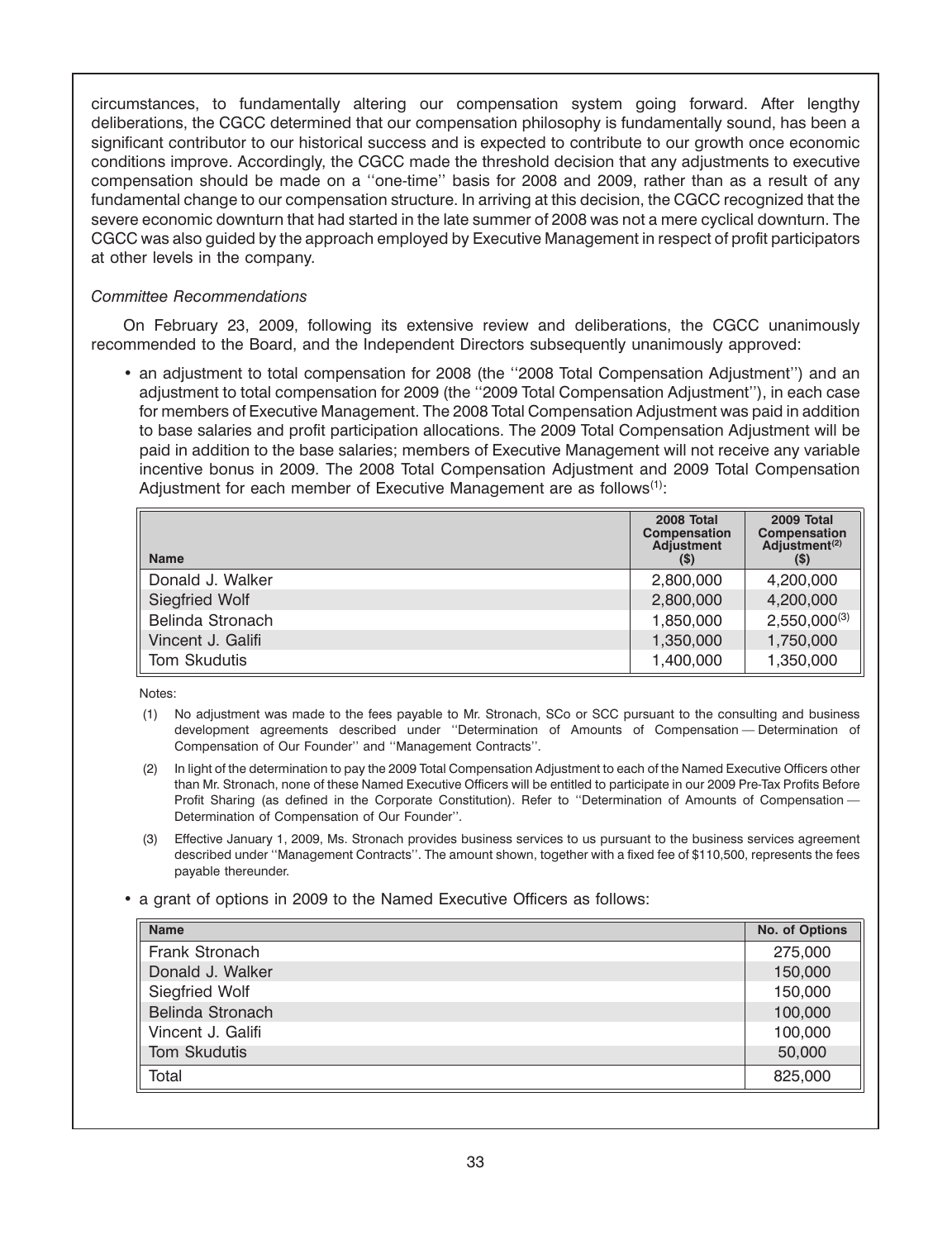The foregoing stock options were granted on February 23, 2009, based on the closing price of our Class A Subordinate Voting Shares on the TSX on February 26, 2009 (C\$33.09), being the first full trading day following the expiry of our regular year-end trading blackout. One-third of the options granted to each of the Named Executive Officers vests on the first anniversary of the grant date, with a further one-third on each of the second and third anniversaries of the grant date. On exercise of the options and sale of the underlying shares, the net after-tax gain arising from such sale of underlying shares will be taken into account in the Named Executive Officer's share maintenance requirement. In the event the Named Executive Officer ceases to be employed by Magna or any of its affiliates, he or she will be required to maintain Magna Class A Subordinate Voting Shares, restricted shares or Incentive RSUs equal to the net after-tax gain arising from such sale of underlying shares for one year following exercise.

The CGCC had also previously determined to pay the entire amount of the 2008 profit-sharing bonus in cash, provided that each member of Executive Management meets his or her share maintenance requirement. Accordingly, the RSU account of each member of Executive Management was amended to cancel all 2008 Incentive RSUs and reverse all dividend equivalents thereon in respect of the 2008 fiscal year.

# *Factors Considered by the CGCC in Making its Recommendation*

In the course of its review and deliberations, the CGCC considered a number of factors. As global economic conditions continued to worsen during the period of the CGCC's review, no clear consensus emerged as to an appropriate approach to compensation in the current unprecedented economic circumstances. The CGCC arrived at its decision and recommendation based on what it believed to be in the best long-term interests of Magna. The CGCC considered a number of factors and information, including:

- our compensation principles and the objective of ensuring the continued competitiveness of total compensation for senior Management;
- our Corporate Constitution and historical compensation practices;
- the precipitous and unprecedented decline in external economic conditions and in the automotive industry and its significant adverse effect on our profitability in the second half of 2008;
- management's current financial projections for 2009, which would result in Executive Management receiving substantially less than members of executive management in similar positions at companies of comparable size and scope, even when current economic conditions are considered;
- our strong management team and the desire to ensure that the team is focused on taking proper steps to position us for growth when current economic conditions improve;
- the historical success of our compensation philosophies and the desire to make only a one-time adjustment in the face of an unprecedented economic crisis rather than alter what the CGCC believes to be a fundamental component of our success over the years;
- the historic compensation of our senior executives as compared to appropriate comparator groups;
- our strong performance, compared to our automotive peers, based on a variety of metrics (including operating results, balance sheet and cash flow) over the years 2008, 2007 and 2006 and for the nine month periods ended September 30, 2008, 2007 and 2006;
- our liquidity and the fact that we are substantially debt-free, compared to some of our peers which are reported to be in breach of their debt covenants or at imminent risk of bankruptcy;
- the relative positioning of the 2009 Total Compensation Adjustment, which has been targeted at approximately the 75<sup>th</sup> percentile of estimated compensation for 2009 for executive management of appropriate comparator groups;
- the 2009 Total Compensation Adjustment will eliminate any profit sharing for Executive Management for 2009;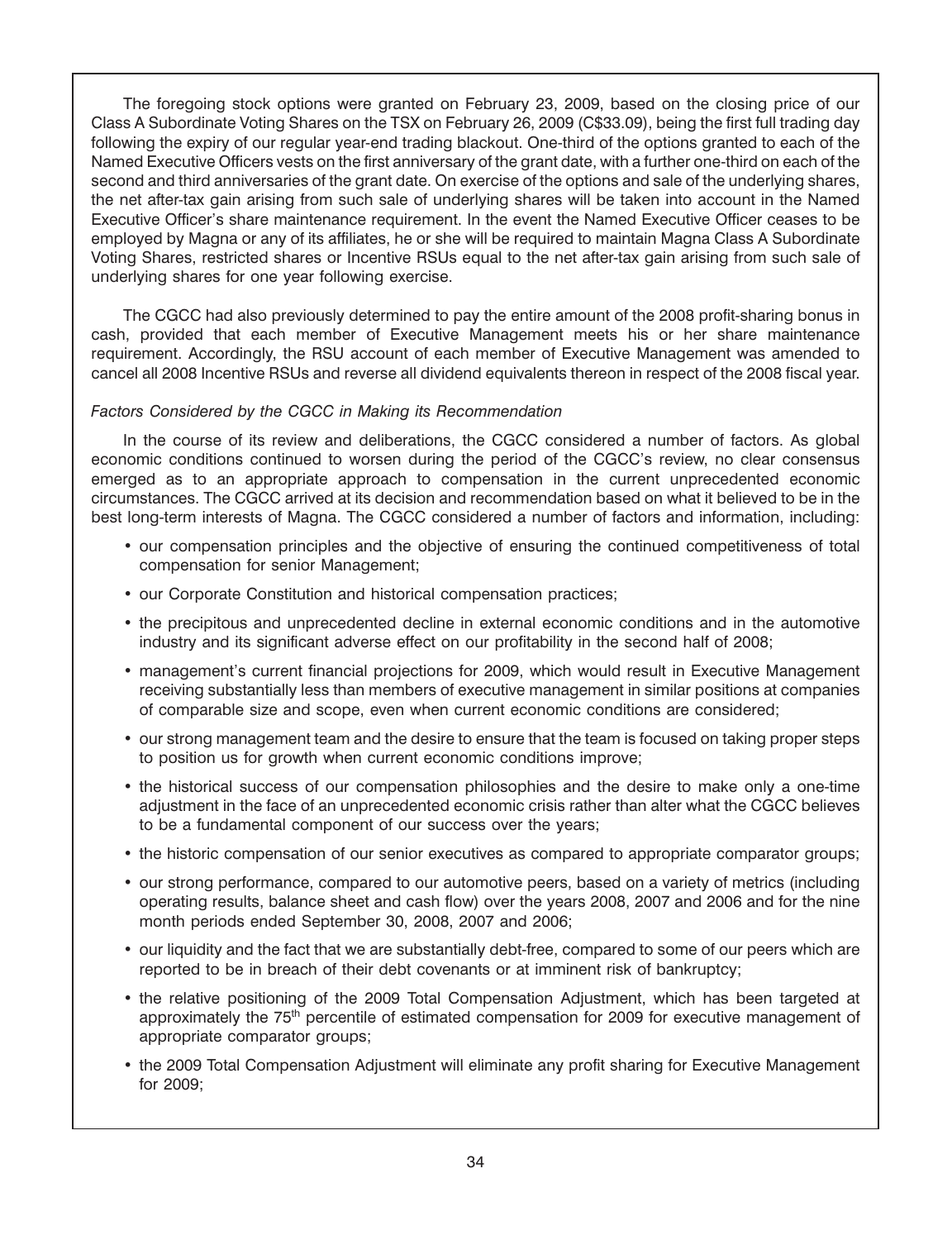- the 2008 Total Compensation Adjustment and the 2009 Total Compensation Adjustment represent, in the CGCC's view, fair compensation for Executive Management considering their respective positions and responsibilities within Magna, their historic contributions to our success and their anticipated contributions to our future success;
- the Chairman would not receive any adjustment to compensation for 2008 or 2009, although he would receive a grant of 275,000 options for 2009 as part of the 2009 option grants;
- with the exception of the 2009 option grants, the consistency between the total compensation adjustments and the measures taken at levels below the Executive Management team to adjust the compensation to account for the economic downturn;
- the accounting treatment of the 2009 option grants in our financial statements;
- our historical practice of adjusting compensation in other circumstances where profitability is not a fair measure of the contributions of a manager, such as where a manager is properly executing a plan to turn around an underperforming business unit;
- the manner in which compensation is paid to Executive Management throughout the calendar year and the resulting impact on cash flow in the event of significant fluctuations in profitability during the course of that same calendar year;
- materials prepared by Towers Perrin concerning, among other things, compensation trends in light of current economic conditions and both historical and estimated compensation arrangements with respect to senior executives of various comparator group companies determined to be appropriate by the CGCC;
- the advice of the CGCC's legal advisors as to the duties of the CGCC members in evaluating the proposed changes to compensation for 2008 and 2009;
- the experience of the CGCC members both in the automotive industry and with other companies facing similar circumstances;
- materials published by various public commentators concerning executive compensation practices in the current economic environment; and
- general information concerning the automotive industry, market data, general economic data and trends.

In determining to recommend the 2008 Total Compensation Adjustment, 2009 Total Compensation Adjustment and 2009 option grants to the Board, the CGCC also considered the significant continuing volatility in global equity markets, significant existing equity exposure of the Named Executive Officers and the substantial deterioration in such Magna equity values, as well as the following year-over-year percentage declines in base salaries, variable incentive bonuses and total compensation adjustments for members of Executive Management:

| <b>Name</b>           | % Decline<br>2008 vs. 2007 | % Decline<br>2009 vs. 2008 |
|-----------------------|----------------------------|----------------------------|
| Donald J. Walker      | 39%                        | 22%                        |
| <b>Siegfried Wolf</b> | 39%                        | 22%                        |
| Belinda Stronach      | $13\%^{(1)}$               | 28%                        |
| Vincent J. Galifi     | 35%                        | 26%                        |
| Tom Skudutis          | $50\%^{(2)}$               | $23\%^{(2)}$               |

Notes:

(1) Ms. Stronach resumed employment with Magna effective May 1, 2007 and, accordingly, her 2007 compensation did not reflect compensation for the complete year.

(2) Excludes the long-term retention awards made to Mr. Skudutis in 2007 and 2008.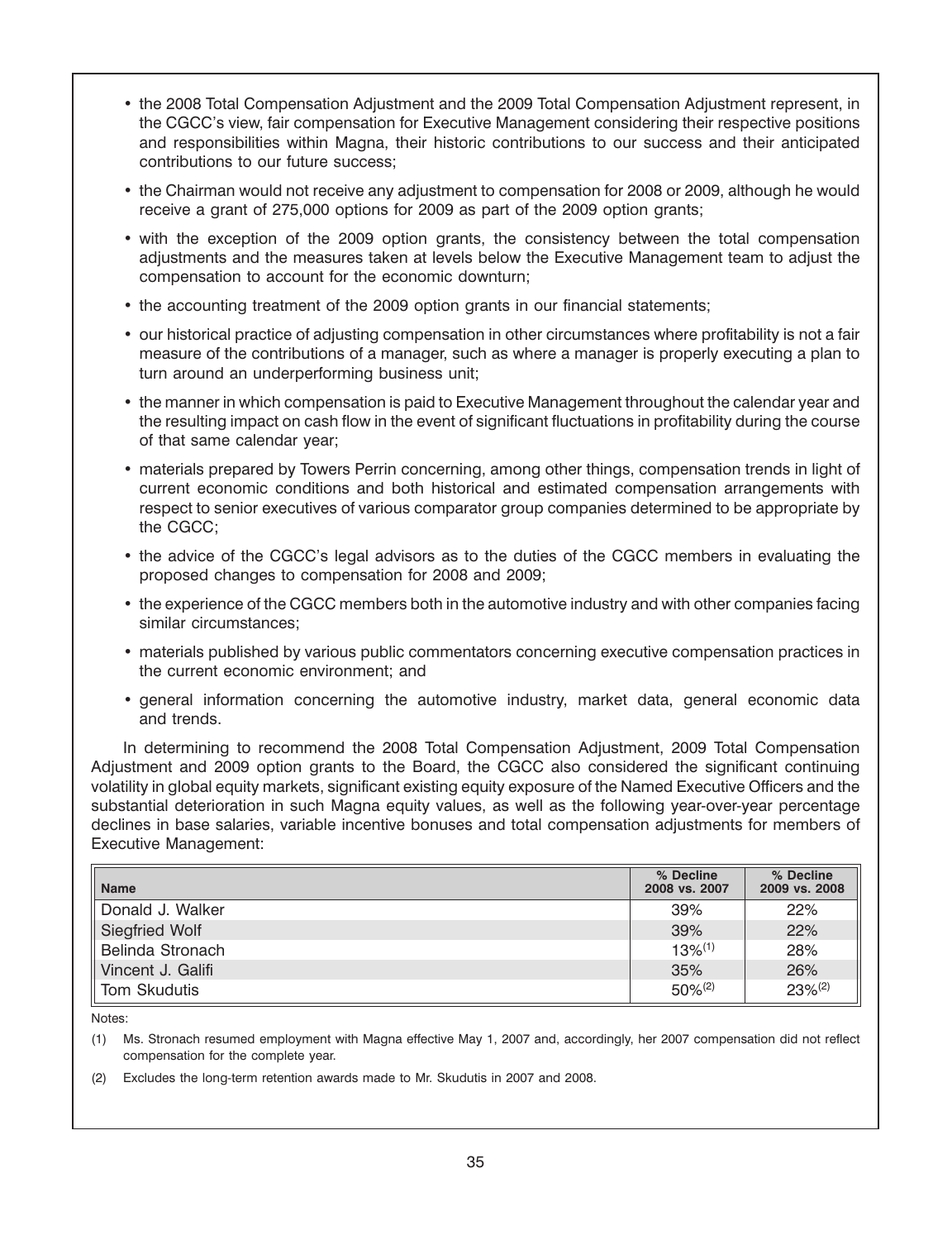In light of all these factors, the CGCC concluded that the executive compensation program goals of retention, motivation and total compensation competitiveness necessitated that the total compensation adjustments be paid in the form of cash compensation. In determining to recommend the 2009 option grants to the Named Executive Officers, the CGCC concluded that these option grants would assist in further aligning the long-term interests of the Named Executive Officers with those of shareholders.

Based on the CGCC's extensive review of executive compensation for Executive Management for 2008/2009 and its unanimous recommendation to the Board, the Independent Directors considered and unanimously approved the proposed total compensation adjustments and option grants as being fair and in the best long-term interests of Magna.

## **Share Performance Graph**

The following graph compares the yearly total cumulative shareholder return (assuming reinvestment of dividends) for C\$100 invested in Magna Class A Subordinate Voting Shares on December 31, 2003, with the cumulative return of the S&P/TSX Total Return Composite Index during the five years ended December 31, 2008.



| <b>Fiscal Years</b>  | December 31,<br>2004<br>(C\$) | December 31.<br>2005<br>(C\$) | December 31,<br>2006<br>(C <sub>\$</sub> ) | December 31.<br>2007<br>(C\$) | December 31.<br>2008<br>(C <sub>\$</sub> ) |
|----------------------|-------------------------------|-------------------------------|--------------------------------------------|-------------------------------|--------------------------------------------|
| Magna Class A        | 96.56                         | 84.11                         | 95.91                                      | 83.05                         | 38.92                                      |
| S&P/TSX Total Return | 114.48                        | 142.10                        | 166.63                                     | 183.01                        | 122.61                                     |

The total cumulative shareholders' return for C\$100 invested in Magna's Class A Subordinate Voting Shares was C\$38.92, compared to C\$122.61 for the S&P/TSX Total Return Composite Index.

In general terms, the executive compensation we have paid to our Chairman and to the next five most highly compensated executive officers in aggregate has declined over the five years ended December 31, 2008, with the exception of an increase in 2007. Given the direct link between executive compensation and corporate profitability, the decreases in 2004, 2005, 2006 and 2008 were due to decreased profitability, while the increase in 2007 was due to increased profitability and higher profit participation allocations for certain of the Named Executive Officers in that year.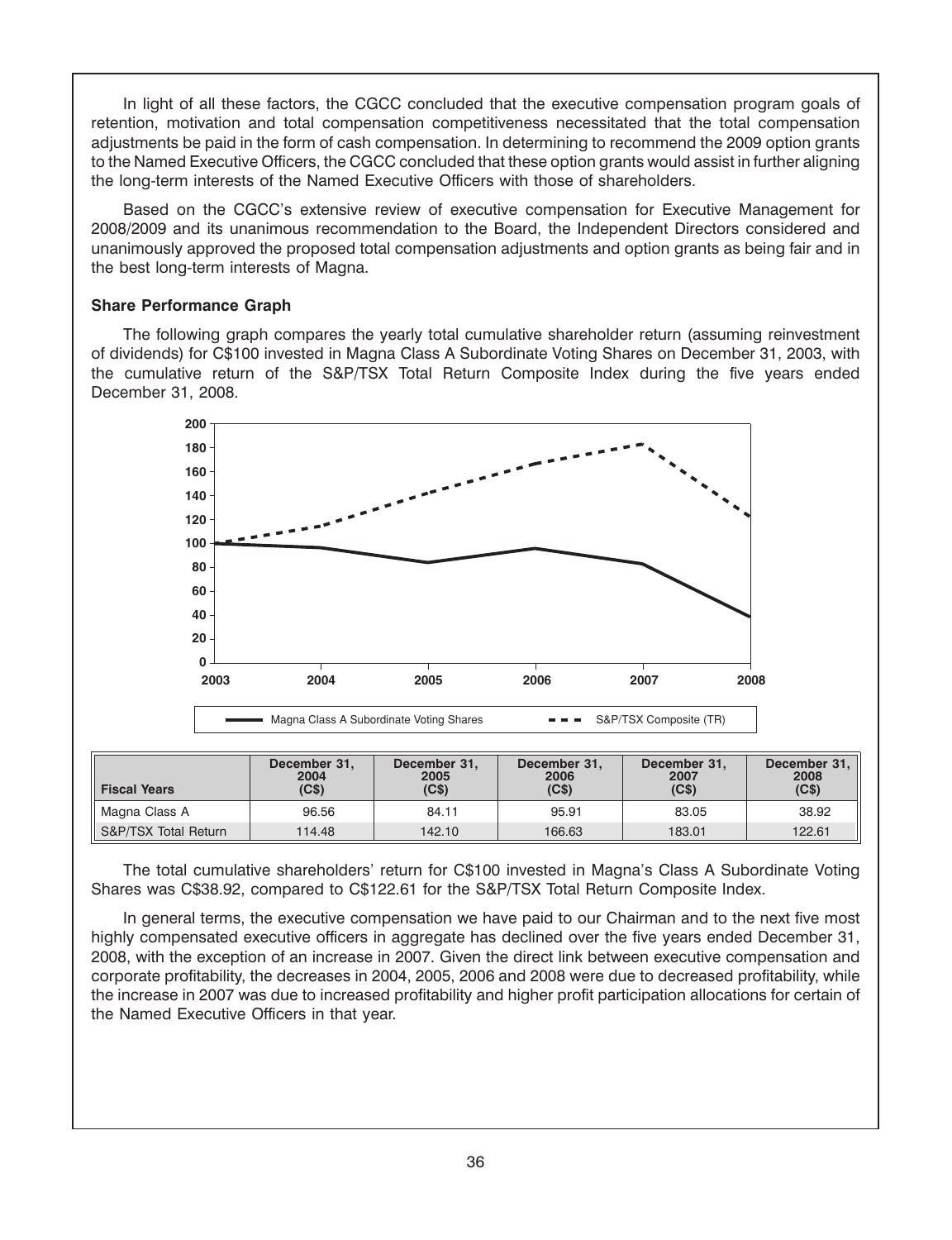# **SUMMARY COMPENSATION TABLE**

The following table sets forth a summary of all compensation earned in respect of 2008 and 2007 by the individuals who were our Named Executive Officers as at December 31, 2008.

|                                                                                   |              |                    |                                                  |                                 | Non-equity incentive plan<br>compensation     |                                 |                                   |                                                      |                                     |
|-----------------------------------------------------------------------------------|--------------|--------------------|--------------------------------------------------|---------------------------------|-----------------------------------------------|---------------------------------|-----------------------------------|------------------------------------------------------|-------------------------------------|
| Name and Principal position                                                       | Year         | Salary<br>(5)      | Share-based<br>awards<br>$($ \$                  | Option-based<br>awards<br>$($)$ | Annual<br>incentive<br>plans                  | Long-term<br>incentive<br>plans | <b>Pension</b><br>value<br>$($ \$ | All other<br>Compensation<br>(5)                     | <b>Total</b><br>Compensation<br>(S) |
| Frank Stronach                                                                    | 2008         | $200,000^{(1)}$    | <b>NIL</b>                                       | <b>NIL</b>                      | $8,152,000^{(2)}$                             | <b>NIL</b>                      | <b>NIL</b>                        | $2,427,630^{(3)}$                                    | 10,779,630                          |
| Chairman                                                                          | 2007         | $200.000^{(1)}$    | <b>NIL</b>                                       | <b>NIL</b>                      | 37.783.000(2)                                 | <b>NIL</b>                      | <b>NIL</b>                        | $2,489,620^{(3)}$                                    | 40,472,620                          |
| Donald J. Walker                                                                  | 2008         | 110.500            | NIL <sup>(4)</sup>                               | <b>NIL</b>                      | $2.613.000^{(5)}$                             | <b>NIL</b>                      | <b>NIL</b>                        | $3,135,320^{(6)}$                                    | 5,858,820                           |
| Co-Chief Executive Officer                                                        | 2007         | 110,500            | $2,813,200^{(4)}$                                | <b>NIL</b>                      | $6,153,500^{(5)}$                             | <b>NIL</b>                      | <b>NIL</b>                        | 403.880 <sup>(6)</sup>                               | 9,481,080                           |
| Siegfried Wolf                                                                    | 2008         | 100.000            | NIL <sup>(7)</sup>                               | <b>NIL</b>                      | $2.613.000^{(8)}$                             | <b>NIL</b>                      | <b>NIL</b>                        | $3.032.720^{(9)}$                                    | 5,745,720                           |
| Co-Chief Executive Officer                                                        | 2007         | 100.000            | $2.813.200^{(7)}$                                | <b>NIL</b>                      | $6,653,800^{(8)}$                             | <b>NIL</b>                      | <b>NIL</b>                        | 248.070(9)                                           | 9,815,070                           |
| Belinda Stronach <sup>(10)</sup>                                                  | 2008         | 110,500            | NIL <sup>(11)</sup>                              | <b>NIL</b>                      | 1,742,000 <sup>(12)</sup>                     | <b>NIL</b>                      | <b>NIL</b>                        | $1,975,300^{(13)}$                                   | 3,827,800                           |
| Executive Vice-Chairman                                                           | 2007         | 73,000             | $1,408,100^{(11)}$                               | <b>NIL</b>                      | 2,807,800 <sup>(12)</sup>                     | <b>NIL</b>                      | <b>NIL</b>                        | $23,760^{(13)}$                                      | 4,312,660                           |
| Vincent J. Galifi<br>Executive Vice-President<br>and Chief Financial Officer      | 2008<br>2007 | 110.500<br>110.500 | NIL <sup>(14)</sup><br>1,160,400 <sup>(14)</sup> | <b>NIL</b><br><b>NIL</b>        | 1,045,210 <sup>(15)</sup><br>2,584,400(15)    | <b>NIL</b><br><b>NIL</b>        | <b>NIL</b><br><b>NIL</b>          | 1,466,070 <sup>(16)</sup><br>132.740 <sup>(16)</sup> | 2,621,780<br>3,988,040              |
| <b>Tom Skudutis</b><br>Chief Operating Officer,<br><b>Exteriors and Interiors</b> | 2008<br>2007 | 110.500<br>110.500 | $1,096,040^{(17)}$<br>$1.267.680^{(17)}$         | <b>NIL</b><br><b>NIL</b>        | 383.240 <sup>(18)</sup><br>$2,200,000^{(18)}$ | <b>NIL</b><br><b>NIL</b>        | <b>NIL</b><br><b>NIL</b>          | $1,400,000^{(19)}$<br>$1.500.000^{(19)}$             | 2,989,780<br>5,078,180              |

Notes:

(1) Mr. Stronach is not employed by us. The amounts shown represent compensation for service as Chairman of the Board.

(2) These amounts represent fees paid to: (a) SCo, an associate of Mr. Stronach, by European subsidiaries of Magna for business development, consulting and other services provided by SCo to certain non-Austrian European subsidiaries of Magna; and (b) SCC, an associate of Mr. Stronach, by Magna for business development and other services provided by SCC to Magna and certain non-European subsidiaries of Magna. The aggregate of such fees and the fee referred to in Note 3 below, in each of 2007 and 2008 was determined on the basis of 3% of our Pre-Tax Profits Before Profit Sharing (as defined in the Corporate Constitution) for each such year. Refer to "Compensation Discussion and Analysis - Determination of Amounts of Compensation -Determination of Compensation of our Founder'' and ''Management Contracts''.

(3) These amounts are comprised of:

| <b>Description</b>                 | 2007<br>$($ \$)        | 2008<br>$($ \$)   |
|------------------------------------|------------------------|-------------------|
| <b>Consulting Fee</b>              | $2,300,000^{(a)}$      | $2,300,000^{(a)}$ |
| Personal use of corporate aircraft | 189.620 <sup>(b)</sup> | $127.630^{(b)}$   |
| Total                              | 2,489,620              | 2,427,630         |

Notes:

- (a) Refer to ''Compensation Discussion and Analysis Determination of Amounts of Compensation Determination of Compensation of our Founder'' and ''Management Contracts''.
- (b) Represents the difference between the aggregate variable operating cost of corporate aircraft for personal use flights and the amount reimbursed by Mr. Stronach in accordance with policies established by the CGCC. Converted from C\$187,370 and C\$156,290 to U.S. dollars based on the Bank of Canada's noon spot rate on December 31, 2007 of C\$1.00 = US\$1.0120 and December 31, 2008 of  $C$1.00 = US$0.8166$ , respectively.
- (4) As discussed under ''Compensation Discussion and Analysis 2008/2009 Changes to Executive Compensation Program'', for 2008, Mr. Walker's 2008 Incentive RSUs were cancelled and the portion of his variable incentive bonus which would ordinarily have been paid in the form of Incentive RSUs was paid in cash and is included in the amounts discussed in Note 5 below. For 2007, this amount represents 1⁄3 of the variable incentive bonus paid to Mr. Walker in the form of Incentive RSUs. A total of 32,635 Incentive RSUs were granted to Mr. Walker based on the weighted average closing prices on the NYSE of Magna Class A Subordinate Voting Shares over the 20 trading days ending on March 31, 2007, June 29, 2007, September 28, 2007 and December 31, 2007.
- (5) As discussed under ''Compensation Discussion and Analysis 2008/2009 Changes to Executive Compensation Program'', for 2008, this amount represents Mr. Walker's entire variable incentive bonus of \$2,613,000. For 2007, this amount represents 2⁄3 of Mr. Walker's variable incentive bonus.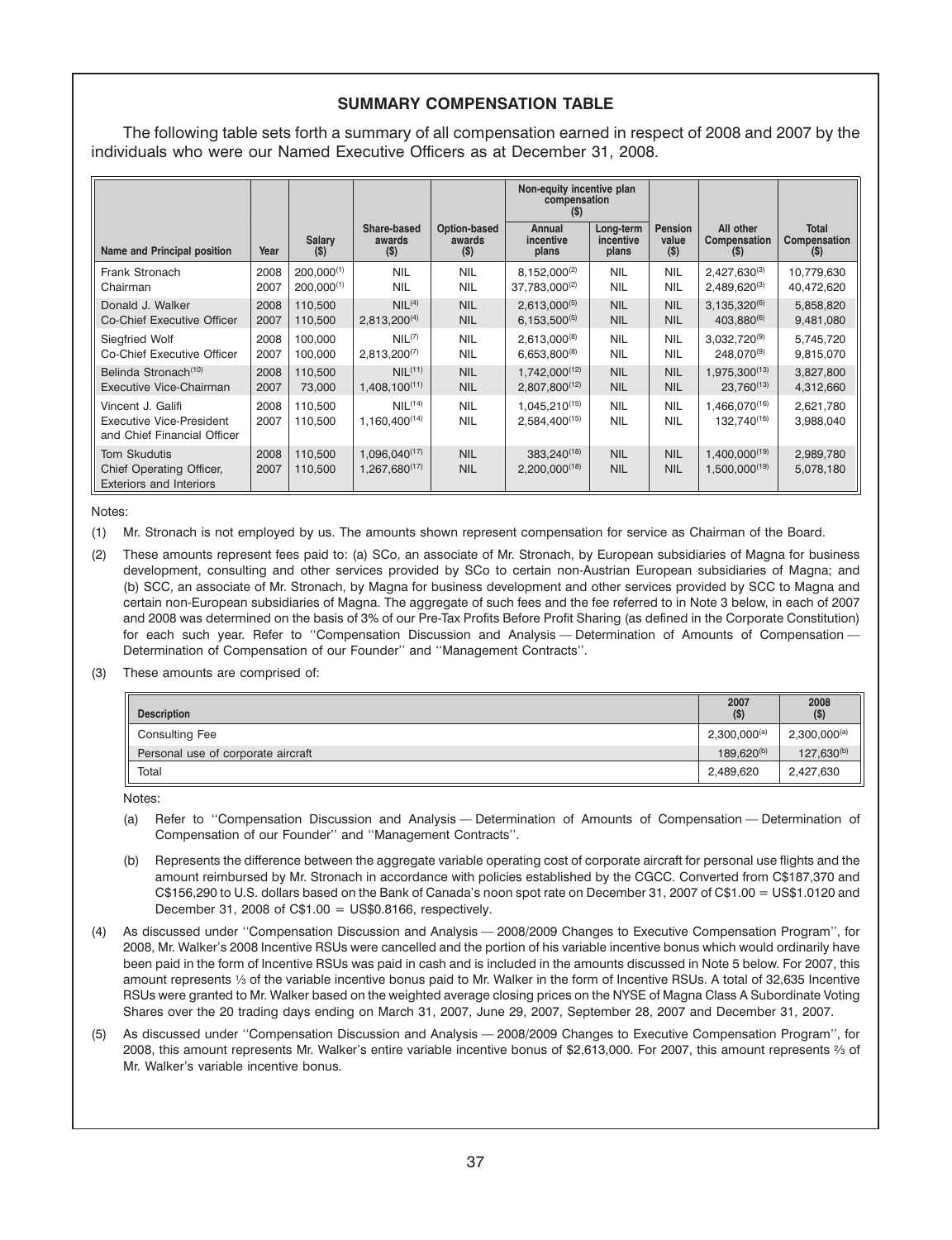(6) These amounts are comprised of:

| <b>Description</b>                                                                                                             | 2007<br>$($ \$)       | 2008<br>$($ \$)        |
|--------------------------------------------------------------------------------------------------------------------------------|-----------------------|------------------------|
| 2008 Total Compensation Adjustment                                                                                             | <b>NIL</b>            | 2,800,000              |
| Dividend equivalents paid on 2006 & 2007 Incentive RSUs                                                                        | 41,360                | 56,810                 |
| Amounts reimbursed by Magna in respect of premiums paid by Mr. Walker on a life insurance policy,<br>grossed-up for income tax | $312.940^{(a)}$       | 252.510 <sup>(b)</sup> |
| Personal use of corporate aircraft                                                                                             | 49.580 <sup>(c)</sup> | $26.000^{(c)}$         |
| Total                                                                                                                          | 403,880               | 3,135,320              |

Notes:

- (a) Converted from C\$309,220 to U.S. dollars based on the Bank of Canada's noon spot rate on December 31, 2007 of C\$1.00  $=$  US\$1.0120.
- (b) Converted from C\$309,220 to U.S. dollars based on the Bank of Canada's noon spot rate on December 31, 2008 of C\$1.00  $=$  US\$0.8166.
- (c) Represents the difference between the aggregate variable operating cost of corporate aircraft for personal use flights and the amount reimbursed by Mr. Walker in accordance with policies established by the CGCC. Converted from C\$48,995 and C\$31,840 to U.S. dollars based on the foregoing exchange rates.
- (7) As discussed under ''Compensation Discussion and Analysis 2008/2009 Changes to Executive Compensation Program'', for 2008, Mr. Wolf's 2008 Incentive RSUs were cancelled and the portion of his variable incentive bonus which would ordinarily have been paid in the form of Incentive RSUs was paid in cash and is included in the amounts discussed in Note 8 below. For 2007, this amount represents 1⁄3 of the variable incentive bonus paid to Mr. Wolf in the form of Incentive RSUs. A total of 32,635 Incentive RSUs were granted to Mr. Wolf based on the weighted average closing prices on the NYSE of Magna Class A Subordinate Voting Shares over the 20 trading days ending on March 31, 2007, June 29, 2007, September 28, 2007 and December 31, 2007.
- (8) As discussed under ''Compensation Discussion and Analysis 2008/2009 Changes to Executive Compensation Program'', for 2008, this amount represents Mr. Wolf's entire variable incentive bonus of \$2,613,000. For 2007, this amount represents 2⁄3 of Mr. Wolf's variable incentive bonus, plus a \$500,000 special bonus paid to Mr. Wolf in recognition of his extensive efforts in 2007 in developing Magna's Russian business and addressing the future of the Magna Steyr operating group.
- (9) These amounts are comprised of:

| <b>Description</b>                                                                       | 2007<br>$($ \$) | 2008<br>$($ \$)        |
|------------------------------------------------------------------------------------------|-----------------|------------------------|
| 2008 Total Compensation Adjustment                                                       | <b>NIL</b>      | 2,800,000              |
| Dividend equivalents paid on 2006 & 2007 Incentive RSUs                                  | 41,360          | 56,810                 |
| Annual premium paid by Magna or its subsidiaries on a life insurance policy for Mr. Wolf | $196.210^{(a)}$ | 158,310 <sup>(b)</sup> |
| Company vehicle                                                                          | 10.500          | 10.500                 |
| Personal use of corporate aircraft                                                       | <b>NIL</b>      | $7.100^{(c)}$          |
| Total                                                                                    | 248,070         | 3,032,720              |

Notes:

- (a) Converted from C\$193,870 to U.S. dollars based on the Bank of Canada's noon spot rate on December 31, 2007 of C\$1.00  $=$  US\$1.0120.
- (b) Converted from C\$193,870 to U.S. dollars based on the Bank of Canada's noon spot rate on December 31, 2008 of C\$1.00  $=$  US\$0.8166.
- (c) Represents the difference between aggregate variable operating cost of corporate aircraft for personal use flights and the amount reimbursed by Mr. Wolf in accordance with policies established by the CGCC. Converted from C\$8,695 to U.S. dollars based on the Bank of Canada noon spot rate on December 31, 2008.
- (10) Ms. Stronach resumed employment with Magna effective May 1, 2007 and was appointed as Executive Vice-Chairman on May 4, 2007.
- (11) As discussed under ''Compensation Discussion and Analysis 2008/2009 Changes to Executive Compensation Program'', for 2008, Ms. Stronach's 2008 Incentive RSUs were cancelled and the portion of her variable incentive bonus which would ordinarily have been paid in the form of Incentive RSUs was paid in cash and is included in the amounts discussed in Note 12 below. For 2007, this amount represents 1/3 of the variable incentive bonus paid to Ms. Stronach in the form of Incentive RSUs. A total of 16,181 Incentive RSUs were granted to Ms. Stronach based on the weighted average closing prices on the NYSE of Magna Class A Subordinate Voting Shares over the 20 trading days ending on June 29, 2007, September 28, 2007 and December 31, 2007.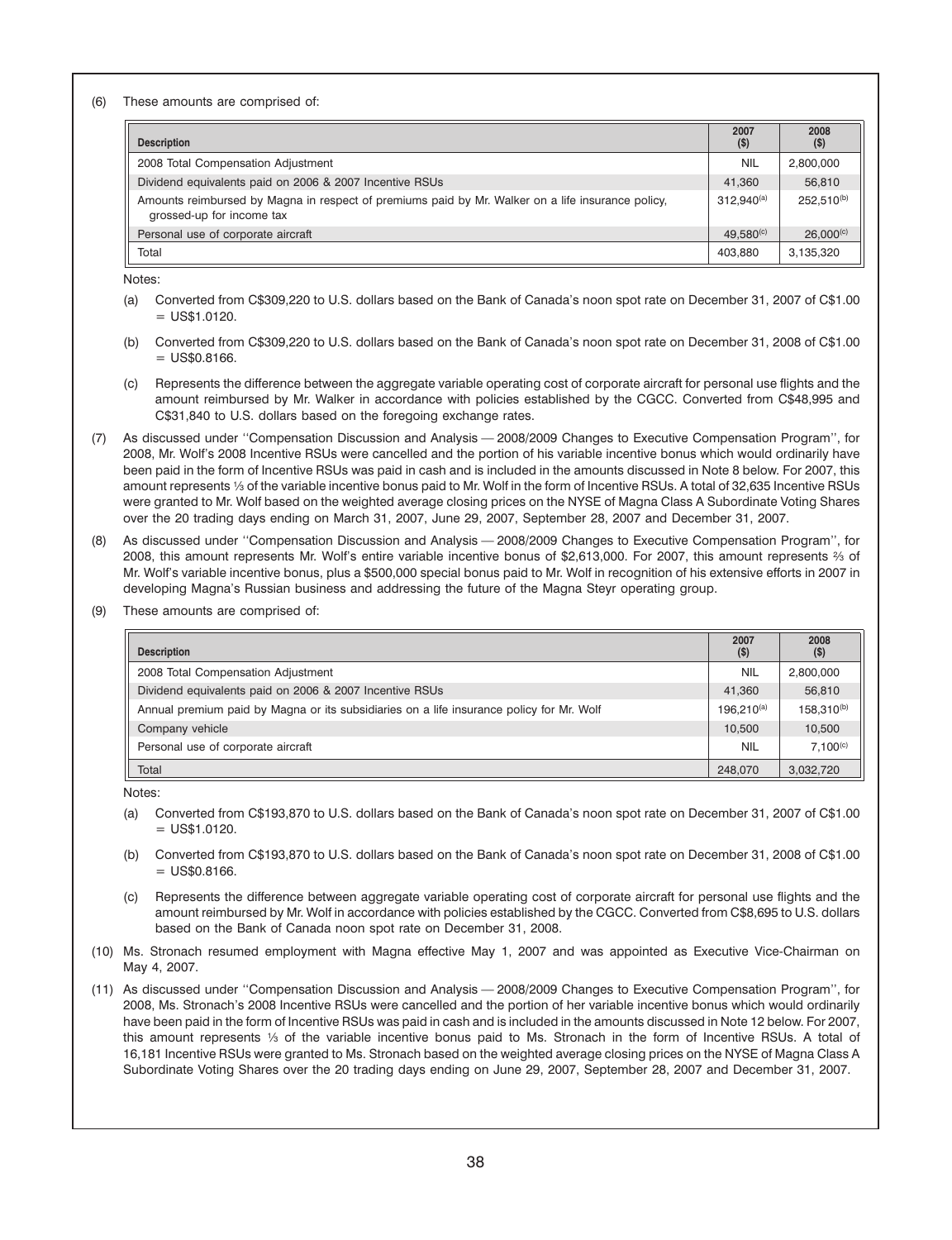- (12) As discussed under ''Compensation Discussion and Analysis 2008/2009 Changes to Executive Compensation Program'', for 2008, this amount represents Ms. Stronach's entire variable incentive bonus of \$1,742,000. For 2007, this amount represents 2⁄3 of Ms. Stronach's variable incentive bonus.
- (13) These amounts are comprised of:

| <b>Description</b>                               | 2007<br>$($ \$) | 2008<br>$($ \$) |
|--------------------------------------------------|-----------------|-----------------|
| 2008 Total Compensation Adjustment               | <b>NIL</b>      | .850,000        |
| Dividend equivalents paid on 2007 Incentive RSUs | 4,930           | 20,390          |
| Personal use of corporate aircraft               | $18.830^{(a)}$  | $104.910^{(a)}$ |
| Total                                            | 23.760          | .975.300        |

Notes:

- (a) Represents the difference between the aggregate variable operating cost of corporate aircraft for personal use flights and the amount reimbursed by Ms. Stronach in accordance with policies established by the CGCC. Converted from C\$18,605 and C\$128,470 to U.S. dollars based on the Bank of Canada's noon spot rate on December 31, 2007 of C\$1.00 = US\$1.0120 and December 31, 2008 of  $C$1.00 = US$0.8166$ , respectively.
- (14) As discussed under ''Compensation Discussion and Analysis 2008/2009 Changes to Executive Compensation Program'', for 2008, Mr. Galifi's 2008 Incentive RSUs were cancelled and the portion of his variable incentive bonus which would ordinarily have been paid in the form of Incentive RSUs was paid in cash and is included in the amounts discussed in Note 15 below. For 2007, this amount represents 1/3 of the variable incentive bonus paid to Mr. Galifi in the form of Incentive RSUs. A total of 13,507 Incentive RSUs were granted to Mr. Galifi based on the weighted average closing prices on the NYSE of Magna Class A Subordinate Voting Shares over the 20 trading days ending on March 31, 2007, June 29, 2007, September 28, 2007 and December 31, 2007.
- (15) As discussed under ''Compensation Discussion and Analysis 2008/2009 Changes to Executive Compensation Program'', for 2008, this amount represents Mr. Galifi's entire variable incentive bonus of \$1,045,210. For 2007, this amount represents 2⁄3 of Mr. Galifi's variable incentive bonus.
- (16) These amounts are comprised of:

| <b>Description</b>                                                                                                             | 2007<br>$($ \$) | 2008<br>$($ \$) |
|--------------------------------------------------------------------------------------------------------------------------------|-----------------|-----------------|
| 2008 Total Compensation Adjustment                                                                                             | <b>NIL</b>      | ,350,000        |
| Dividend equivalents paid on 2006 & 2007 Incentive RSUs                                                                        | 19.700          | 24,860          |
| Amounts reimbursed by Magna in respect of premiums paid by Mr. Galifi on a life insurance policy,<br>grossed-up for income tax | $113.040^{(a)}$ | $91.210^{(b)}$  |
| Total                                                                                                                          | 132.740         | .466.070        |

Notes:

- (a) Converted from C\$111,690 to U.S. dollars based on the Bank of Canada's noon spot rate on December 31, 2007 of C\$1.00  $=$  US\$1.0120.
- (b) Converted from C\$111,690 to U.S. dollars based on the Bank of Canada's noon spot rate on December 31, 2008 of C\$1.00  $=$  US\$0.8166.

Perquisites and other personal benefits did not exceed the lesser of \$50,000 and 10% of total salary.

(17) In each of 2007 and 2008, Mr. Skudutis was awarded the following Magna Class A Subordinate Voting Shares as restricted shares:

| <b>Description</b>                  | 2007<br>$($ \$)   | 2008<br>$($ \$)   |
|-------------------------------------|-------------------|-------------------|
| Number of restricted shares awarded | 26.945            | 30.188            |
| Grant date total market value       | $2,391,840^{(a)}$ | $2,192,070^{(b)}$ |
| Grant date total discounted value   | $1.267.680^{(c)}$ | $1.096.040^{(d)}$ |

Notes:

(a) Based on a grant date of May 30, 2007 and the closing price of Magna Class A Subordinate Voting Shares on the NYSE on May 29, 2007.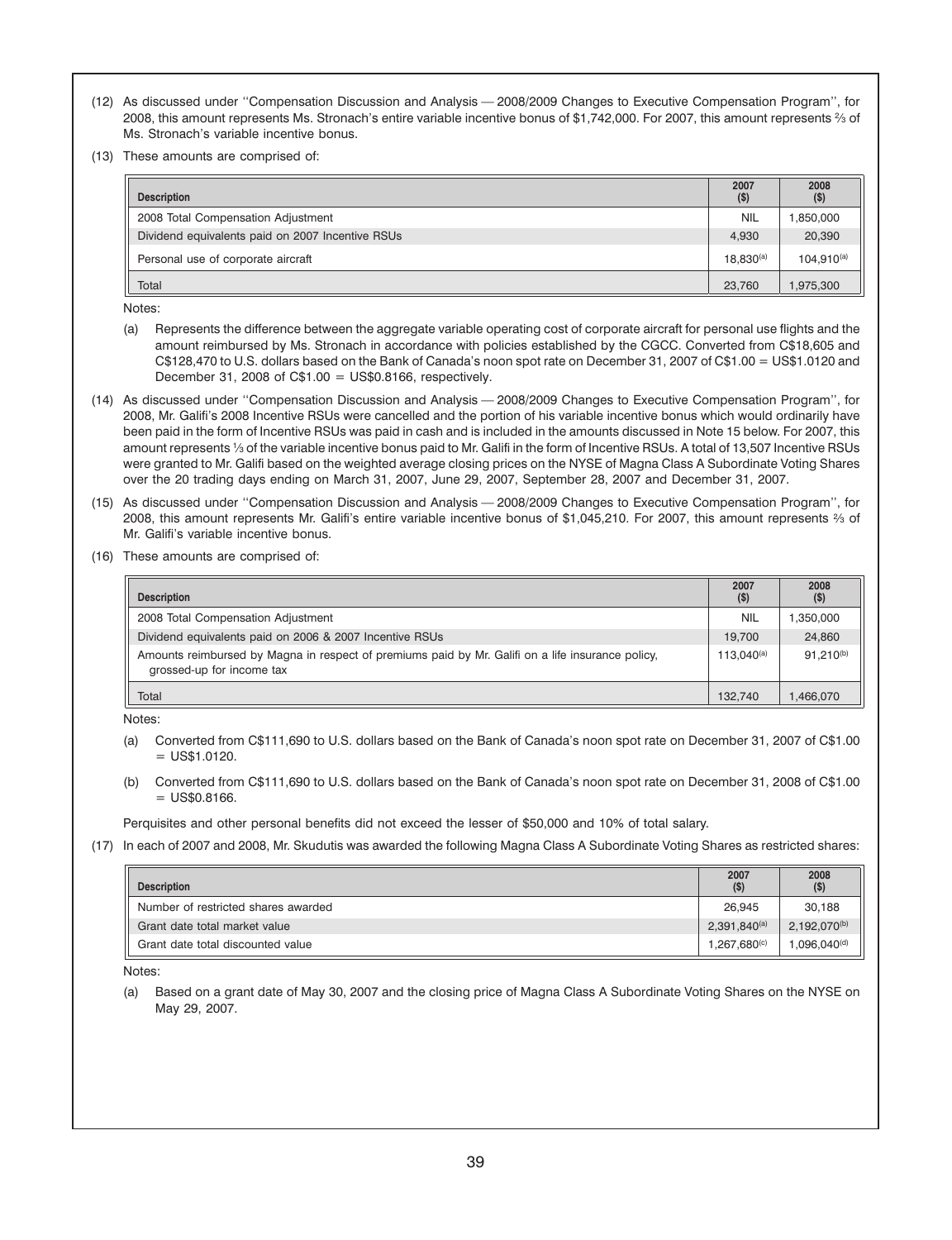- (b) Based on a grant date of March 31, 2008 and the closing price of Magna Class A Subordinate Voting Shares on the NYSE on March 31, 2008.
- (c) Based on a discount of 47% to the grant date market value to reflect the restrictions on the restricted shares, including the applicable qualifying and release periods.
- (d) Based on a discount of 50% to the grant date market value to reflect the restrictions on the restricted shares, including the applicable qualifying and release periods.
- (18) For each of 2008 and 2007, these amounts represents Mr. Skudutis' entire variable incentive bonus of \$383,240 and \$2,200,000, respectively.
- (19) For 2008, this amount represents Mr. Skudutis' 2008 Total Compensation Adjustment of \$1,400,000. For 2007, this amount represents a compensation adjustment of \$1,500,000.

Perquisites and other personal benefits did not exceed the lesser of \$50,000 and 10% of total salary.

### **Employment Contracts**

Mr. Stronach is not employed by us, but provides services to us and our subsidiaries, personally and through SCo and SCC, pursuant to certain consulting, business development and business services agreements. Refer to ''Compensation Discussion and Analysis — Determination of Amounts of Compensation — Determination of Compensation of Our Founder'' and ''Management Contracts'' for a description of these agreements. Mr. Stronach is also paid \$200,000 per year for his role as Chairman of the Board.

We employ each member of Executive Management pursuant to a form of agreement approved by the CGCC effective as of January 1, 2008. Each such agreement specifies the applicable base salary and profit participation allocation, as well as the portion of the profit participation allocation which will be paid in Incentive RSUs and also contains standard terms:

- requiring the Named Executive Officer to refund the applicable portion of the annual variable incentive bonus in the event our financial statements are restated (other than by reason of a change in accounting policies);
- obligating the Named Executive Officer to maintain the number of shares required by the share maintenance formula discussed under ''Compensation Discussion and Analysis — Elements of Compensation — *Share Maintenance Requirements*'';
- providing for standard benefits discussed under ''Compensation Discussion and Analysis Elements of Compensation — *Benefits and Perquisites*'';
- specifying the basis on which we can terminate the Named Executive Officer's employment contract, as discussed under "Compensation Discussion and Analysis - Elements of Compensation -*Severance Program*''; and
- committing the Named Executive Officer to a 12-month non-solicitation and non-competition period following termination of employment.

In 2008, the agreement of each member of Executive Management was amended to reflect the cancellation of 2008 Incentive RSUs, the reversal of dividends which had been paid thereon and the payment in cash of the portion of the variable incentive bonus which would ordinarily have been paid in the form of Incentive RSUs. Following Board approval, each of these agreements has also been amended to reflect the other compensation changes discussed under ''Compensation Discussion and Analysis — 2008/2009 Changes to Executive Compensation Program''.

Effective January 1, 2009, Ms. Stronach commenced providing business services to us and our subsidiaries through Belinda Stronach Inc. (''BSI''), an Ontario corporation controlled by her, pursuant to a business services agreement. As a result, Ms. Stronach's employment terminated effective December 31, 2008, although her previously credited Incentive RSUs and previously granted stock options continue in full force and effect in accordance with their original terms. Refer to ''Management Contracts'' for a description of this agreement.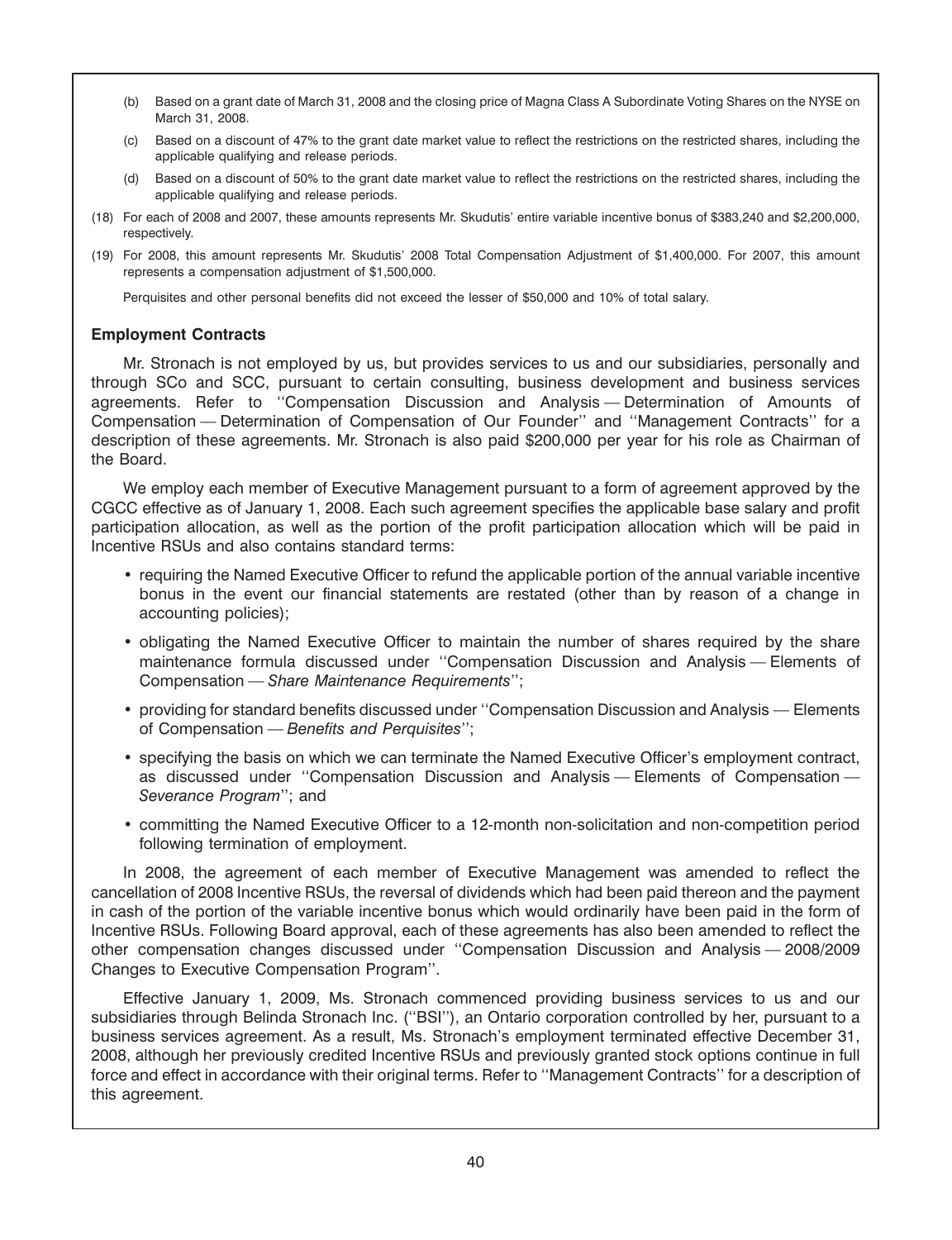# **INCENTIVE PLAN AWARDS**

# **Stock Option Plan**

We maintain an Amended and Restated Incentive Stock Option Plan (the ''Plan''), which was originally adopted by our shareholders on December 10, 1987 and subsequently amended on May 18, 2000 and May 10, 2007. The maximum number of Magna Class A Subordinate Voting Shares for which options and SARs may be granted under the Plan is 6,000,000. As of December 31, 2008, a total of 1,084,412 options, or approximately 1% of our issued and outstanding Class A Subordinate Voting Shares as of December 31, 2008, remained available for grant under the Plan, of which 825,000 were granted to Executive Management on February 23, 2009 as discussed under ''Compensation Discussion and Analysis — 2008/2009 Changes to Executive Compensation Program''.

As a result of the privatization of:

- Tesma International Inc. (''Tesma'') effective February 6, 2005, 1,161,450 Tesma options were exchanged for 511,038 Magna replacement options and a further 300,000 Tesma options held by SCo became exercisable for 132,000 Magna Class A Subordinate Voting Shares. A total of 2,300 of these options remained outstanding as of December 31, 2008;
- Decoma International Inc. (''Decoma'') effective March 6, 2005, 2,074,000 Decoma options were exchanged for 301,340 Magna replacement options and 750,000 Decoma options held by SCo became exercisable for 108,975 Magna Class A Subordinate Voting Shares. A total of 63,348 of these options remained outstanding as of December 31, 2008; and
- Intier Automotive Inc. (''Intier'') effective April 3, 2005, 2,608,700 Intier options were exchanged for 1,377,067 Magna replacement options and 750,000 Intier options held by SCo became exercisable for 307,500 Magna Class A Subordinate Voting Shares. A total of 645,497 of these options remained outstanding as of December 31, 2008.

The shares issuable on exercise of the Magna replacement options arising from the privatizations of Tesma, Decoma and Intier do not count against the 6,000,000 share limit under the Plan; however, key stock option plan metrics were as follows as of December 31, 2008, inclusive of all such Magna replacement options:

| Overhang:         | Represents the maximum potential dilution to shareholders from both options<br>available for grant and those previously granted, but not yet exercised. The<br>higher the number, the greater the risk to shareholders. | 3.4% |
|-------------------|-------------------------------------------------------------------------------------------------------------------------------------------------------------------------------------------------------------------------|------|
| <b>Dilution:</b>  | Represents the potential dilution to shareholders from stock options previously<br>granted, but not yet exercised. The higher the number, the greater the risk to<br>shareholders.                                      | 2.5% |
| <b>Burn Rate:</b> | Represents the proportion of outstanding shares represented by options<br>granted in a year. The higher the number, the greater the risk to shareholders.                                                               | NIL. |

Under the Plan the maximum number of our Class A Subordinate Voting Shares underlying stock options granted under the plan or any other share-based compensation arrangement to:

- insiders or others at any time, and insiders within a one year period, may not exceed 10% of our issued and outstanding Class A Subordinate Voting Shares; and
- any one insider within a one year period may not exceed 5% of our issued and outstanding Class A Subordinate Voting Shares.

The terms applicable to each option are determined at the time of grant; however, option terms will not exceed ten years. Vesting periods generally range from three to seven years. The exercise price applicable to any option is established at the time of grant, but cannot be less than the closing price of a Magna Class A Subordinate Voting Share on the TSX (for option grantees residing in Canada) or NYSE (for option grantees residing in the U.S. or elsewhere) on the trading day immediately prior to the date of grant. Options cannot be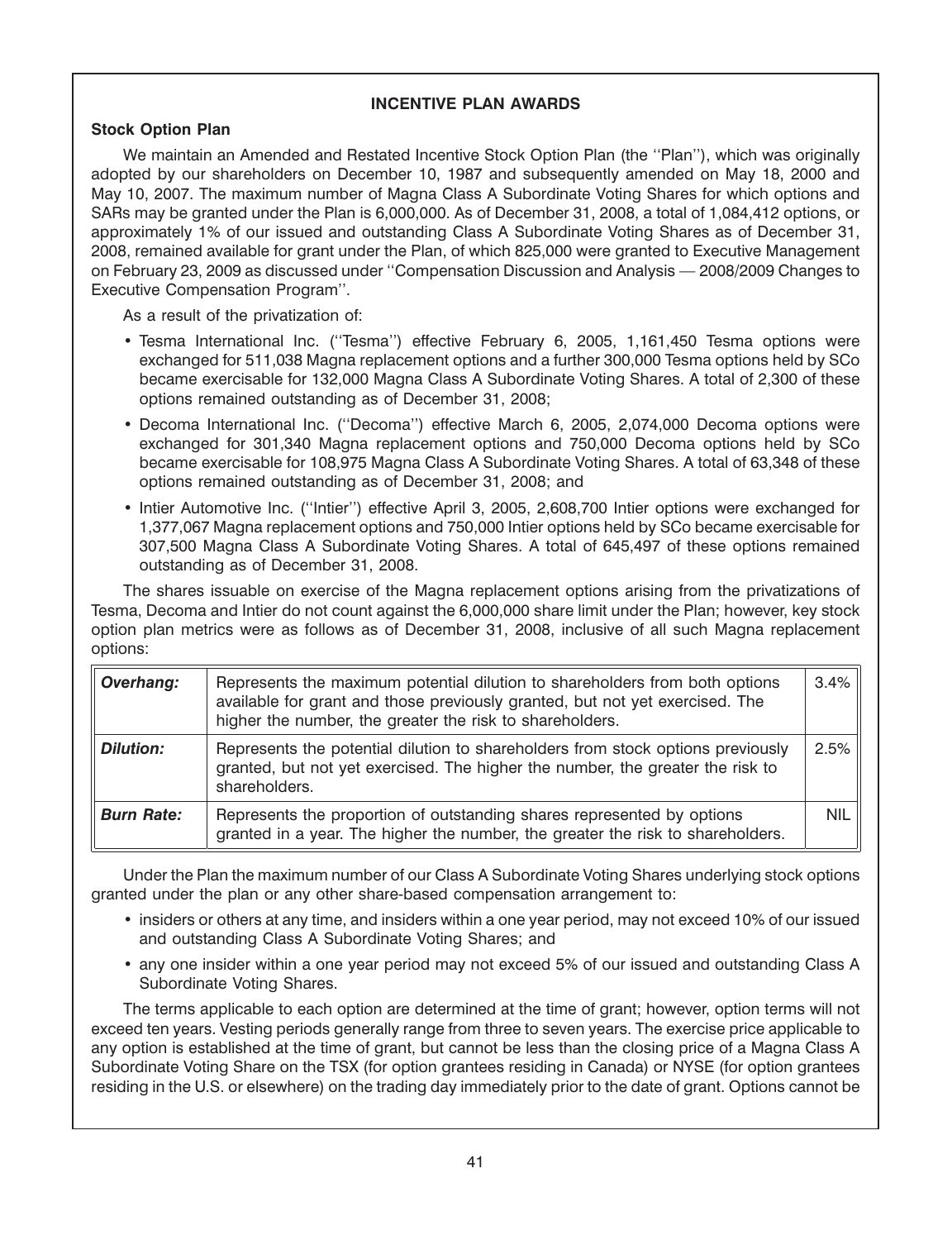transferred or assigned, except according to the laws of succession. We do not provide any financial assistance to Plan participants in order to facilitate the exercise of options.

Under the terms of the stock option agreements signed by participants under the Plan, in the event of a participant's death or termination of the participant's employment by reason of retirement or disability, vesting of any unvested options is accelerated and the options may be exercised at any time up to and including the earliest of:

- the first anniversary of the participant's death;
- the third anniversary of the date of the participant's retirement or disability; or
- the expiration of the regular option expiry term.

In the event a participant is terminated without reasonable or just cause, the participant may exercise outstanding vested options at any time up to and including the earlier of:

• the date three months following the termination; or

• the expiration of the regular option term.

Unexercised and unvested options are generally forfeited if a participant voluntarily resigns or is terminated for just cause.

Under the Plan, either the Board or CGCC may, without shareholder approval, extend an option expiry date which has been accelerated due to death or termination of employment, to the original expiry date set at the time of the grant.

Subject to regulatory and (if required) shareholder approval, the Board may at any time and for any reason, amend, revise, suspend or discontinue the Plan in whole or in part; however, no amendment, revision, suspension, discontinuance or termination will alter or impair a participant's rights under previously granted and unexercised options.

#### **Outstanding Option-Based Awards**

Outstanding option-based awards for each of our Named Executive Officers as of December 31, 2008 were as follows:

| <b>Name</b>         | <b>Number of securities</b><br>underlying unexercised<br>options<br>(# )    | Option exercise price<br>$($                                  | Option expiration date<br>(MM/DD/YY)                               | Value of unexercised<br>in-the-money<br>options <sup>(1)</sup><br>$(\$)$ |
|---------------------|-----------------------------------------------------------------------------|---------------------------------------------------------------|--------------------------------------------------------------------|--------------------------------------------------------------------------|
| Frank Stronach      | <b>NIL</b>                                                                  | <b>NIL</b>                                                    | <b>NIL</b>                                                         | <b>NIL</b>                                                               |
| Donald J. Walker    | 10,000<br>4.400<br>410,000(2)<br>$61,500^{(2)}$<br>$1,453^{(2)}$<br>487,353 | C\$ 63.02<br>C\$ 59.10<br>C\$ 51.22<br>C\$ 55.00<br>C\$ 77.43 | 10/31/2009<br>06/14/2010<br>07/31/2011<br>07/31/2010<br>12/31/2009 | <b>NIL</b><br><b>NIL</b><br><b>NIL</b><br><b>NIL</b><br><b>NIL</b>       |
| Siegfried Wolf      | 125.000<br>$20,500^{(3)}$<br>$4.100^{(3)}$<br>$1,453^{(3)}$<br>151.053      | C\$ 63.02<br>\$33.46<br>\$44.98<br>C\$115.97                  | 10/31/2009<br>07/31/2011<br>12/31/2011<br>04/01/2012               | <b>NIL</b><br><b>NIL</b><br><b>NIL</b><br><b>NIL</b>                     |
| Belinda Stronach    | 6,000<br>175,000<br>60,000<br>241,000                                       | C\$ 63.02<br>C\$ 97.47<br>C\$ 81.19                           | 10/31/2009<br>12/31/2011<br>12/31/2012                             | <b>NIL</b><br><b>NIL</b><br><b>NIL</b>                                   |
| Vincent J. Galifi   | 45,000<br>28,900<br>140,000<br>223,900                                      | C\$ 63.02<br>C\$ 54.82<br>C\$ 97.47                           | 10/31/2009<br>12/31/2010<br>12/31/2011                             | <b>NIL</b><br><b>NIL</b><br><b>NIL</b>                                   |
| <b>Tom Skudutis</b> | 125,000<br>25,000<br>150,000                                                | C\$ 97.47<br>C\$105.05                                        | 12/31/2011<br>12/31/2010                                           | <b>NIL</b>                                                               |

Notes:

(1) Determined using the December 31, 2008 closing prices of Magna Class A Subordinate Voting Shares on the TSX (C\$36.75) or NYSE (\$29.93), as applicable.

(2) These options represent Magna replacement options, of which 471,500 represent Magna replacement options arising on exchange of Intier options and 1,453 represent Magna replacement options arising on exchange of Decoma options.

(3) These options represent Magna replacement options, of which 24,600 represent Magna replacement options arising on exchange of Intier options and 1,453 represent Magna replacement options arising on exchange of Decoma options.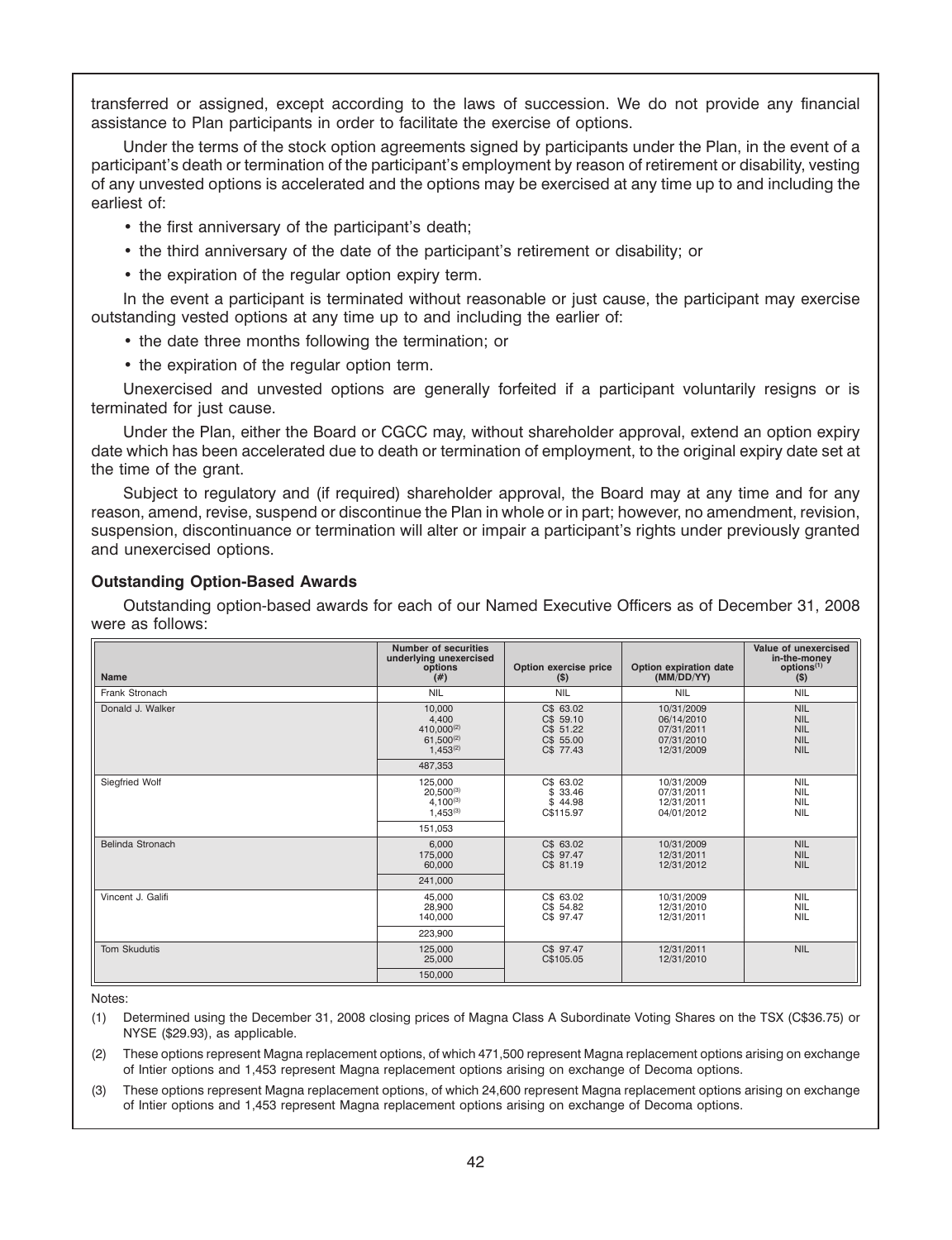# **Incentive Plan Awards — Value Vested During the Year**

The values of option-based and share-based awards which vested in the year ended December 31, 2008, as well as non-equity incentive plan compensation earned during the year ended December 31, 2008, are set forth below:

| <b>Name</b>       | Option-based awards - Value<br>vested during the year<br>(\$) <sup>(1)</sup> | Share-based awards - Value vested<br>during the year $(\$)^{(2)}$ | Non-equity incentive plan<br>compensation - Value<br>earned during the year |
|-------------------|------------------------------------------------------------------------------|-------------------------------------------------------------------|-----------------------------------------------------------------------------|
| Frank Stronach    | <b>NIL</b>                                                                   | <b>NIL</b>                                                        | 8,152,000                                                                   |
| Donald J. Walker  | <b>NIL</b>                                                                   | <b>NIL</b>                                                        | 2,613,000                                                                   |
| Siegfried Wolf    | <b>NIL</b>                                                                   | <b>NIL</b>                                                        | 2,613,000                                                                   |
| Belinda Stronach  | <b>NIL</b>                                                                   | <b>NIL</b>                                                        | 1,742,000                                                                   |
| Vincent J. Galifi | <b>NIL</b>                                                                   | <b>NIL</b>                                                        | 1,045,210                                                                   |
| Tom Skudutis      | <b>NIL</b>                                                                   | $1,096,040^{(3)}$                                                 | 383,240                                                                     |

Notes:

(1) No options vested in 2008.

(2) As discussed under ''Compensation Discussion and Analysis — 2008/2009 Changes to Executive Compensation Program'', 2008 Incentive RSUs were cancelled and Executive Management was paid in cash the amount of the 2008 variable incentive bonus which would otherwise have been paid in the form of such Incentive RSUs.

(3) Represents the value of 30,188 restricted shares awarded in 2008, all of which vested on grant. Refer to Note 17 to Summary Compensation Table for additional information relating to the value of these restricted shares.

# **TERMINATION AND CHANGE OF CONTROL BENEFITS**

Employment contracts with members of Executive Management allow us to terminate their employment by providing 12 months prior written notice or paying a retiring allowance equal to the average of their annual base salary and variable incentive bonus or total compensation adjustment over the three full fiscal years ending immediately prior to the date of termination. We do not maintain an executive severance program which allows for severance above and beyond that contained in our executive employment contracts.

The maximum total amount potentially payable by us pursuant to the employment contracts or arrangements of the Named Executive Officers is approximately \$21 million in the aggregate. No notice, retiring allowance or other severance payment is required where we terminate employment of a Named Executive Officer for just cause or on a Named Executive Officer's voluntary resignation.

We do not maintain change of control protection for any members of Executive Management.

# **MANAGEMENT CONTRACTS**

#### **Consulting and Business Development Agreements**

New Magna Investments S.A., a Belgian corporation and indirect subsidiary of Magna, and SCo, an associate of Mr. Stronach, are parties to a Consulting Agreement under which consulting services are provided to New Magna Investments S.A. and its subsidiaries and affiliates located in Europe (excluding those in Austria) for an annual fee. The Consulting Agreement was originally implemented in 1994 and has been subject to a number of amendments and assignements since then. The Consulting Agreement has been extended on an annual basis since the expiry of its original term, following review and approval by the CGCC and Board. This Consulting Agreement was most recently extended from January 1, 2009 to December 31, 2009, for an annual fee in an amount equal to one percent (1%) of Magna's Pre-Tax Profits Before Profit Sharing (as defined in the Corporate Constitution) (less \$1,150,000) for the contract period, such fee to be payable quarterly in arrears. For 2008 the annual fee was \$2,334,000. Refer to ''Compensation Discussion and Analysis — Determination of Amounts of Compensation — Determination of Compensation of Our Founder'' and ''Summary Compensation Table''.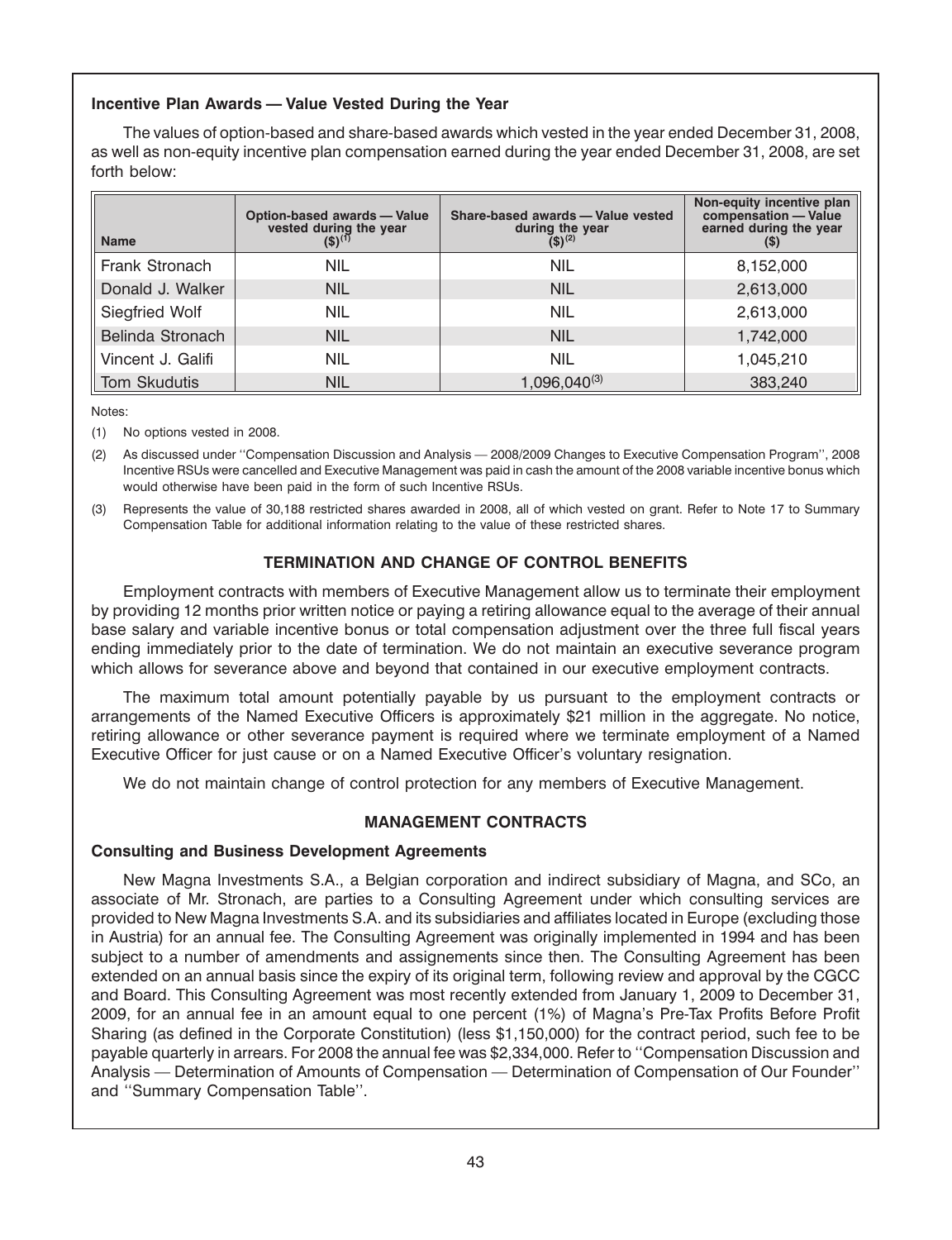Magna International Investments S.A., a Luxemburg corporation and direct subsidiary of Magna, and SCo are parties to a Business Development Agreement under which SCo provides, for an annual fee, certain business development services to Magna International Investments S.A. and, on behalf of Magna International Investments S.A., to certain of its European affiliates (excluding those in Austria) which have contracted with Magna International Investments S.A. to develop business opportunities and provide certain other services on a global basis to achieve the global business development plan of each such Magna European affiliate. The Business Development Agreement was originally implemented in 1997 and has been subject to a number of amendments and assignments since then. The Business Development Agreement has been extended on an annual basis since the expiry of its original term, following review and approval by the CGCC and Board. This Business Development Agreement was most recently extended from January 1, 2009 to December 31, 2009, for an annual fee in an amount equal to one percent (1%) of Magna's Pre-Tax Profits Before Profit Sharing (as defined in the Corporate Constitution) (less \$1,150,000) for the contract period, such fee to be payable quarterly in arrears. For 2008 the annual fee was \$2,334,000. Refer to ''Compensation Discussion and Analysis — Determination of Amounts of Compensation — Determination of Compensation of Our Founder'' and ''Summary Compensation Table''.

Magna International Europe AG, an Austrian corporation and indirect subsidiary of Magna and Mr. Stronach are parties to a Consulting Agreement under which he provides, for an annual fee, certain business development and other services to Magna International Europe AG and, on behalf of Magna International Europe AG, to its subsidiaries and affiliates in Austria. This Consulting Agreement was originally implemented in 1997 and has been subject to a number of amendments and assignments since then. The Consulting Agreement has been extended on an annual basis since the expiry of its original term, following review and approval by the CGCC and Board. This Consulting Agreement was most recently extended from January 1, 2009 to December 31, 2009 for an annual fee of \$2,300,000 for the contract period, such fee to be payable quarterly in advance. For 2008 the annual fee was \$2,300,000. Refer to ''Compensation Discussion and Analysis — Determination of Amounts of Compensation — Determination of Compensation of Our Founder'' and ''Summary Compensation Table''.

Magna and SCC are parties to a Business Services Agreement under which SCC provides certain services to Magna and, on behalf of Magna, to its affiliates and associates located outside of Europe, for an annual fee. This Business Services Agreement was originally implemented in 2004 and has been extended on an annual basis since then, following review and approval by the CGCC and Board. This Business Services Agreement was most recently extended from January 1, 2009 to December 31, 2009 for an annual fee in an amount equal to one percent (1%) of Magna's Pre-Tax Profits Before Profit Sharing (as defined in the Corporate Constitution), such fee to be payable quarterly in arrears. For 2008 the annual fee was \$3,484,000. Refer to "Compensation Discussion and Analysis — Determination of Amounts of Compensation -Determination of Compensation of Our Founder'' and ''Summary Compensation Table''.

The terms and conditions of each of the four contracts described above, including the fees paid in respect of 2008 and to be paid in respect of 2009, were reviewed by the CGCC and unanimously approved by the Independent Directors as being fair and in the best interests of the Corporation.

#### **Business Services Agreement**

Effective as of January 1, 2009, Magna and BSI, an Ontario corporation, are parties to a Business Services Agreement under which BSI will make Ms. Stronach available to provide management, consulting and other business services to Magna and its subsidiaries. For the period from January 1, 2009 to December 31, 2009, the fee payable under the Business Services Agreement is \$2,660,500, payable in cash, quarterly in arrears. For years after 2009, the consulting fee will be \$110,500, plus 0.5% of Magna's Pre-Tax Profits Before Profit Sharing (as defined in Magna's Corporate Constitution). The variable portion of the consulting fees for years after 2009 will be paid <sup>2</sup>/<sub>3</sub> in cash and <sup>1</sup>/<sub>3</sub> in Incentive RSUs; however, in the event our financial statements are restated (other than by reason of a change in accounting policies), BSI is obligated to refund the applicable amount of the variable portion of the fees. The Business Services Agreement may be terminated at our option on 12-months prior written notice and in certain other circumstances, including Ms. Stronach's disability or death. The agreement also contains a 12-month non-solicitation and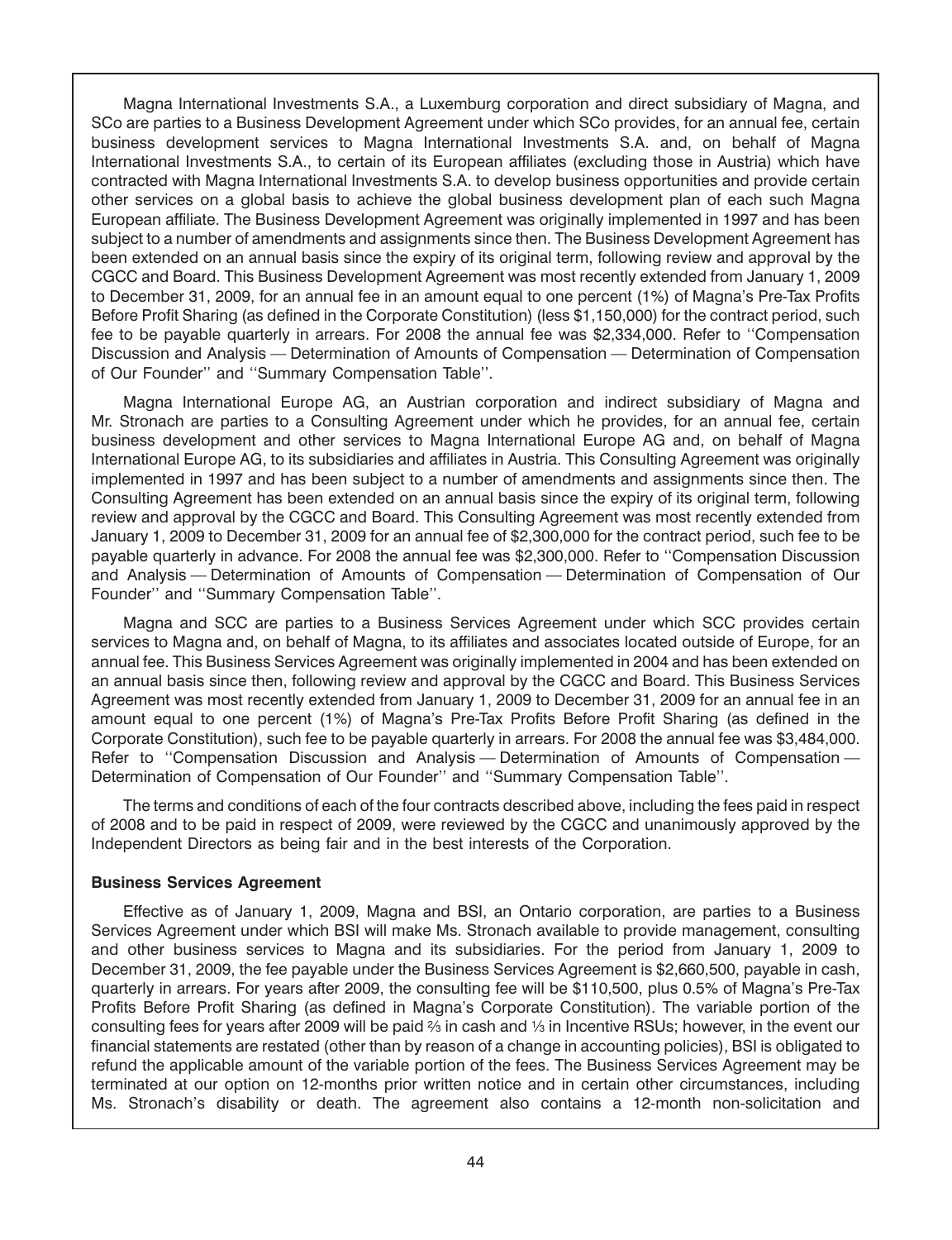non-competition period following termination of the agreement. Incentive RSUs previously credited and stock options previously granted to Ms. Stronach continue in full force and effect in accordance with their original terms. The terms of the Business Services Agreement, including the fees to be paid in respect of 2009, were reviewed by the CGCC and unanimously approved by the Independent Directors as being fair and in the best interests of the Corporation.

# **INTERESTS OF MANAGEMENT AND OTHER INSIDERS IN CERTAIN TRANSACTIONS**

# **Purchases of Class A Subordinate Voting Shares by Non-Independent Trusts**

Two trusts (the ''Trusts'') make purchases of Class A Subordinate Voting Shares from time to time for transfer to the Canadian, U.S., U.K., German and Austrian equity participation and profit sharing plans, for transfer to employees in payment of bonuses or for sale or award to employees. During 2008, the Trusts borrowed up to \$35 million interest-free from Magna to facilitate the purchase of Magna Class A Subordinate Voting Shares, principally for transfer to the Canadian, U.S., U.K., German and Austrian equity participation and profit sharing plans. This indebtedness was \$24 million at December 31, 2008.

# **Purchases of Real Estate from MEC**

During the fourth quarter of 2007, we entered into an agreement to purchase 225 acres of real estate located in Austria from a subsidiary of MEC for a total purchase price of \$29 million. The transaction was reviewed by the CGCC, which relied on an independent real estate appraisal, and subsequently approved by the Independent Directors following the review and unanimous recommendation by the CGCC. The transaction closed in the first quarter of 2008.

During the first quarter of 2009, we entered into an agreement to purchase a real estate property in Oberwaltersdorf, Austria from a subsidiary of MEC for a total purchase price of \$5.7 million. The closing of the transaction is expected to occur during the second quarter of 2009, following the satisfaction of customary closing conditions, including obtaining all necessary regulatory approvals. The transaction was reviewed by the CGCC, which relied on an independent real estate appraisal, and subsequently approved by the Independent Directors following the review and unanimous recommendation by the CGCC.

# **MEC Receivable**

As at March 5, 2009, we were owed approximately C\$1.9 million (the ''MEC Receivable'') from MEC in respect of head office rent and other shared services. On March 5, 2009, MEC and certain of its subsidiaries filed voluntary petitions for bankruptcy protection under Chapter 11 or the U.S. Bankruptcy Code in the U.S. Bankruptcy Court, District of Delaware and also sought and obtained recognition of the Chapter 11 proceedings from the Ontario Superior Court of Justice, under section 18.6 of the Companies' Creditors Arrangement Act in Canada. The MEC Receivable represents an unsecured obligation of MEC.

# **Operating Leases with MID**

Magna and various of its subsidiaries lease land and buildings from MID under operating leases which Magna believes were effected on normal commercial terms at the time such leases were entered into. Rent and other related lease expenses paid by Magna and various of its subsidiaries to MID for 2008 were approximately \$156 million. Magna expects that any future lease, construction or other arrangements with MID will be completed on arm's-length terms and conditions. Any material lease (including leases for new facilities, lease renewals and lease amendments for facility expansions), construction or other arrangements with MID are subject to review and approval by the CGCC in advance of any commitments by Magna or any of its subsidiaries to MID.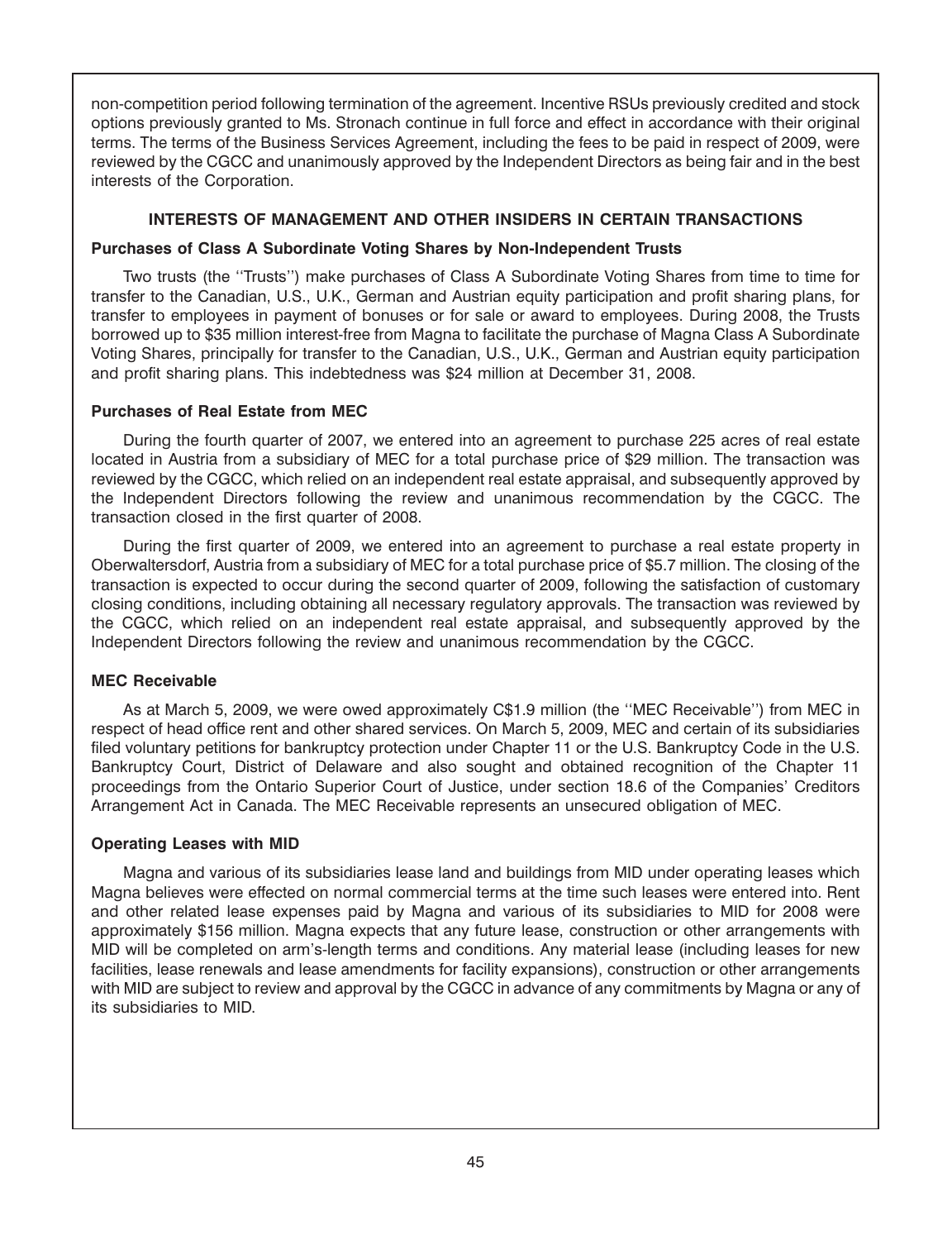### **OTHER MATTERS**

#### **Indebtedness of Directors and Executive Officers**

None of Magna's present or former directors or executive officers were indebted at any time during 2008 to Magna or its subsidiaries. None of Magna's or its subsidiaries' present or former employees were indebted at any time during 2008 to Magna or its subsidiaries in connection with the purchase of Magna's securities or securities of any of Magna's subsidiaries, excluding routine indebtedness or indebtedness that has been entirely repaid. As at the Record Date, the aggregate amount of indebtedness to Magna and its subsidiaries, incurred other than in connection with the purchase of securities of Magna or its subsidiaries, was approximately \$1.9 million in the case of present and former employees of Magna and its subsidiaries.

#### **Directors' and Officers' Insurance**

Effective September 1, 2008, Magna renewed its directors' and officers' liability insurance for a one year renewal period. This insurance provides, among other coverages, coverage of up to \$270 million (in the aggregate for all claims made during the policy year) for officers and directors of Magna and its subsidiaries. This policy does not provide coverage for losses arising from the intentional breach of fiduciary responsibilities under statutory or common law or from violations of or the enforcement of pollutant laws and regulations. The aggregate premium payable in respect of the policy year September 1, 2008 to September 1, 2009 for the executive indemnification portion of this insurance policy was approximately \$2.7 million.

#### **Shareholder Proposals and Communications**

Proposals of shareholders intended to be presented at our Annual Meeting of Shareholders to be held in 2010 must be received by us at our principal executive offices on or before March 8, 2010 in order to be included in our 2010 Management Information Circular/Proxy Statement.

### **Contacting the Board of Directors**

Shareholders wishing to communicate with any Independent Director may do so by contacting Magna's Lead Director through the office of the Corporate Secretary at 337 Magna Drive, Aurora, Ontario, Canada, L4G 7K1, telephone (905) 726-7070.

### **Approval of Circular**

The Board has approved the contents and mailing of this Circular.

*/s/ "Bassem Shakeel"* 

**Bassem A. Shakeel Secretary** March 27, 2009

**Magna files an Annual Information Form with the Ontario Securities Commission and a Form 40-F with the U.S. Securities and Exchange Commission. A copy of Magna's most recent Annual Information Form, this Circular and the Annual Report containing Magna's consolidated financial statements and MD&A, will be sent to any person upon request in writing addressed to the Secretary at Magna's principal executive offices set out in this Circular. Such copies will be sent to any shareholder without charge. Copies of Magna's disclosure documents and additional information relating to Magna may be obtained by accessing the disclosure documents available on the internet on the Canadian System for Electronic Document Analysis and Retrieval (SEDAR) at www.sedar.com. Financial information is provided in Magna's comparative consolidated financial statements and MD&A for fiscal 2008. For more information about Magna, visit Magna's website at www.magna.com.**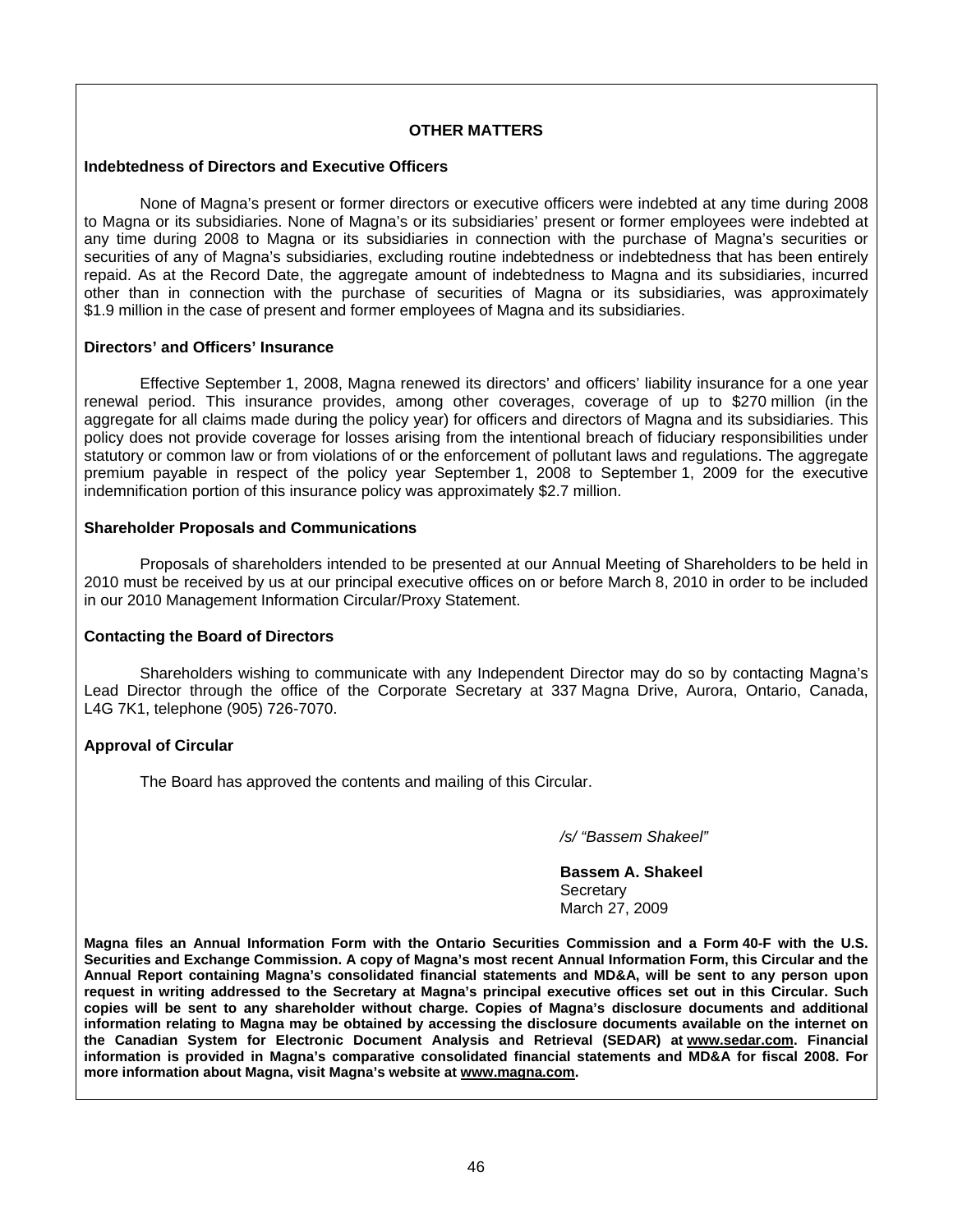# **APPENDIX A**

# **STATEMENT OF CORPORATE GOVERNANCE PRACTICES**

Magna is a public company in Canada and the United States, with Class A Subordinate Voting Shares and 6.5% Convertible Debentures listed on the Toronto Stock Exchange (''TSX'') and Class A Subordinate Voting Shares listed on the New York Stock Exchange (''NYSE''). We are subject to regulation by the Canadian Securities Administrators (''CSA''), principally the Ontario Securities Commission (''OSC''), the U.S. Securities and Exchange Commission (''SEC''), the TSX and the NYSE. A discussion of our corporate governance policies and practices as against the CSA's corporate governance guidelines (reflected in National Policy 58-201) follows below. Additional disclosure regarding Magna's Audit Committee, including certain disclosure required by NI 52-110F1, can be found in our Annual Information Form dated March 27, 2009 which has been filed on SEDAR (www.sedar.com) and posted on the Corporate Governance section of Magna's website (www.magna.com). The Corporate Governance section of Magna's website also contains a discussion of the differences between Magna's corporate governance practices and policies and the NYSE Listing Standards (reflected in Section 303A of the NYSE Listed Company Manual).

The following describes our approach to corporate governance and reflects the structures, policies and procedures, in addition to the Corporate Constitution, which ensure that effective corporate governance practices are followed and the Board functions independently of Management.

| <b>Primary Governance</b><br><b>Documents</b> | Magna has a number of charters, policies and other documents which support our<br>overall system of corporate governance, all of which are available on the Corporate<br>Governance section of our website (www.magna.com), including the following:                                                                                                                                                                                                                                                                                                                                                                                                                                                                                                                                                                      |
|-----------------------------------------------|---------------------------------------------------------------------------------------------------------------------------------------------------------------------------------------------------------------------------------------------------------------------------------------------------------------------------------------------------------------------------------------------------------------------------------------------------------------------------------------------------------------------------------------------------------------------------------------------------------------------------------------------------------------------------------------------------------------------------------------------------------------------------------------------------------------------------|
|                                               | • Restated Articles of Incorporation, which contain the Corporate Constitution<br>discussed below;<br>By-Laws;<br>$\bullet$<br>• Board Charter;<br>• Audit Committee Charter;<br>Corporate Governance and Compensation Committee Charter;<br>• Health and Safety and Environmental Committee Charter;<br>• Nominating Committee Charter;<br>• Code of Conduct and Ethics;<br>Corporate Disclosure Policy; and<br>٠<br>• Health, Safety & Environmental Policy.                                                                                                                                                                                                                                                                                                                                                            |
| Corporate Constitution                        | In 1984, Magna shareholders adopted our Corporate Constitution, which formalized<br>corporate governance practices that had evolved over many years. The Corporate<br>Constitution, as well as the various governance-related policies which preceded it,<br>reflected our efforts to strike a balance among our stakeholders — employees,<br>managers and investors - by defining their respective rights to participate in Magna's<br>profits and growth, while at the same time subjecting Management to certain disciplines.<br>The specific inclusion of such policies in a Corporate Constitution, which has formed<br>part of our governing charter documents (Articles) and is therefore subject to<br>enforcement by any shareholder, was (and continues to be) unprecedented to the<br>knowledge of Management. |
|                                               | The policies reflected in the Corporate Constitution include the following:                                                                                                                                                                                                                                                                                                                                                                                                                                                                                                                                                                                                                                                                                                                                               |
|                                               | • A majority of the members of the Board must be individuals who are not officers or<br>employees of Magna or any of its affiliates, nor persons related to any such officers or<br>employees.                                                                                                                                                                                                                                                                                                                                                                                                                                                                                                                                                                                                                            |
|                                               | Magna shareholders are collectively entitled to annual dividend distributions which<br>$\bullet$<br>are not less than 20% of Magna's after-tax profits on average over a rolling three fiscal<br>year basis and not less than 10% of Magna's after-tax profits with respect to each<br>fiscal year (the "Dividend Policy").                                                                                                                                                                                                                                                                                                                                                                                                                                                                                               |
|                                               |                                                                                                                                                                                                                                                                                                                                                                                                                                                                                                                                                                                                                                                                                                                                                                                                                           |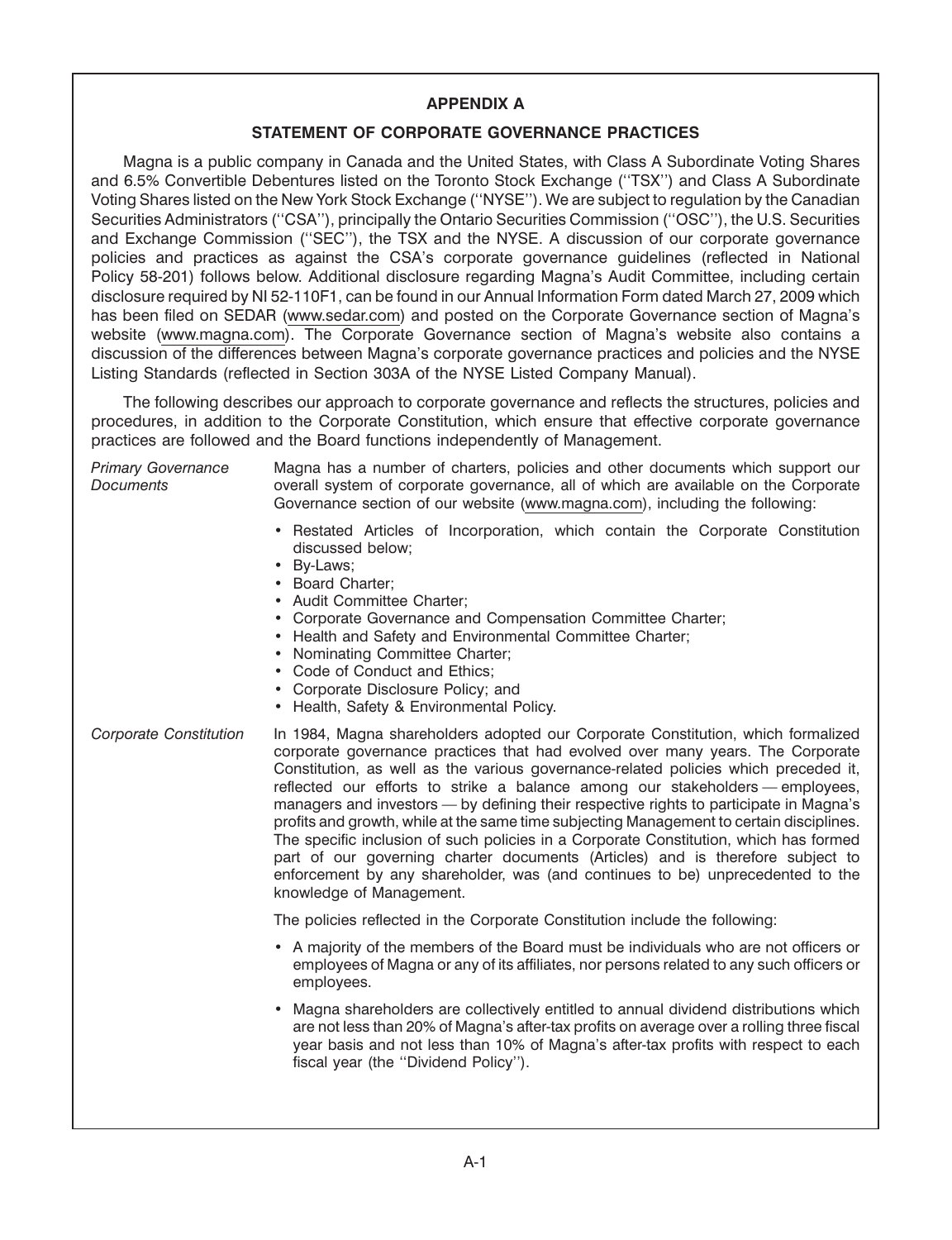|                      | • Magna Class A Subordinate Voting shareholders may directly elect two directors if<br>Magna fails to achieve a 4% return on capital on average over a rolling two fiscal year<br>basis, or the dividends required under the Dividend Policy are not distributed.                                                                                                                                                                                                                                                                                                                                                                                                                                                                                                                                                                                                                         |
|----------------------|-------------------------------------------------------------------------------------------------------------------------------------------------------------------------------------------------------------------------------------------------------------------------------------------------------------------------------------------------------------------------------------------------------------------------------------------------------------------------------------------------------------------------------------------------------------------------------------------------------------------------------------------------------------------------------------------------------------------------------------------------------------------------------------------------------------------------------------------------------------------------------------------|
|                      | • Magna Class A Subordinate Voting and Class B shareholders, with each class voting<br>separately, will have the right to approve any investment by us in an unrelated<br>business in the event such investment together with all other investments in unrelated<br>businesses exceeds 20% of our equity (the "Investment Policy").                                                                                                                                                                                                                                                                                                                                                                                                                                                                                                                                                       |
|                      | • Certain specific distributions of pre-tax profits relating to employee profit participation<br>(10%), to the support of social objectives (maximum 2%) and to research and<br>development (minimum 7%) are required (the "Distribution Policy").                                                                                                                                                                                                                                                                                                                                                                                                                                                                                                                                                                                                                                        |
|                      | • The aggregate incentive bonuses paid or payable to Corporate Management in<br>respect of any fiscal year shall not exceed 6% of Magna's Pre-Tax Profits Before Profit<br>Sharing.                                                                                                                                                                                                                                                                                                                                                                                                                                                                                                                                                                                                                                                                                                       |
|                      | The policies reflected in the Corporate Constitution represent another aspect of our<br>unique, entrepreneurial corporate culture, in addition to the operational and<br>compensation philosophies described under "Compensation Discussion and<br>Analysis".                                                                                                                                                                                                                                                                                                                                                                                                                                                                                                                                                                                                                             |
| <b>Board Mandate</b> | The Board operates pursuant to applicable law, under which the Board is charged with<br>the responsibility of managing or supervising the management of the business and<br>affairs of Magna. In doing so, directors are required to act honestly and in good faith with<br>a view to the best interests of Magna and to exercise the care, diligence and skill that a<br>reasonably prudent person would exercise in comparable circumstances.                                                                                                                                                                                                                                                                                                                                                                                                                                           |
|                      | In addition, the Board is also subject to the provisions of our Board Charter, which serves<br>to clarify the Board's role and responsibilities and sets out requirements relating to its<br>size, composition and independence, the administration of the Board, committee<br>structure, and oversight responsibilities concerning the compensation and evaluation of<br>Management. The Board Charter assigns the Board principal responsibility for the<br>following items:                                                                                                                                                                                                                                                                                                                                                                                                            |
|                      | Satisfying Itself as to the Integrity of Management - The Board discharges this<br>responsibility through the appointment of our Co-Chief Executive Officers and other<br>members of Corporate Management. Additionally, the Board previously adopted and<br>the Corporate Governance and Compensation Committee ("CGCC") oversees, the<br>Code of Conduct and Ethics, which applies equally to Corporate Management, all other<br>employees, as well as the Board. Breaches of the Code are reported to the Audit<br>Committee, which maintains oversight responsibility for the handling of reported<br>breaches. Both Committees are comprised entirely of Independent Directors.                                                                                                                                                                                                      |
|                      | Adoption of a Strategic Planning Process — Prior to the commencement of, or in the first<br>month of, each fiscal year, the Board participates in at least one business planning and<br>strategic planning meeting with Management at which specific product strategies and<br>three year business plans are presented by members of Management and future trends<br>and risks over a three to ten year horizon are jointly identified. Capital expenditure<br>projections for the following fiscal year are reviewed and a budget approved at the<br>conclusion of the strategic planning meeting. Updates on industry trends, product<br>strategies, new product developments, major new business, capital expenditures and<br>specific problem areas/action plans are presented by Management and discussed as<br>part of a management report at each regular quarterly Board meeting. |
|                      | Identification and Management of Principal Risks - By means of the annual business<br>plan and strategy meeting(s) as well as quarterly updates by Management, the Board<br>identifies and reviews with Management the principal business risks and receives<br>reports of Management's assessment of and proposed responses to those risks as they<br>develop in order to ensure that these risks are being appropriately managed.<br>Additionally, both the Audit Committee and the Health and Safety and Environmental                                                                                                                                                                                                                                                                                                                                                                 |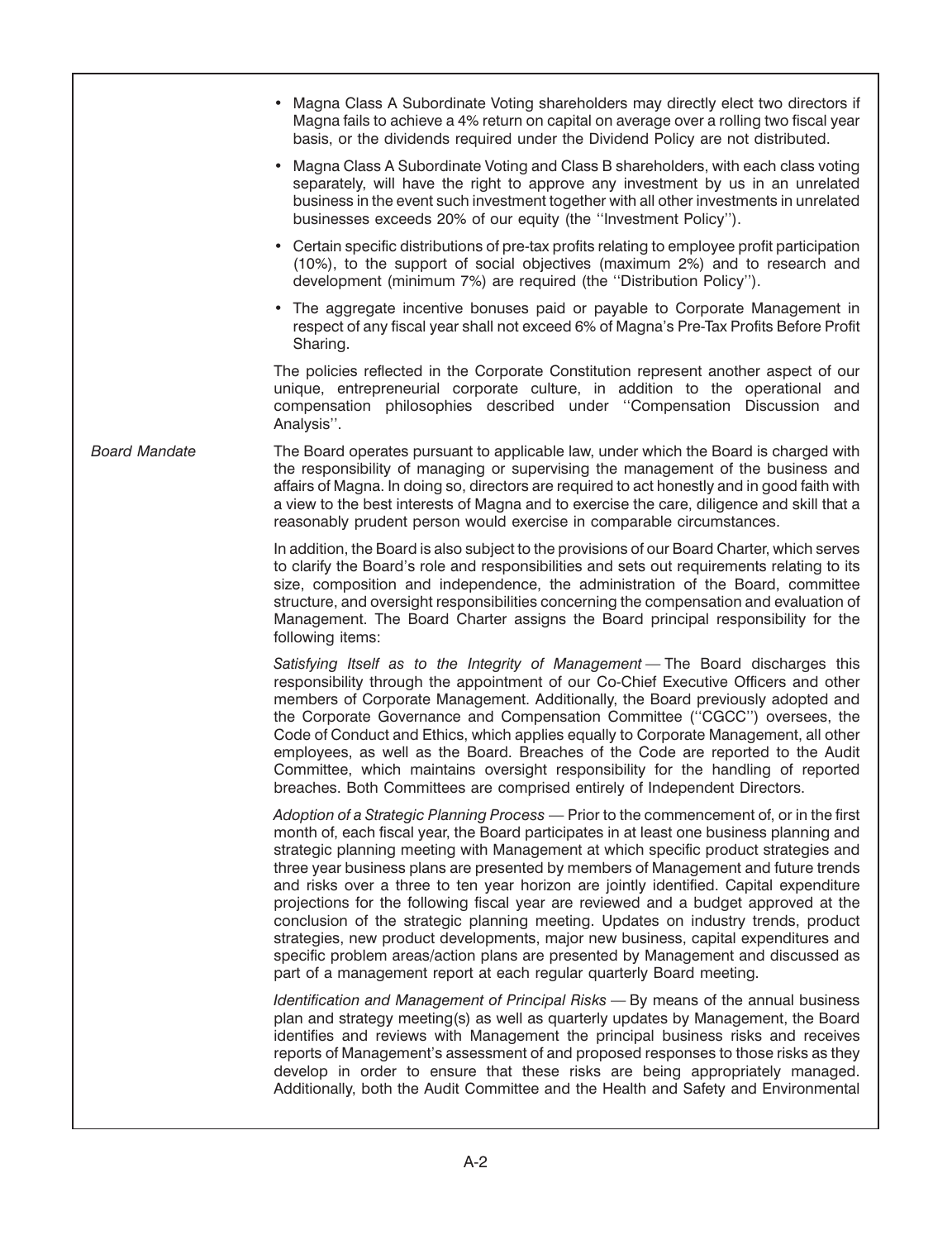Committee (''HSEC'') play a role in identifying and implementing monitoring and other systems to deal with the risks which fall within their respective mandates. A discussion of some of the principal business risks Magna currently faces, as well as Magna's efforts to mitigate these risks, is contained in the ''Industry Trends and Risks'' section of Magna's MD&A contained in its Annual Report to Shareholders for the year ended December 31, 2008, as well as the Risk Factors section of Magna's Annual Information Form dated March 27, 2009.

*Succession Planning and Appointment; Training and Monitoring of Executive Management* — Magna's long-established policy of profit-based incentive compensation has continued to be implemented by the Corporate Governance and Compensation Committee at the corporate level in order to attract, retain and motivate skilled and entrepreneurial management and employees and to ensure that their level of compensation bears a direct relationship to management performance (as measured by profitability). Through its review of all officer appointments, particularly that of the Co-Chief Executive Officers, the Board and the Corporate Governance and Compensation Committee are involved in management succession and manpower planning issues. The Co-Chief Executive Officers also review management succession and development with the Corporate Governance and Compensation Committee as part of the annual Committee review process. While the responsibility for direct training has traditionally been left to Management, the Board satisfies itself that the necessary levels of skill and experience exist when reviewing and making appointments.

*Maintenance of an Effective Communications Policy with Magna's Stakeholders* — The Board has ensured that a program is in place to effectively communicate with Magna's stakeholders, including shareholders, employees and the general public. This program includes our Corporate Disclosure Policy, pursuant to which we have designated certain authorized spokespersons to communicate with the public on our behalf, and a Corporate Disclosure Committee which reviews all material public disclosures. A copy of this Corporate Disclosure Policy is available on our website (www.magna.com). Under this policy, our investor relations personnel are responsible for responding to all shareholder and analyst communications and for the operation of its investor communications program. This program includes quarterly open conference calls/webcasts to present the financial results for each quarter and the complete fiscal year. Presentations are made at each Annual Shareholders Meeting which explain our business results for the prior fiscal year and business objectives and strategies for the future. Management reports quarterly to the Board on the financial markets and major shareholder activity. The Board reviews and approves all material investor communications, including press releases involving the dissemination of quarterly financial information and all material regulatory disclosure documents. The Board and Management also place great emphasis on our employee communications program, which is administered by our Human Resources Department, particularly the management of our unique Employee Charter. This program includes regular employee communications meetings, the publication of a newsletter (Magna People) and an employee annual report as well as the maintenance of an employee Hotline, the Good Business Line, divisional employee advocates and divisional fairness committees to directly address individual employee concerns.

*Ensuring that Effective Systems Are in Place to Monitor the Integrity of Internal Control and Management Information Systems* — The Board, through the Audit Committee (which oversees the activities of Magna's Internal Audit Department) and Health and Safety and Environmental Committee, assumes responsibility for ensuring that effective systems are in place to monitor the integrity of our internal control and management information systems in their delegated areas. Both the Audit Committee and Health and Safety and Environmental Committee meet at least quarterly. In addition to its regular audits of our divisions, the Internal Audit Department has reviewed and tested our internal controls in connection with Management's certification of internal controls for purposes of NI 52-109 and Section 404 of the Sarbanes-Oxley Act. The Audit Committee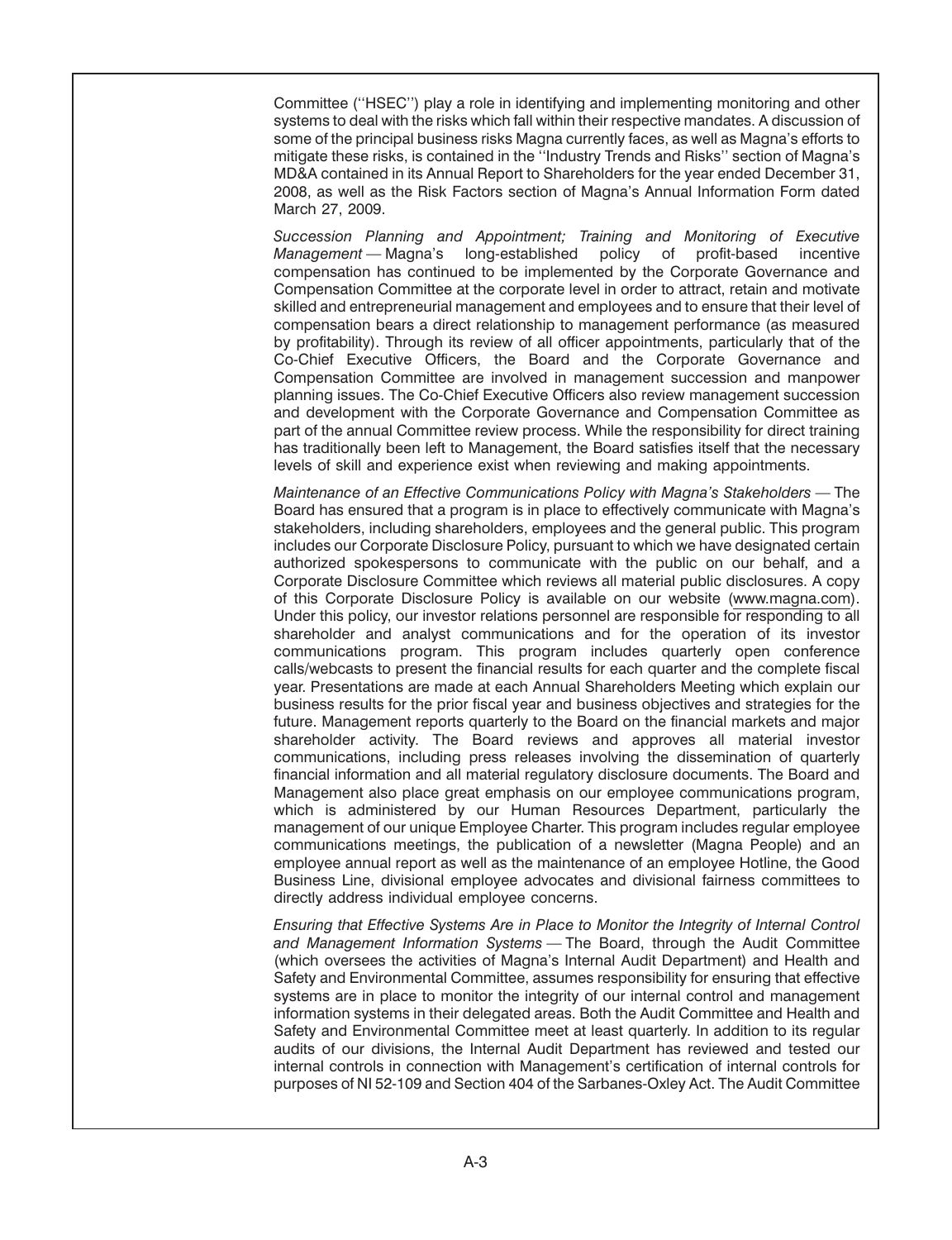receives updates on and reviews the status of our internal controls over financial reporting at each Committee meeting. *Developing Magna's System of, and Overall Approach to, Corporate Governance —* The Board has developed our system of and approach to corporate governance, as reflected in the Board Charter and the various Committee Charters, and it monitors and implements necessary changes based on the recommendations of the Corporate Governance and Compensation Committee. The Board Charter also identifies specific matters which the Board is responsible for approving. These matters are in addition to any matters the Board is specifically required to approve under applicable law and include: • interim and annual financial statements; • strategic plans, business plans and capital expenditure budgets; • raising of debt or equity capital and other major financing activities; • hiring, compensation and succession for our Co-Chief Executive Officers and other members of Corporate Management; • major organizational restructurings; • material acquisitions and divestitures; and • major corporate policies. The Board Charter is reviewed annually by the Corporate Governance and Compensation Committee, which recommends to the Board any changes the Committee believes is advisable. *Board Composition* As of the date of this Circular, the Board currently consists of 13 directors, 9 of whom (or 69%) are independent, including the Lead Director, Mr. Harris. **Current Members Current Members Independent Independent Non-Independent** Erik E. Eberhardson Michael D. Harris **Michael D. Harris** Michael D. Harris **Michael D. Harris** Michael Michael D. Michael Michael Michael Michael Michael Michael Michael Michael Michael Michael Michael Michael Michael Michael Michael Michael Lady Barbara Judge **Fig. 1**  $\sqrt{ }$ Louis E. Lataif Donald Resnick **No. 1998** Belinda Stronach **Belinda Stronach** Frank Stronach **Frank Stronach** Franz Vranitzky Donald J. Walker **Donald J. Walker** Gregory C. Wilkins **Communist Communist Communist Communist Communist Communist Communist Communist Communist Communist Communist Communist Communist Communist Communist Communist Communist Communist Communist Communist Co** Siegfried Wolf **Siegfried Wolf** James D. Wolfensohn Lawrence D. Worrall **V** The CGCC has been delegated the responsibility of reviewing Director independence and making recommendations to the Board with respect to each Director's independence, following which the Board makes a determination of each Director's independence. Information collected from Directors through questionnaires and other

sources provides the information required to determine the nature and extent of each Director's relationships, if any, with Magna and its controlling shareholder. The definition of independence contained in the CSA's NI 58-101, NP 58-201 and NI 52-110 is applied to the specific circumstances of each Director to determine his or her independence. This definition looks to the existence of a material relationship between the Director and Magna in order to determine whether the Director is able to exercise independent judgment. The definition of independence utilized by NYSE is also applied.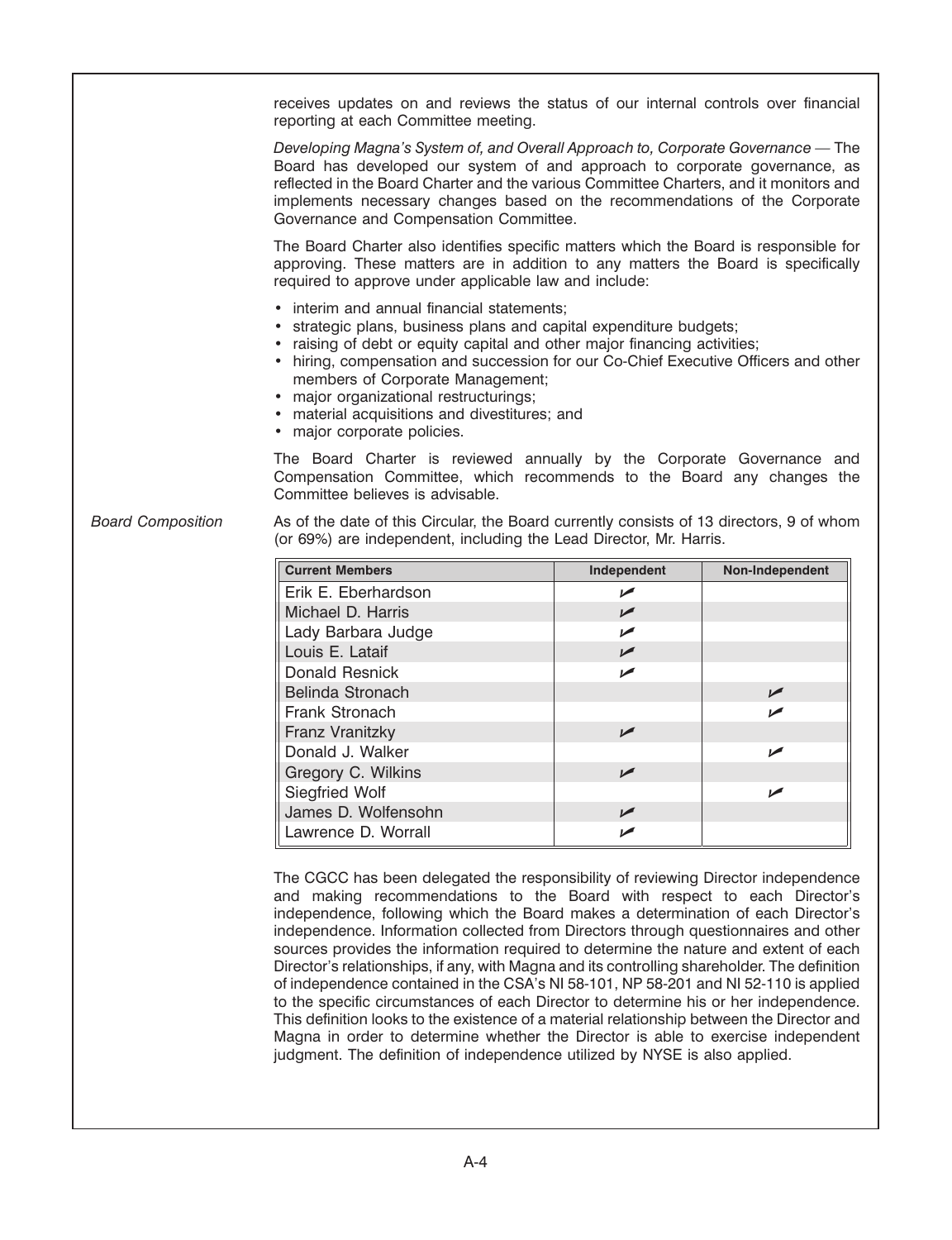In determining the independence of the six Independent Directors nominated for election by shareholders in connection with our May 6, 2009 annual meeting of shareholders, the Board considered the following:

- Mr. Harris is a consultant and advisor to a law firm which provides some minor legal services to Magna from time to time. In 2008, we did not pay any fees to such firm and in 2007 we paid less than \$2,500 to such firm. Accordingly, the Board has determined Mr. Harris to be independent on the basis that the services provided by such law firm are not material to either Magna or the law firm.
- Mr. Lataif served as Lead Director and a member of the Audit Committee and Corporate Governance and Compensation Committee of Intier Automotive Inc. (''Intier''), one of our former ''spinco'' public company subsidiaries between August 2001 and April 2005. Mr. Lataif also served as an independent director and member of the Special Committee of Independent Directors, Special Independent Committee and Corporate Governance, Human Resources and Compensation Committee of Magna Entertainment Corp. (''MEC'') between October 2002 and May 2007. The Board believes that Mr. Lataif's service as an independent director on Intier's Board is beneficial to Magna and does not affect his independence and that his service on MEC's Board does not affect his independence as it did not overlap with his service on our Board.
- Mr. Worrall was formerly employed (until June 2000) by General Motors, our largest customer; however, the Board believes that such past relationship is beneficial for Magna due to the industry experience, insight and contacts gained. Mr. Worrall served as an independent director and Chair of the Audit Committee of Intier between August 2001 and April 2005. The Board believes that Mr. Worrall's service as an independent director on Intier's Board and his former relationship with General Motors are beneficial for Magna and do not affect Mr. Worrall's independence.
- Lady Judge and Messrs. Resnick and Vranitzky do not have relationships with Magna, other than as directors, or with its controlling shareholder.

Each of Messrs. Walker and Wolf are considered to be non-independent since they hold executive management positions with Magna and are indirect shareholders and directors of M Unicar. Mr. Stronach is considered to be non-independent since he is an associate of Stronach & Co. and Stronach Consulting Corp., firms which provide consulting services to certain Magna affiliates, and a trustee and a member of the class of potential beneficiaries of the Stronach Trust, which indirectly controls M Unicar, Magna's controlling shareholder. Ms. Stronach is considered to be non-independent since she holds an executive management position with Magna and is a trustee and member of the potential class of beneficiaries of the Stronach Trust.

From time to time, a Director may have a conflict of interest with respect to a matter being decided by the Board. In such instances, the conflicted Director is required to declare his interest and abstain from voting on the matter before the Board. In instances where a Director may be involved in a material transaction with Magna, securities rules and regulations relating to related party transactions (including such things as the formation of a special committee comprised solely of Independent Directors, obtaining a formal valuation, circulation of a proxy circular and the holding of a special meeting and obtaining minority shareholder approval) are complied with as applicable.

*Board Chair and* **Courchairman, Mr. Stronach, is considered an associate of Magna as a result of his** *Lead Director* **<b>Constant Constant Interpretent** *Lead Director* **Constant Constant Constant Constant Interpretent** *Lea* relationship with the Stronach Trust. In order to ensure that the Board successfully carried out its duties, the Board first appointed a Lead Director in 1996, and Mr. Harris was appointed Lead Director in 2007. In his capacity as Lead Director, Mr. Harris' duties include representing Magna's Independent Directors in discussions with senior Management on corporate governance issues and other matters, assisting in ensuring that the Board functions independently of Management and performing such other duties and responsibilities as are delegated by the Board from time to time.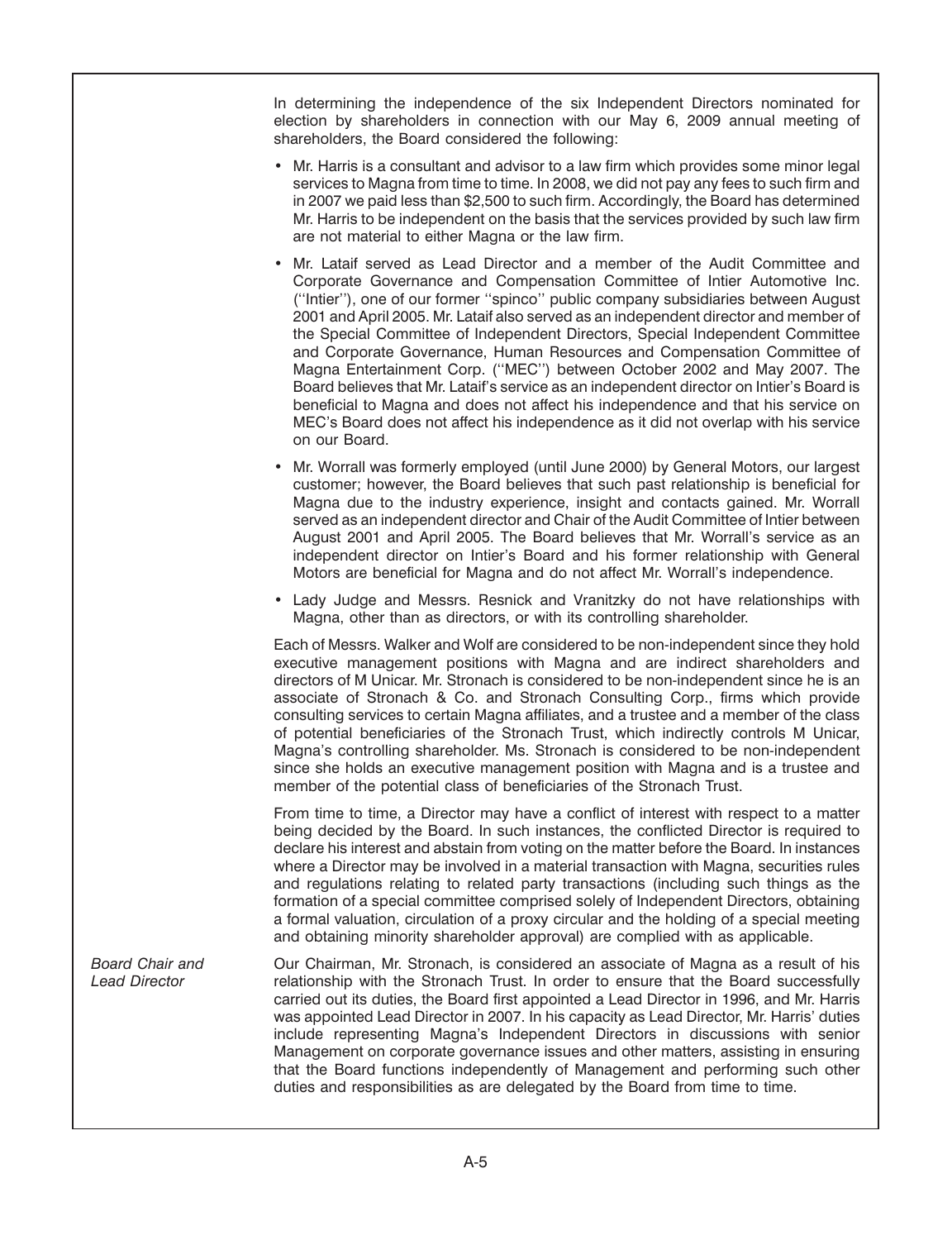*Board and Director* The Board acts through regularly scheduled meetings which are held on a quarterly *Meetings* basis, with additional meetings scheduled as required and separate planning and corporate strategy meetings held annually. The Board met eight times in 2008 with additional communication between senior Management and the Board between meetings on an informal basis and through Committee meetings. For Director attendance records, refer to ''Business of the Annual Meeting — Board of Directors''. The Independent Directors met separately at six meetings of the Board in 2008. *Board Committees* Magna has four standing Board Committees — the Audit Committee, the Corporate Governance and Compensation Committee, the Health and Safety and Environmental Committee and the Nominating Committee. Each standing Committee operates pursuant to Magna's by-laws and a written charter, the full text of which is available on the Corporate Governance section of Magna's website (www.magna.com). From time to time, the Board has established special committees composed entirely of Independent Directors to review and make recommendations on specific matters. *Audit Committee* The Audit Committee met six times during fiscal 2008. *Purpose* The purpose of the Audit Committee is to provide assistance to the Board in fulfilling its oversight responsibilities to our shareholders with respect to: • the integrity of our financial statements and the financial reporting process; • our compliance with legal and regulatory requirements; • the qualifications and independence of our independent Auditor; • the performance of our Internal Audit Department as well as the independent Auditor; and • the preparation of the Audit Committee Report in our proxy circulars, including the Audit Committee Report contained in this Circular. In fulfilling its purpose, the Committee has the responsibility of maintaining free and open communication between the Board, the independent Auditor, the internal auditors and Management and monitoring their performance, recognizing that the independent Auditor is ultimately responsible to the Audit Committee, the Board and Magna's shareholders. *Composition* The Audit Committee Charter mandates a committee composed of between three and five independent directors, each of whom is ''financially literate'' and at least one of whom is a ''financial expert'' (as such terms are defined under applicable law). No member of the Audit Committee may serve as a member of the audit committees of more than three other boards of directors of other public companies. Magna's Audit Committee fully complies with these requirements.

| <b>Current Members</b>       | Independent | <b>Financially</b><br>Literate | <b>Financial</b><br><b>Expert</b> | Serves on<br>less than<br>3 other Audit<br><b>Committees</b> |
|------------------------------|-------------|--------------------------------|-----------------------------------|--------------------------------------------------------------|
| Donald Resnick<br>(Chairman) |             |                                |                                   |                                                              |
| Louis E. Lataif              |             |                                |                                   |                                                              |
| Lawrence D. Worrall          |             |                                |                                   |                                                              |

Each member had 100% attendance at Audit Committee meetings during 2008.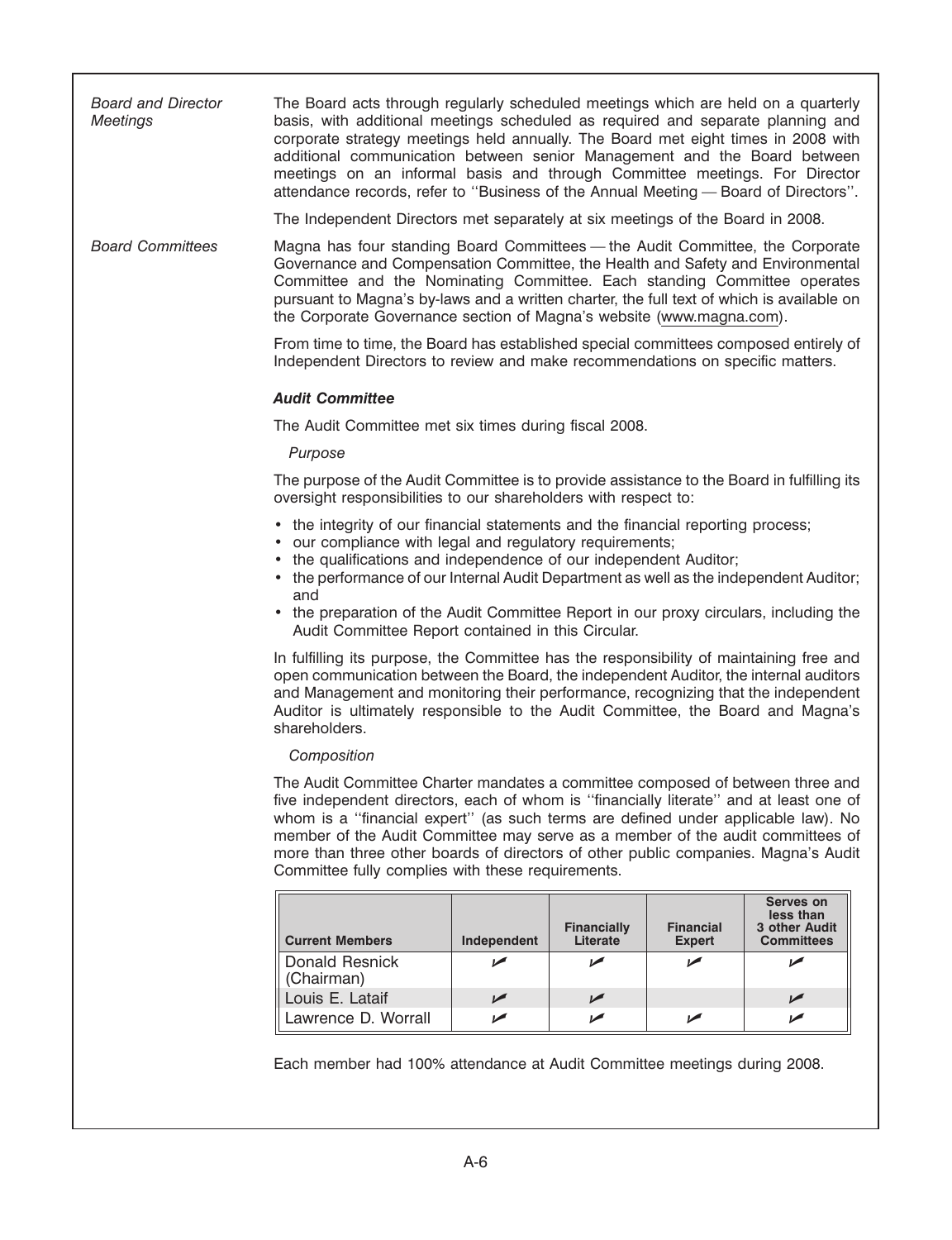All of the Independent Directors have a standing invitation to attend any meeting of the Audit Committee.

#### *Role of Chairman*

The Chairman of the Audit Committee generally provides leadership to enhance the effectiveness of the Audit Committee and act as the liaison between it and the Board. The Chairman also manages the Audit Committee's activities and meetings, including by establishing a meeting schedule for each year, managing any outside legal or other experts retained by the Audit Committee and managing the process of reporting to the Board on its activities.

#### *Access to Information, Advisors*

In performing their duties and responsibilities, the members of the Audit Committee have full access to and the right to discuss any matters relating to such duties with any or all of:

- Management;
- any employee of Magna;
- Internal Audit Department staff;
- the independent Auditor; and
- any of our advisors.

Additionally, the Audit Committee has the authority to retain outside financial, legal and other experts (at our expense) as it deems reasonably necessary to assist and advise it in carrying out its duties and responsibilities.

*Other*

The Audit Committee has established and maintains a process for the review and pre-approval of all services and related fees to be paid to the independent Auditor, pursuant to which the Audit Committee pre-approved fees for fiscal 2008 and 2009.

#### *Charter Review*

The Audit Committee annually reviews and reassesses the adequacy of its Charter, including most recently in February 2009. No revisions were made to the Audit Committee Charter as a result of this review.

#### *Corporate Governance and Compensation Committee*

The CGCC met nine times during 2008.

#### *Purpose*

Pursuant to the CGCC Charter, the CGCC is responsible for:

- developing our overall system of corporate governance;
- monitoring compliance with applicable corporate governance requirements;
- assessing the Board's effectiveness in governance matters;
- generally making recommendations to the Board with respect to corporate governance;
- reviewing and making recommendations to the Board with respect to compensation for Corporate Management, as well as incentive and equity compensation generally;
- administering certain aspects of our stock option plan and pension plan; and
- making recommendations to Management with respect to management succession planning.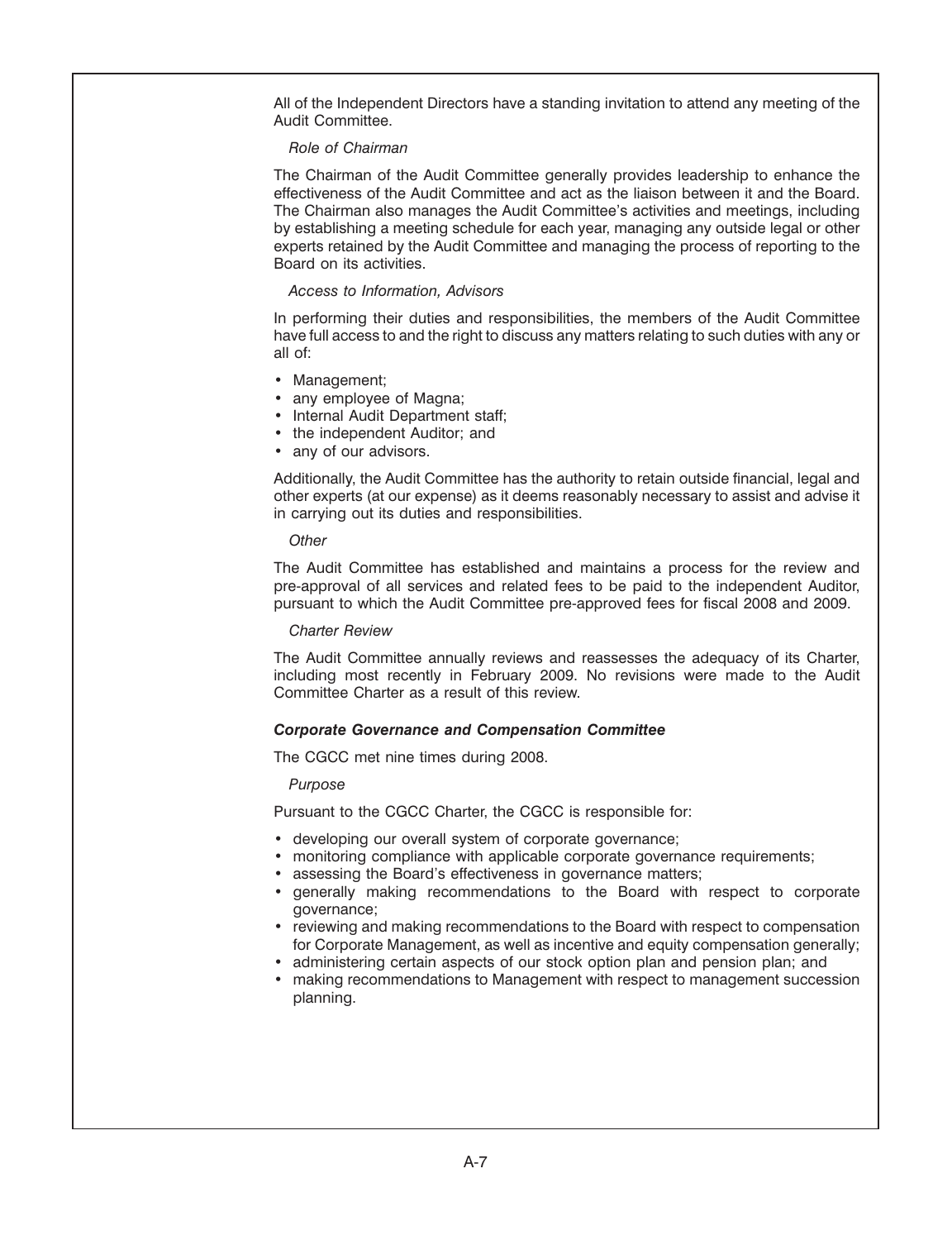#### *Composition*

The CGCC Charter mandates a committee composed of between three and five directors, none of whom are employees of Magna and a majority of whom are independent. Magna's CGCC fully complies with these requirements.

| <b>Current Members</b>       | Independent |
|------------------------------|-------------|
| Michael D. Harris (Chairman) |             |
| Lady Barbara Judge           |             |
| Donald Resnick               |             |

Each member had 100% attendance at CGCC meetings during 2008. There are no Board or Committee interlocks involving members of the CGCC. Mr. Klaus Mangold, an Independent Director, also served as a member of the CGCC until March 9, 2009.

All of the Independent Directors have a standing invitation to attend any meeting of the CGCC.

#### *Role of Chairman*

The Chairman of the CGCC generally provides leadership to enhance the effectiveness of the CGCC and act as the liaison between it and the Board as well as between the CGCC and Corporate Management. The Chairman also manages the CGCC's activities and meetings, manages any outside legal or other advisors retained by the CGCC and manages the process of reporting to the Board on the CGCC's activities and related recommendations.

#### *Access to Advisors*

The CGCC has the authority to retain outside compensation, legal and/or other advisors (at our expense) as it deems reasonably necessary to assist and advise it in carrying out its duties and responsibilities.

#### *Charter Review*

The CGCC annually reviews and reassesses the adequacy of its charter, including most recently in February 2009. No revisions were made to the CGCC Charter as a result of this review.

#### *Health and Safety and Environmental Committee*

The HSEC met four times during 2008.

#### *Purpose*

Pursuant to the HSEC Charter, the HSEC is responsible for:

- ensuring that health, safety and environmental policies, procedures and programs are developed and implemented and the principles set forth in our Employee's Charter and Health and Safety and Environmental Policy are met;
- assisting the Board and Management in respect of the review of compliance by us and our subsidiaries with health, safety and environmental laws and regulations, as well as internal policies, procedures and programs established by us; and
- ensuring that a proper system is in place to conduct and to review environmental and health and safety audits and assessments.

The HSEC works directly with our environmental and human resources management teams to ensure that management systems are in place to minimize environmental, health and safety risks and to ensure the existence of appropriate controls in such areas. The HSEC reports to the Board as material matters arise, but not less than annually.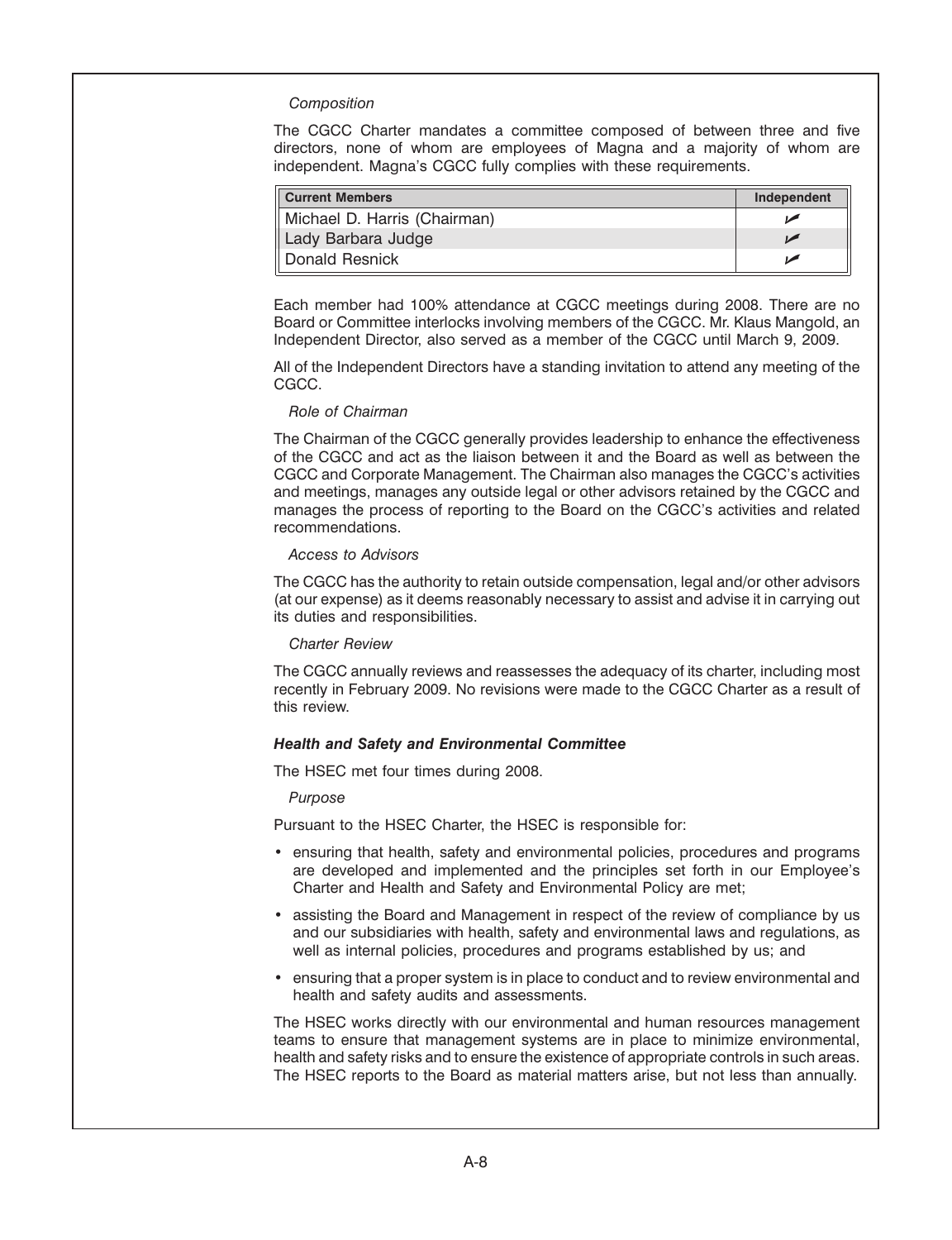#### *Composition*

The HSEC Charter mandates a committee composed of between two and five directors. Magna's HSEC fully complies with this requirement.

| <b>Current Members</b>    | Independent |
|---------------------------|-------------|
| Donald Resnick (Chairman) |             |
| Lawrence D. Worrall       |             |

Each member had 100% attendance at HSEC meetings during 2008.

All of the Directors have a standing invitation to attend any meeting of the HSEC.

#### *Access to Advisors*

The HSEC has the authority to retain outside legal and/or other advisors (at our expense) as it deems reasonably necessary to assist and advise it in carrying out its duties and responsibilities.

#### *Charter Review*

The HSEC annually reviews our Health and Safety and Environmental Policy and recommends changes to such policy, if any, to the Board. On February 26, 2007, the Board approved the Health and Safety and Environmental Committee Charter. The HSEC annually reviews and reassesses the adequacy of its charter, including most recently in February 2009. No revisions were made to the HSEC Charter as a result of this review.

#### *Nominating Committee*

The Nominating Committee met once in 2008.

#### *Purpose*

The Nominating Committee assists the Board in ensuring it is appropriately constituted in order to meet its fiduciary obligations, including by reviewing the mix of skills, characteristics and expertise represented by current Board members.

#### *Composition*

The Nominating Committee Charter mandates a committee composed of between two and five directors. Magna's Nominating Committee fully complies with this requirement.

| <b>Current Members</b>    | Independent |
|---------------------------|-------------|
| Frank Stronach (Chairman) |             |
| Michael D. Harris         |             |

Messrs. Stronach and Harris attended the sole Nominating Committee meeting during 2008. Mr. Klaus Mangold, an Independent Director, also served as a member of the Nominating Committee until March 9, 2009.

#### *Access to Advisors*

The Nominating Committee has the authority to retain outside legal and/or other advisors (at our expense) as it deems reasonably necessary to assist and advise it in carrying out its duties and responsibilities.

#### *Charter Review*

The Nominating Committee annually reviews and reassesses the adequacy of its Charter, which it most recently did in March 2009. No revisions were made to the Charter as a result of this review.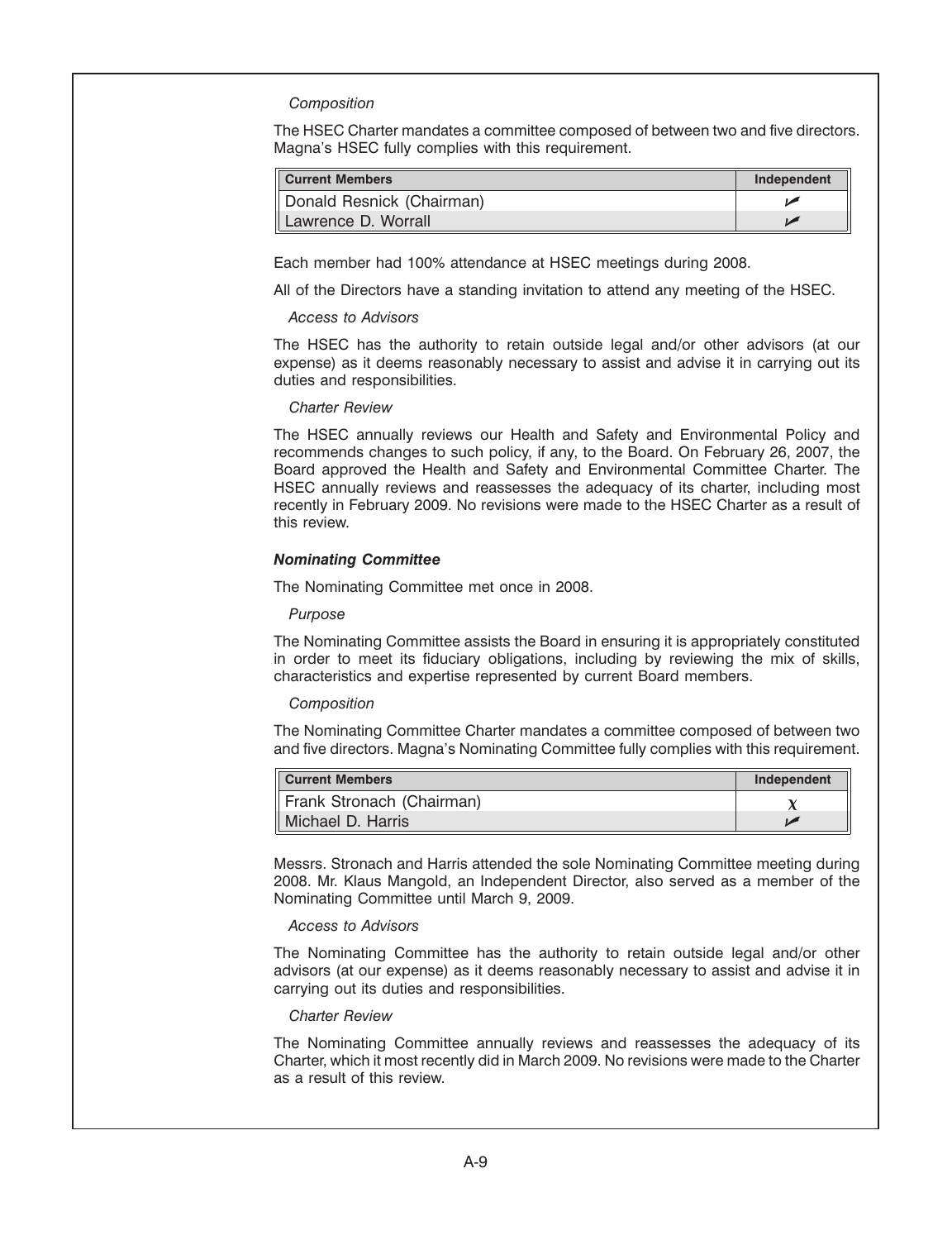| <b>Position Descriptions</b>                   | The Board currently does not have separate written position descriptions for the Lead<br>Director, the Chairman of the Board or the Chairmen of the Board's Committees;<br>however, the Audit Committee Charter and the CGCC Charter each contain a section<br>outlining the role of the Chair of such Committee. The role of each of the Lead Director<br>and Chairman of the Board is delineated in part through the Board Charter, which<br>contains a description of the role of the Lead Director, and the various Committee<br>Charters or authorizing resolutions. Additionally, there is a clear understanding of<br>the roles and responsibilities among the Lead Director, the Chairman of the Board, the<br>Chairmen of the Board Committees and Management, based on historical practice and<br>legal precedent.                                                                                                                                                                                                                                                                                                                                                                                                                                     |
|------------------------------------------------|------------------------------------------------------------------------------------------------------------------------------------------------------------------------------------------------------------------------------------------------------------------------------------------------------------------------------------------------------------------------------------------------------------------------------------------------------------------------------------------------------------------------------------------------------------------------------------------------------------------------------------------------------------------------------------------------------------------------------------------------------------------------------------------------------------------------------------------------------------------------------------------------------------------------------------------------------------------------------------------------------------------------------------------------------------------------------------------------------------------------------------------------------------------------------------------------------------------------------------------------------------------|
|                                                | The Board has not developed formal position descriptions for the Co-Chief Executive<br>Officers; however, there is a clear understanding between Management and the Board<br>through historical practice and legal precedent that all transactions or other matters of a<br>material nature must be presented by Management for approval by the Board.<br>Additionally, as previously indicated, the Board has also adopted a Board Charter<br>setting forth specific items which require Board approval.                                                                                                                                                                                                                                                                                                                                                                                                                                                                                                                                                                                                                                                                                                                                                        |
| Orientation and<br><b>Continuing Education</b> | We ensure that new Board recruits are provided with a basic understanding of our<br>business, as well as our Board and Committee structure, to assist them in contributing<br>effectively from the commencement of their election by shareholders or appointment by<br>the Board, as applicable. This includes an orientation manual as well as the opportunity<br>for each new member to meet with senior Management and operational personnel and<br>to visit manufacturing and other facilities. Following their election or appointment to the<br>Board, Board members accept standing invitations to visit operational facilities and<br>engage in discussions with individual corporate or operational managers. In addition,<br>Board members are encouraged to participate in programs provided by the Institute of<br>Corporate Directors (ICD) and others as well as to participate in educational programs<br>provided by the ICD and attend the ICD Corporate Governance College at the University<br>of Toronto or the equivalent program at McMaster University. Mr. Resnick has<br>participated in ICD and other "audit" related programs and Mr. Harris has completed the<br>ICD Corporate Governance College program under Magna's sponsorship. |
| <b>Ethical Business</b><br>Conduct             | We have adopted a Code of Conduct and Ethics (the "Code"), a copy of which is<br>available on the Corporate Governance section of our website. The Code addresses a<br>number of issues, including:                                                                                                                                                                                                                                                                                                                                                                                                                                                                                                                                                                                                                                                                                                                                                                                                                                                                                                                                                                                                                                                              |
|                                                | • employment practices and workers' rights;<br>• compliance with law;<br>• conducting business with integrity, fairness and respect;<br>fair dealings with customers and suppliers;<br>accurate financial reporting;<br>the conduct of senior financial officers;<br>improper securities trading;<br>public disclosures of material information;<br>compliance with antitrust and competition laws;<br>environmental responsibility and occupational health and safety;<br>conflicts of interest:<br>• protection of employees' personal information and protection by employees of our<br>confidential information; and<br>• observance of our corporate policies.                                                                                                                                                                                                                                                                                                                                                                                                                                                                                                                                                                                              |
|                                                | The Code applies equally to all of our directors, officers and employees. Any director or<br>executive officer who requires a waiver from any provision of the Code must obtain it in<br>advance from the CGCC, and any waiver granted to a director or executive officer will be<br>publicly disclosed as required by applicable law. Any employee (other than an executive<br>officer) who requires a waiver from any provision of the Code must obtain it from our<br>Chief Legal Officer, Corporate Secretary or senior human resources officer. To date, no<br>waivers have been sought or granted in respect of the Code.                                                                                                                                                                                                                                                                                                                                                                                                                                                                                                                                                                                                                                  |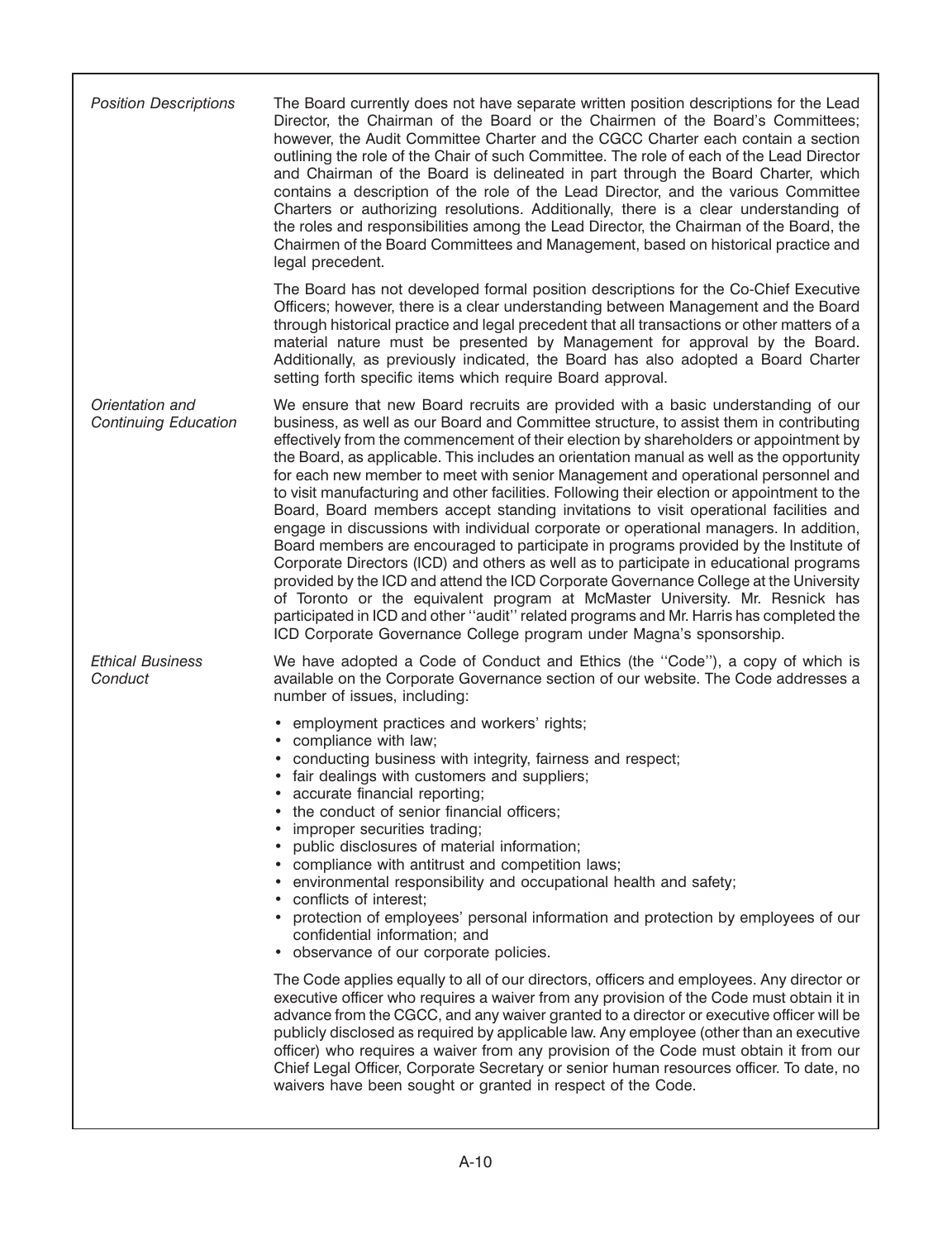|                                | We have also adopted a whistleblowing hotline, referred to as the Good Business Line.<br>The Good Business Line is accessible by stakeholders (including employees,<br>customers, suppliers and others) for the reporting of accounting irregularities, fraud,<br>bribery, kickbacks, insider trading, violations of the Code and other similar matters.<br>Magna's Audit Committee maintains oversight of the Good Business Line with<br>complaints submitted through it being investigated by the Internal Audit Department.<br>The Code is reviewed annually by the CGCC and compliance with the Code is<br>monitored by such Committee. Over the years, we have implemented a number of<br>mechanisms which could serve to bring breaches or potential breaches of the Code to<br>the attention of Management, including the Employee Hotline, Good Business Line,<br>Fairness Committees and Employee Advocates. To the extent that any breaches of the<br>Code are identified, Management is required to inform the CGCC. |
|--------------------------------|---------------------------------------------------------------------------------------------------------------------------------------------------------------------------------------------------------------------------------------------------------------------------------------------------------------------------------------------------------------------------------------------------------------------------------------------------------------------------------------------------------------------------------------------------------------------------------------------------------------------------------------------------------------------------------------------------------------------------------------------------------------------------------------------------------------------------------------------------------------------------------------------------------------------------------------------------------------------------------------------------------------------------------|
| <b>Nomination of Directors</b> | One of the standing committees of the Board is the Nominating Committee, which is<br>comprised of the Chairman and our Lead Director. The Nominating Committee assists<br>the Board in ensuring it is appropriately constituted in order to meet its fiduciary<br>obligations, including by reviewing the mix of skills, characteristics and expertise<br>represented by current Board members.                                                                                                                                                                                                                                                                                                                                                                                                                                                                                                                                                                                                                                 |
| Compensation                   | The Independent Directors are currently paid certain annual retainer, per meeting and<br>other fees referred to under "Board, Board Committees and Director Compensation -<br>Director Compensation". In addition, Independent Directors are entitled to receive a<br>grant of options in respect of 5,000 Class A Subordinate Voting Shares upon<br>appointment or election to the Board and following completion of each five years of<br>service. The form and adequacy of these compensation levels are reviewed every two<br>years relative to comparator companies of similar size and global presence, both within<br>and outside the automotive industry, in order to determine the appropriate level of<br>compensation which realistically reflects the responsibilities and risks involved in<br>serving as a Board member. These fees were last revised effective January 1, 2008.                                                                                                                                  |
| Assessments                    | In prior years, our Directors were sent board effectiveness questionnaires which include<br>items assessing:                                                                                                                                                                                                                                                                                                                                                                                                                                                                                                                                                                                                                                                                                                                                                                                                                                                                                                                    |
|                                | • the Board's role and responsibilities;<br>• Board organization and operations;<br>• Board effectiveness; and<br>• each of the Board's Committees.                                                                                                                                                                                                                                                                                                                                                                                                                                                                                                                                                                                                                                                                                                                                                                                                                                                                             |
|                                | Included in the questionnaires were self-assessment questions relating to Directors'<br>performance on the Board and, where applicable, on Board Committees. These<br>questionnaires were summarized, with the summary results presented to the CGCC and<br>the Board as a whole. In addition, each Director's questionnaire and the summary<br>results were reviewed with that Director by the Lead Director. Feedback from the<br>questionnaires was returned to the Lead Director and the CGCC so that it can determine<br>how to address any issues identified. For 2008, we have adopted a system of direct<br>interviews between the Lead Director and each Independent Director, with feedback<br>from such interviews being presented by the Lead Director to the CGCC.                                                                                                                                                                                                                                                 |
|                                |                                                                                                                                                                                                                                                                                                                                                                                                                                                                                                                                                                                                                                                                                                                                                                                                                                                                                                                                                                                                                                 |